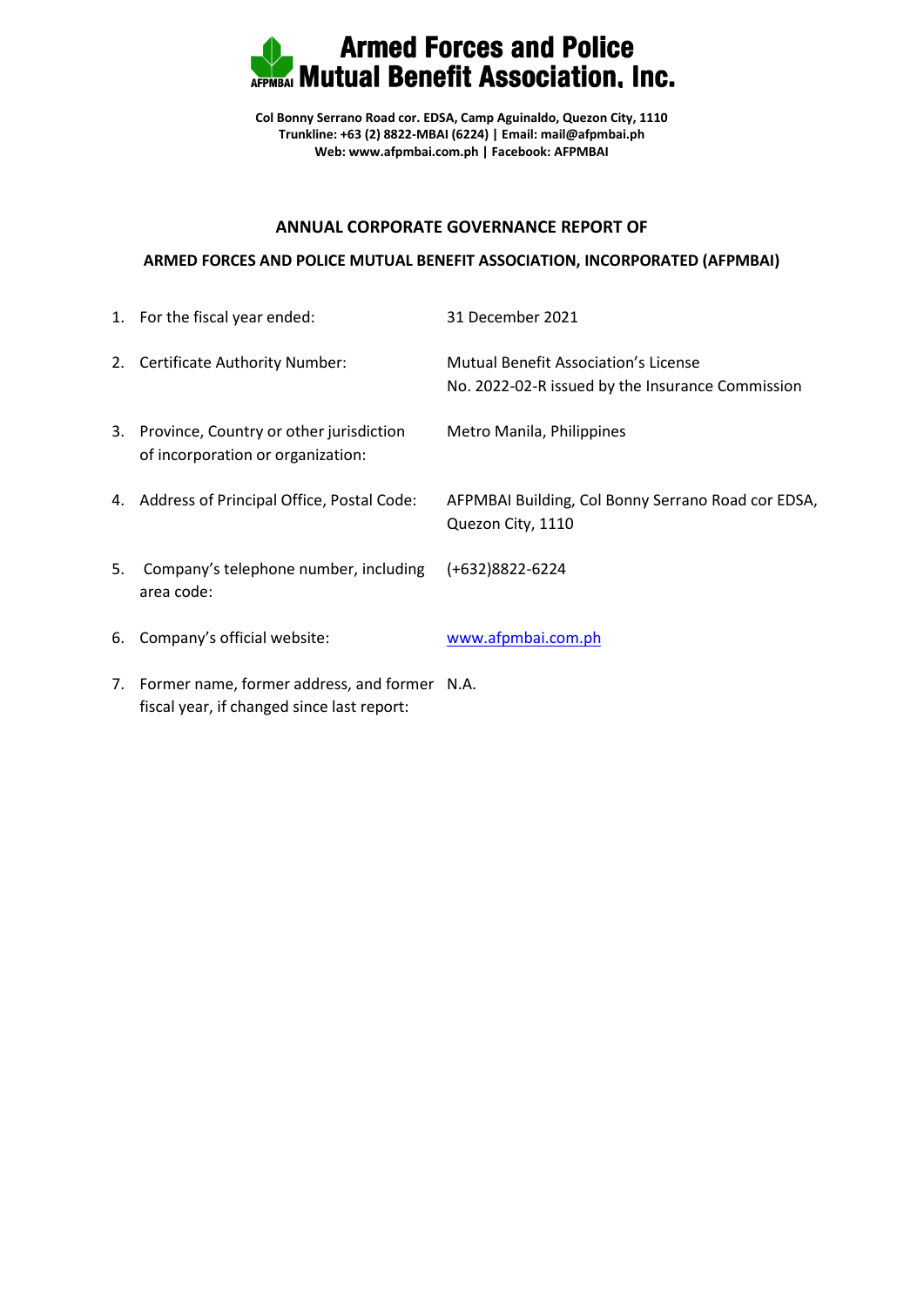| <b>ANNUAL CORPORATE GOVERNANCE REPORT</b>                                                                                                                                                                                                                                                                       |                                           |                                                                                                                                                                                                                                                                                                                                                                                                                              |                    |
|-----------------------------------------------------------------------------------------------------------------------------------------------------------------------------------------------------------------------------------------------------------------------------------------------------------------|-------------------------------------------|------------------------------------------------------------------------------------------------------------------------------------------------------------------------------------------------------------------------------------------------------------------------------------------------------------------------------------------------------------------------------------------------------------------------------|--------------------|
|                                                                                                                                                                                                                                                                                                                 | <b>COMPLIANT/</b><br><b>NON-COMPLIANT</b> | <b>ADDITIONAL INFORMATION</b>                                                                                                                                                                                                                                                                                                                                                                                                | <b>EXPLANATION</b> |
|                                                                                                                                                                                                                                                                                                                 |                                           | The Board's Governance Responsibilities                                                                                                                                                                                                                                                                                                                                                                                      |                    |
| Principle 1: The company should be headed by a competent, working board to foster the long-term success and sustainability of the corporation in a manner consistent<br>with its corporate objectives and the long-term best interests of its shareholders and other stakeholders.<br><b>Recommendation 1.1</b> |                                           |                                                                                                                                                                                                                                                                                                                                                                                                                              |                    |
| 1. Board is composed of directors with collective working<br>knowledge, experience or expertise that is relevant to<br>the company's industry/sector.                                                                                                                                                           | $\mathsf{C}$                              | <b>2021 ANNUAL REPORT</b><br>Biographical Details of the Board of Trustees and Executives<br><b>NOMINATION AND ELECTION POLICY (2022 MCG Annex A)</b>                                                                                                                                                                                                                                                                        |                    |
| 2. Board has an appropriate mix of competence and<br>expertise                                                                                                                                                                                                                                                  | $\mathsf{C}$                              | (Nomination and Screening Process, p2)<br>7. Candidates for the Board seats here enumerated must<br>possess the necessary academic education and experience<br>in business and insurance administration or activities<br>related to the business operations of the Association to<br>qualify as members of the Board. In particular, below are<br>the qualifications and disqualifications of candidates for<br>Board seats: |                    |
| 3. Directors remain qualified for their positions<br>individually and collectively to enable them to fulfill<br>their roles and responsibilities and respond to the<br>needs of the organization.                                                                                                               | $\mathsf{C}$                              |                                                                                                                                                                                                                                                                                                                                                                                                                              |                    |
|                                                                                                                                                                                                                                                                                                                 |                                           | Qualifications<br>A regular member of AFPMBAI;<br>a.<br>Possesses qualities of integrity and probity; and<br>b.<br>Possesses necessary skills and experience in terms of<br>c.<br>management capabilities, and preferably in the field<br>of insurance, legal, finance/investment management,<br>audit/accounting or related disciplines;                                                                                    |                    |
| <b>Recommendation 1.2</b>                                                                                                                                                                                                                                                                                       |                                           |                                                                                                                                                                                                                                                                                                                                                                                                                              |                    |
| 1. Board is composed of a majority of non-executive<br>directors.                                                                                                                                                                                                                                               | C                                         | <b>2021 ANNUAL REPORT</b><br>Corporate Governance Report: Membership Participation                                                                                                                                                                                                                                                                                                                                           |                    |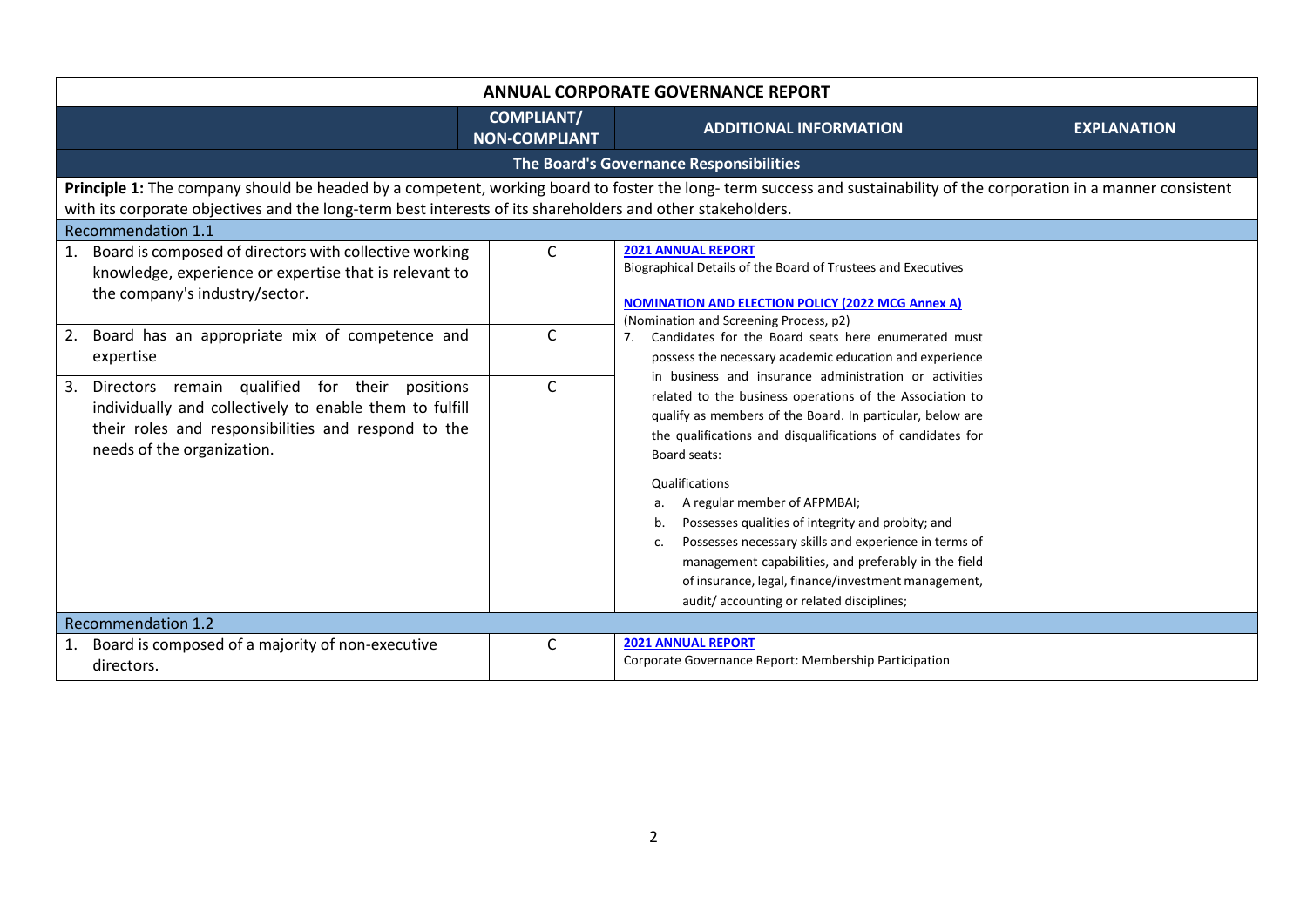| <b>Recommendation 1.3</b>                                                                                                         |              |                                                                                                                                                                                                                                                                                                                                                                                                                                                                                                                                                                                                                                                                                                                                                                                                                                                                                                                                                                                                                                                                                                                                                                                                                                                      |  |  |  |
|-----------------------------------------------------------------------------------------------------------------------------------|--------------|------------------------------------------------------------------------------------------------------------------------------------------------------------------------------------------------------------------------------------------------------------------------------------------------------------------------------------------------------------------------------------------------------------------------------------------------------------------------------------------------------------------------------------------------------------------------------------------------------------------------------------------------------------------------------------------------------------------------------------------------------------------------------------------------------------------------------------------------------------------------------------------------------------------------------------------------------------------------------------------------------------------------------------------------------------------------------------------------------------------------------------------------------------------------------------------------------------------------------------------------------|--|--|--|
| 1. Company provides in its Board Charter or Manual on<br>Corporate Governance a policy on training of directors.                  | C            | <b>2022 AMENDED MANUAL OF CORPORATE GOVERNANCE</b><br>(IV. Board of Trustees: H. Trustees' Training, p12-13)<br>"When the course is available, the trustee must undergo a<br>seminar on corporate governance principles offered by the<br>Institute of Corporate Directors, or other SEC-accredited<br>training providers"                                                                                                                                                                                                                                                                                                                                                                                                                                                                                                                                                                                                                                                                                                                                                                                                                                                                                                                           |  |  |  |
| 2. Company provides in its Board Charter or Manual on<br>Corporate Governance an orientation program for first<br>time directors. | $\mathsf{C}$ | <b>2022 AMENDED MANUAL OF CORPORATE GOVERNANCE</b><br>(IV. Board of Trustees: H. Trustees' Training, p12-13)<br>"Within the month after election, or at the earliest possible<br>time, a first-time trustee must undergo at least an 8-hour                                                                                                                                                                                                                                                                                                                                                                                                                                                                                                                                                                                                                                                                                                                                                                                                                                                                                                                                                                                                          |  |  |  |
| 3. Company has relevant annual continuing training for<br>all directors.                                                          | $\mathsf{C}$ | orientation program that covers the following topics:<br>XXX<br>• Introduction to AFPMBAI<br>- Articles of Incorporation and By-Laws, Code of Ethics<br>- Roles and Responsibilities of Trustees<br>- Business Model, Operations, Products and Services<br>- Rules on Parliamentary Procedure<br>• SEC and IC-mandated topics on corporate governance, such<br>as, but not limited to:"<br>"To ensure that the members of the Board remain qualified for<br>their positions individually and collectively, and to enable them<br>to fulfill their roles and responsibilities and respond to the needs<br>of the Association in light of the evolving business environment<br>and strategic direction, trustees should have an annual<br>continuing education program (CEP) where they are informed<br>of the developments in the business and regulatory<br>environments, including emerging risks relevant to the<br>Association. The CEP involves courses or dialogues with industry<br>leaders and resource persons on corporate governance matters,<br>including audit, internal controls, risk management,<br>sustainability and corporate strategy."<br><b>2021 ANNUAL REPORT</b><br>Corporate Governance Report: Continuing Education Program |  |  |  |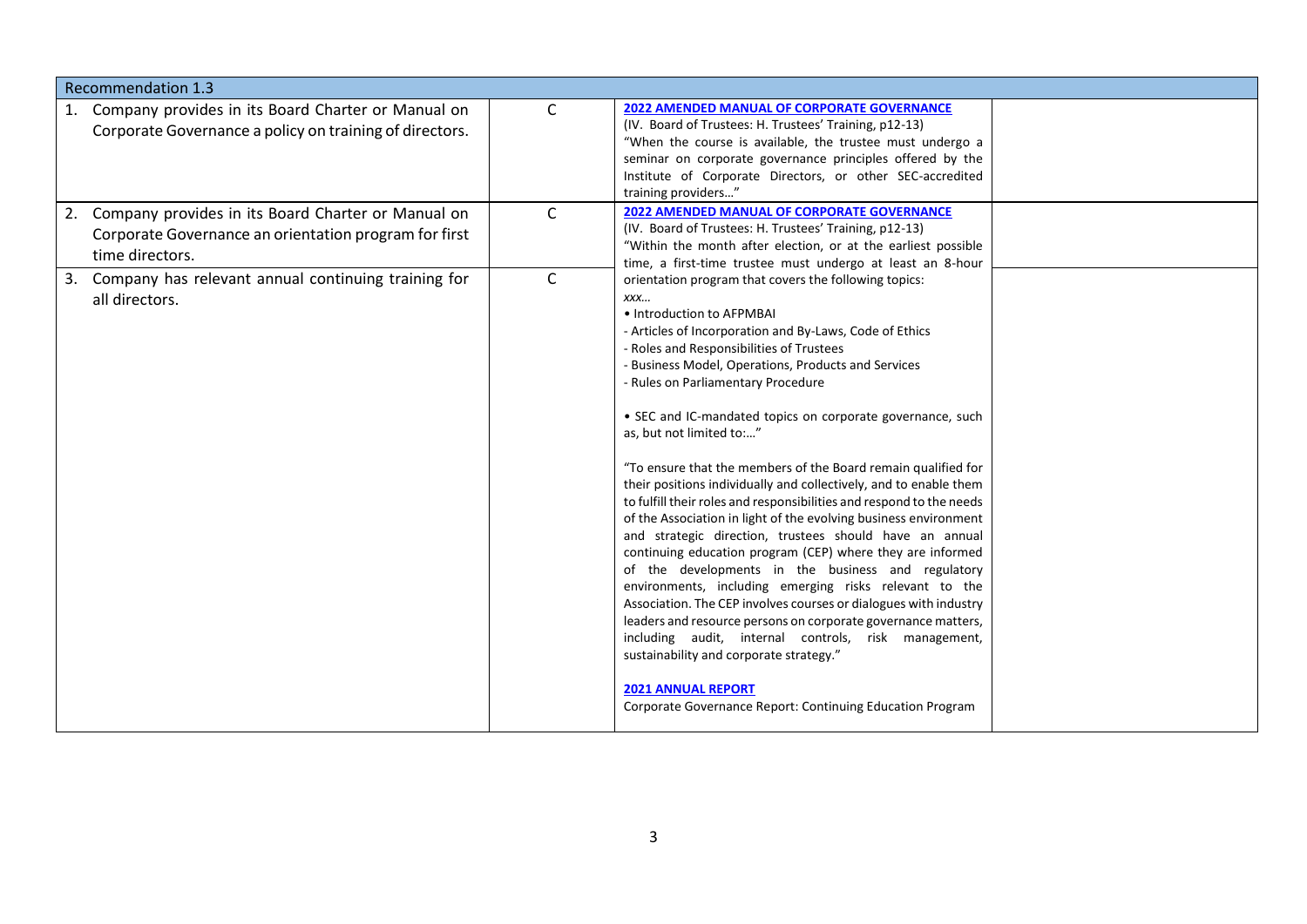| <b>Recommendation 1.4</b>                                                                                                                          |                   |                                                                                                                                                                                                                                                                                                                                                                                                                                                                                                                                                                                                                                                                                                                                                                                                                                                                                                                                                                                                                                                           |  |  |
|----------------------------------------------------------------------------------------------------------------------------------------------------|-------------------|-----------------------------------------------------------------------------------------------------------------------------------------------------------------------------------------------------------------------------------------------------------------------------------------------------------------------------------------------------------------------------------------------------------------------------------------------------------------------------------------------------------------------------------------------------------------------------------------------------------------------------------------------------------------------------------------------------------------------------------------------------------------------------------------------------------------------------------------------------------------------------------------------------------------------------------------------------------------------------------------------------------------------------------------------------------|--|--|
| 1. Board has a policy on board diversity.                                                                                                          | $\mathsf{C}$      | <b>2022 AMENDED MANUAL OF CORPORATE GOVERNANCE</b><br>(IV. Board of Trustees: E. Composition of the Board of Trustees<br>and Board Diversity Policy, p9)<br>" AFPMBAI acknowledges that diversity is a significant factor in<br>ensuring that the Board operates with a wide range of<br>perspectives, experience and expertise. The Association also<br>recognizes that diversity in the Board of AFPMBAI is derived<br>from its composition, as provided in the Bylaws, of having a<br>representation from the different branches in the uniformed<br>services: the Philippine Army, Philippine Navy, Philippine Air<br>Force, General Headquarters, Philippine National Police,<br>Philippine Coast Guard, Bureau of Fire Protection, and Bureau<br>of Jail Management and Penology. Further diversity is provided<br>by the presence of a representative from the enlisted<br>personnel, as well as a representative of retired members. All<br>members of the Board are elected based on merit, with<br>qualifications as specified in this Manual." |  |  |
| <b>Recommendation 1.5</b>                                                                                                                          |                   |                                                                                                                                                                                                                                                                                                                                                                                                                                                                                                                                                                                                                                                                                                                                                                                                                                                                                                                                                                                                                                                           |  |  |
| 1. Board is assisted in its duties by a Corporate<br>Secretary.<br>2. Corporate Secretary is a separate individual from the<br>Compliance Officer. | $\mathsf{C}$<br>C | <b>2021 ANNUAL REPORT</b><br>Corporate Governance Report: Governance Committee & Audit<br>Committee<br>" It is also assisted by the Corporate Secretary, Atty Renato A<br>David, as Resource Person in all its meetings."                                                                                                                                                                                                                                                                                                                                                                                                                                                                                                                                                                                                                                                                                                                                                                                                                                 |  |  |
| 3. Corporate Secretary is not a member of the Board of<br>Directors.                                                                               | $\mathsf{C}$      | <b>2022 AMENDED MANUAL OF CORPORATE GOVERNANCE</b><br>(VI. Corporate Officers: E. Corporate Secretary, p22-23)<br>"The Board should ensure that it is assisted in its duties by a<br>Corporate Secretary, who should be a separate individual from<br>the Compliance Officer. The Corporate Secretary, who shall be<br>a citizen and resident of the Philippines, a member of the Bar,<br>may not be a member of the Board, but shall be a member of<br>the Association. The Corporate Secretary should annually<br>attend a training on corporate governance"                                                                                                                                                                                                                                                                                                                                                                                                                                                                                            |  |  |
| 4. Corporate Secretary attends training/s on corporate<br>governance.                                                                              | $\mathsf{C}$      | 2022 AMENDED MANUAL OF CORPORATE GOVERNANCE<br>(VI. Corporate Officers: E. Corporate Secretary, p22-23)<br>"The Corporate Secretary should annually attend a training on<br>corporate governance"<br><b>2021 ANNUAL REPORT</b><br>Corporate Governance Report: Continuing Education Program                                                                                                                                                                                                                                                                                                                                                                                                                                                                                                                                                                                                                                                                                                                                                               |  |  |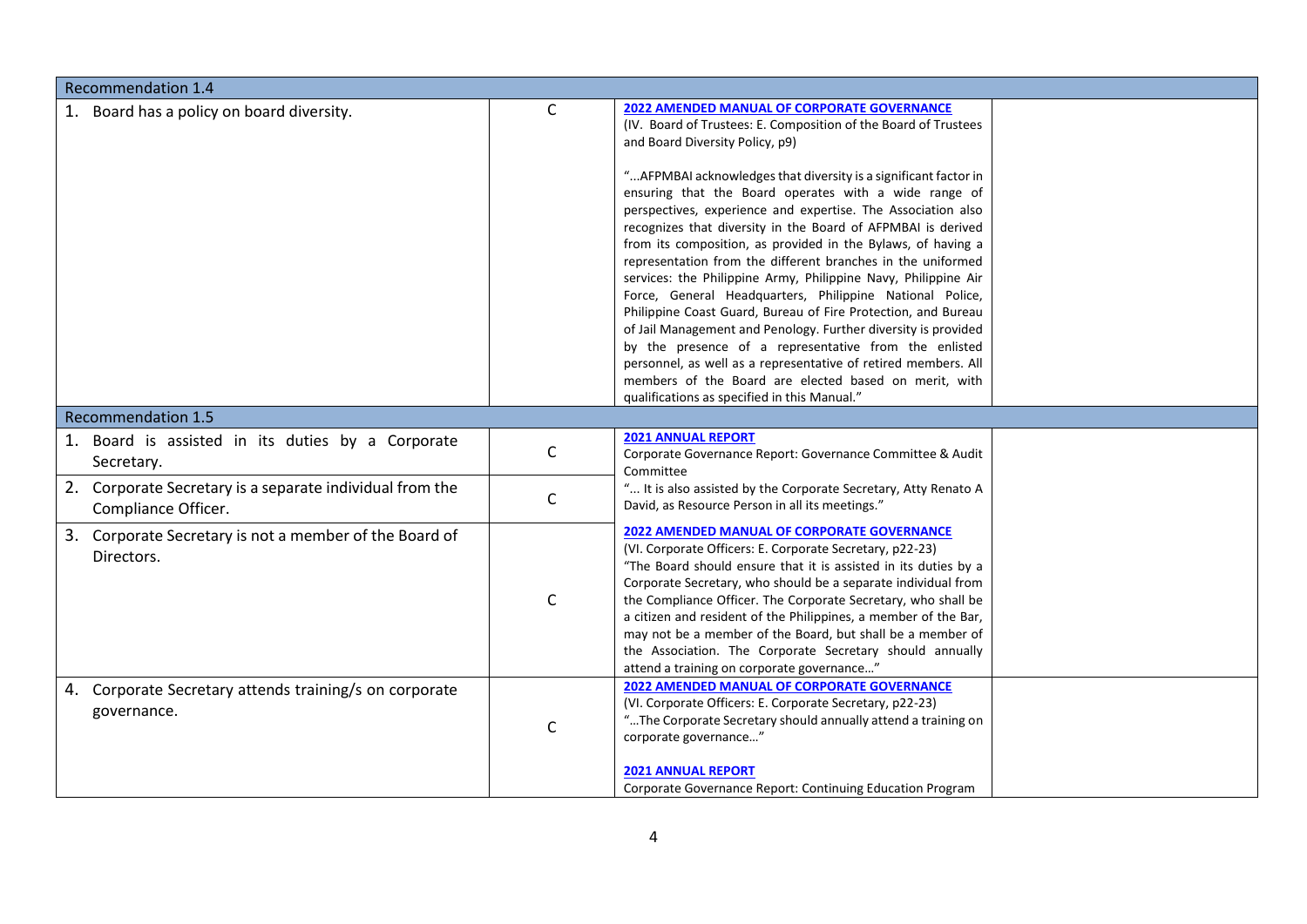| <b>Recommendation 1.6</b>                                                                                                                                                                                                                                                                             |              |                                                                                                                                                                                                                                                                                                                                                                                                                                                                                                                                                                                                                                   |  |  |
|-------------------------------------------------------------------------------------------------------------------------------------------------------------------------------------------------------------------------------------------------------------------------------------------------------|--------------|-----------------------------------------------------------------------------------------------------------------------------------------------------------------------------------------------------------------------------------------------------------------------------------------------------------------------------------------------------------------------------------------------------------------------------------------------------------------------------------------------------------------------------------------------------------------------------------------------------------------------------------|--|--|
| 1. Board is assisted by a Compliance Officer.                                                                                                                                                                                                                                                         | $\mathsf{C}$ | <b>2021 ANNUAL REPORT:</b><br>Corporate Governance Report<br>"The AFPMBAI Board has designated a Compliance Officer,                                                                                                                                                                                                                                                                                                                                                                                                                                                                                                              |  |  |
| 2. Compliance Officer has a rank of Vice President or an<br>equivalent position with adequate stature and authority<br>in the corporation.                                                                                                                                                            | $\mathsf{C}$ | MGen Nathaniel Y Casem PN(M) (Ret), and Alternate<br>Compliance Officer, Atty Elizabeth A del Fonso-Hidalgo, tasked<br>to monitor and oversee the Association's compliance activities<br>with government regulators. The latter was also appointed as<br>Data Protection Officer to ensure that the rights of data subjects                                                                                                                                                                                                                                                                                                       |  |  |
| 3. Compliance Officer is not a member of the Board.                                                                                                                                                                                                                                                   | $\mathsf{C}$ | are protected under the pillars of accountability, compliance,<br>and ethics. Regular reports on external compliance activities are<br>made to the Audit Committee every quarter."<br><b>2022 AMENDED MANUAL OF CORPORATE GOVERNANCE</b>                                                                                                                                                                                                                                                                                                                                                                                          |  |  |
|                                                                                                                                                                                                                                                                                                       |              | (VIII. Control Function Heads: B. Compliance Officer, p24-25)<br>"To ensure adherence to corporate principles and best<br>practices, a Compliance Officer, separate from the Corporate<br>Secretary, shall be designated by the Board of Trustees. He<br>should not be a member of the Board, but should have a rank of<br>at least Vice-President, or an equivalent position with adequate<br>stature and authority in the Association. He shall be primarily<br>liable to the Association and its members, and not to the<br>Chairman or President of the Association, and shall perform the<br>following duties, among others" |  |  |
| 4. Compliance Officer attends training/s on corporate<br>governance annually.                                                                                                                                                                                                                         | $\mathsf{C}$ | <b>2021 ANNUAL REPORT</b><br>Corporate Governance Report: Continuing Education Program<br>"Beginning 25 June 2021, the CEP for all Trustees, Corporate<br>Officers, and Key Management Officers also commenced, with<br>Mr Emmanuel Labrador, IC Supervising Insurance Specialist of<br>the Statistics and Research Division giving industry updates to<br>the participants"                                                                                                                                                                                                                                                      |  |  |
| Principle 2: The fiduciary roles, responsibilities and accountabilities of the Board as provided under the law, the company's articles and by-laws, and other legal<br>pronouncements and guidelines should be clearly made known to all directors as well as to stockholders and other stakeholders. |              |                                                                                                                                                                                                                                                                                                                                                                                                                                                                                                                                                                                                                                   |  |  |
| <b>Recommendation 2.1</b>                                                                                                                                                                                                                                                                             |              |                                                                                                                                                                                                                                                                                                                                                                                                                                                                                                                                                                                                                                   |  |  |
| 1. Directors act on a fully informed basis, in good faith,<br>with due diligence and care, and in the best interest<br>of the company.                                                                                                                                                                | $\mathsf{C}$ | <b>2021 ANNUAL REPORT</b><br>Corporate Governance Report: Board and Board Committee<br>Meeting Attendance and Accomplishment                                                                                                                                                                                                                                                                                                                                                                                                                                                                                                      |  |  |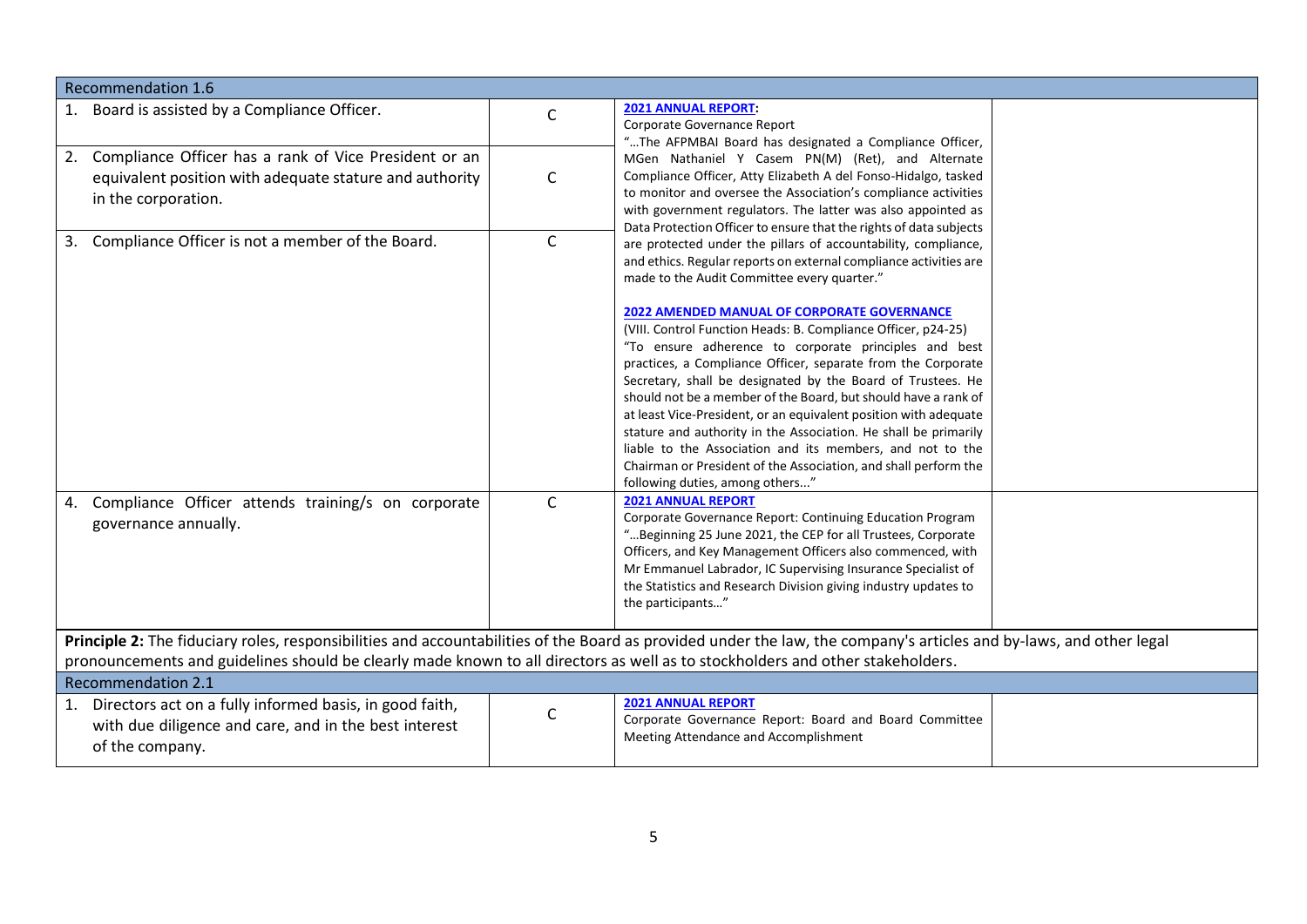| <b>Recommendation 2.2</b>                                                                                                                                                                               |                  |                                                                                                                                                                                                                                                                                                                                                                                                                                                                                                                                                                                                                                                                                                                                                                                                                                                                                                                                                                                                                                                                                                                         |  |
|---------------------------------------------------------------------------------------------------------------------------------------------------------------------------------------------------------|------------------|-------------------------------------------------------------------------------------------------------------------------------------------------------------------------------------------------------------------------------------------------------------------------------------------------------------------------------------------------------------------------------------------------------------------------------------------------------------------------------------------------------------------------------------------------------------------------------------------------------------------------------------------------------------------------------------------------------------------------------------------------------------------------------------------------------------------------------------------------------------------------------------------------------------------------------------------------------------------------------------------------------------------------------------------------------------------------------------------------------------------------|--|
| 1. Board oversees the development, review and<br>approval of the company's business objectives and<br>strategy.                                                                                         | C                | <b>2021 ANNUAL REPORT</b><br>Corporate Governance Report: Board and Board Committee<br>Meeting Attendance and Accomplishment                                                                                                                                                                                                                                                                                                                                                                                                                                                                                                                                                                                                                                                                                                                                                                                                                                                                                                                                                                                            |  |
| 2. Board oversees and monitors the implementation of<br>the company's business objectives and strategy in<br>order to sustain the company's long-term viability<br>and strength.                        | $\mathsf{C}$     |                                                                                                                                                                                                                                                                                                                                                                                                                                                                                                                                                                                                                                                                                                                                                                                                                                                                                                                                                                                                                                                                                                                         |  |
| <b>Recommendation 2.3</b>                                                                                                                                                                               |                  |                                                                                                                                                                                                                                                                                                                                                                                                                                                                                                                                                                                                                                                                                                                                                                                                                                                                                                                                                                                                                                                                                                                         |  |
| 1. Board is headed by a competent and qualified<br>Chairperson.                                                                                                                                         | C                | <b>2021 ANNUAL REPORT</b><br>The Board of Trustees:<br>Biographical Details of the Board of Trustees and Executives                                                                                                                                                                                                                                                                                                                                                                                                                                                                                                                                                                                                                                                                                                                                                                                                                                                                                                                                                                                                     |  |
| <b>Recommendation 2.4</b>                                                                                                                                                                               |                  |                                                                                                                                                                                                                                                                                                                                                                                                                                                                                                                                                                                                                                                                                                                                                                                                                                                                                                                                                                                                                                                                                                                         |  |
| 1. Board ensures and adopts an effective succession<br>planning program for directors, key officers and<br>management.<br>2. Board adopts a policy on the retirement for directors<br>and key officers. | C<br>$\mathsf C$ | <b>2021 ANNUAL REPORT</b><br>Corporate Governance Report:<br>Nomination and Remuneration Committee;<br>Learning and Development - Succession Planning<br><b>REVISED NOMINATION AND REMUNERATION COMMITTEE</b><br>(NRC) CHARTER (2022 MCG Annex L)<br><b>NEW BY-LAWS</b><br>Article VI. Board of Trustees:<br>Section 3: "The Board of Trustees shall consist of fifteen (15)<br>members, all of whom shall be elected during the Annual<br>Membership Meeting from among the regular members of the<br>Association"<br>Section 4: "The members of the Board shall serve for a term of<br>one (1) year or until their successors are elected and qualified:<br>provided that no trustee shall serve for more than three (3)<br>consecutive terms, provided further that no trustee shall serve<br>for more than five (5) cumulative terms.<br>Section 5: "Any vacancy in the Board of Trustees other than by<br>removal or expiration of term may be filled by the vote of at<br>least a majority of the remaining trustees, if still constituting a<br>quorum, in a regular or special meeting called for the purpose." |  |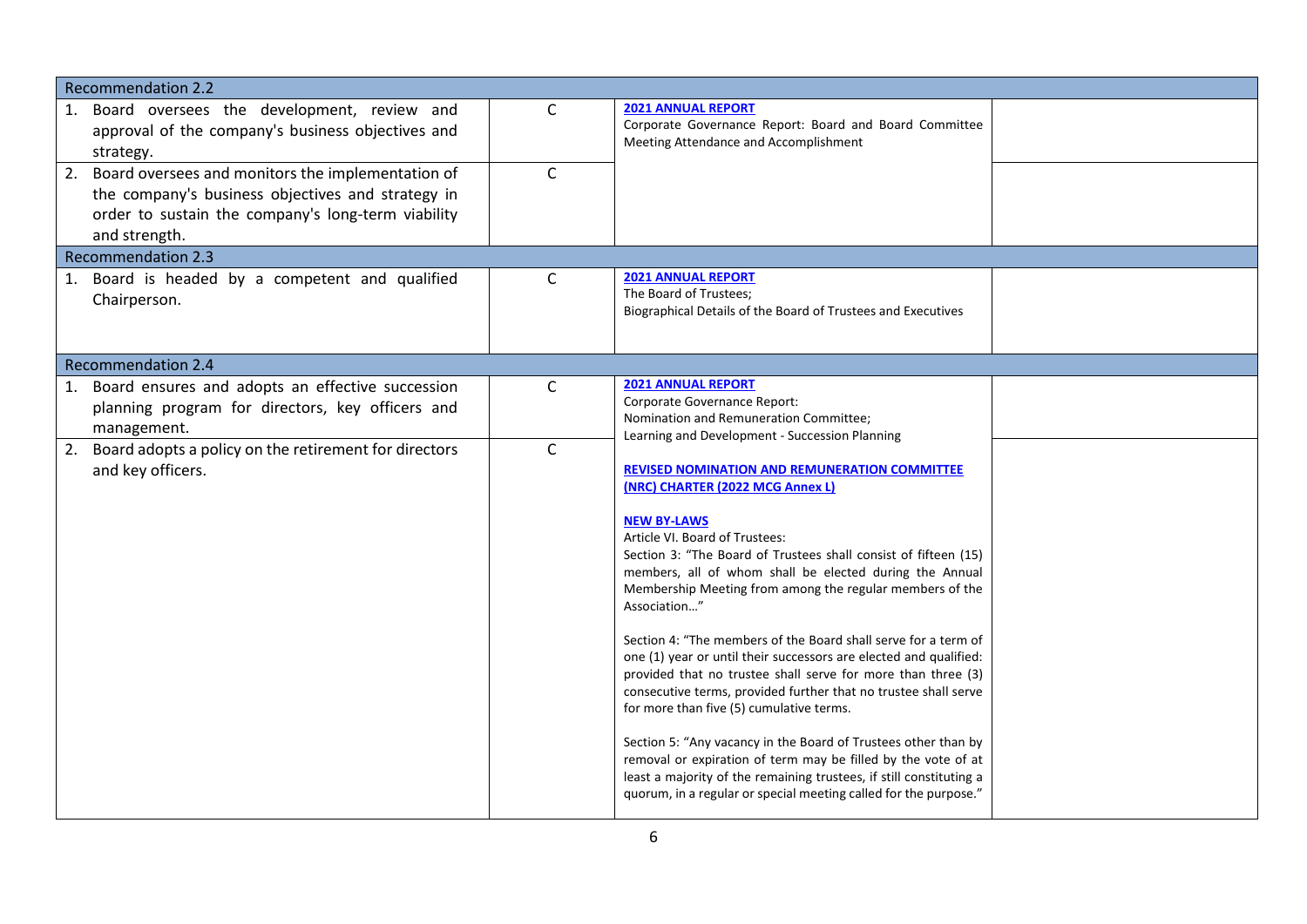|                                                         |              | Section 6: "Within fifteen (15) days after the annual                                                                               |  |
|---------------------------------------------------------|--------------|-------------------------------------------------------------------------------------------------------------------------------------|--|
|                                                         |              | membership meeting and election of the trustees, the Board of                                                                       |  |
|                                                         |              | Trustees shall elect the officers of the Association and organize                                                                   |  |
|                                                         |              | such committees as it deems necessary. A majority vote of all<br>the members of the Board is needed in the election of officers     |  |
|                                                         |              | of the Association"                                                                                                                 |  |
|                                                         |              |                                                                                                                                     |  |
|                                                         |              | AFPMBAI MC NO. 009-2021: SUCCESSION PLANNING POLICY                                                                                 |  |
|                                                         |              | (II. Policy Statement, p4)                                                                                                          |  |
|                                                         |              | "It shall be the policy of the Association to ensure Business                                                                       |  |
|                                                         |              | Continuity and implement a Corporate Governance best<br>practice of readying its high-potential employees through                   |  |
|                                                         |              | structured developmental interventions like training, coaching,                                                                     |  |
|                                                         |              | and mentoring to be ready to succeed the key positions in the                                                                       |  |
|                                                         |              | Association. It shall provide guidelines and step by step                                                                           |  |
|                                                         |              | procedures - from nomination to development to evaluation                                                                           |  |
|                                                         |              | and selection of the best candidate for a certain target key                                                                        |  |
|                                                         |              | position."                                                                                                                          |  |
|                                                         |              | (VI. General Guidelines, p7-9)                                                                                                      |  |
| <b>Recommendation 2.5</b>                               |              |                                                                                                                                     |  |
| 1. Board formulates and adopts a policy specifying the  | $\mathsf{C}$ | <b>2022 AMENDED MANUAL OF CORPORATE GOVERNANCE</b>                                                                                  |  |
| relationship<br>between<br>remuneration<br>and          |              | (IV. Board of Trustees: L. Trustees' Benefits, p14-15)                                                                              |  |
| performance of key officers and board members.          |              | "The members of the Board of Trustees shall not receive any                                                                         |  |
| 2. Board aligns the remuneration of key officers and    | $\mathsf{C}$ | compensation or remuneration for their services as such, except<br>for reasonable allowance and per diem"                           |  |
| board members with long-term interests of the           |              |                                                                                                                                     |  |
|                                                         |              | " No trustee shall participate in discussions or deliberations                                                                      |  |
| company.                                                | $\mathsf{C}$ | involving his own remuneration."                                                                                                    |  |
| 3. Directors do not participate in discussions or       |              |                                                                                                                                     |  |
| deliberations involving his/her own remuneration.       |              |                                                                                                                                     |  |
| <b>Recommendation 2.6</b>                               |              | <b>NOMINATION AND ELECTION POLICY (2022 MCG Annex A)</b>                                                                            |  |
| 1. Board has a formal and transparent board             | $\mathsf{C}$ |                                                                                                                                     |  |
| nomination and election policy.                         |              | <b>2022 AMENDED MANUAL OF CORPORATE GOVERNANCE</b>                                                                                  |  |
| 2. Board nomination and election policy is disclosed in | $\mathsf{C}$ | (IV. Board of Trustees: E. Composition of the Board of Trustees                                                                     |  |
| the company's Manual on Corporate Governance.           |              | and Board Diversity Policy, p9)                                                                                                     |  |
|                                                         |              |                                                                                                                                     |  |
| 3. Board nomination and election policy includes how    | $\mathsf{C}$ | "The representatives from the Office of the AFP Chief of Staff,<br>the Joint Staff of the AFP, and the Office of the Sergeant Major |  |
| the company accepts nominations from minority           |              | AFP shall be nominated by the Chief of Staff of the AFP. The                                                                        |  |
| shareholders.                                           |              | Chief of Staff AFP may also nominate independent trustees and                                                                       |  |
|                                                         |              |                                                                                                                                     |  |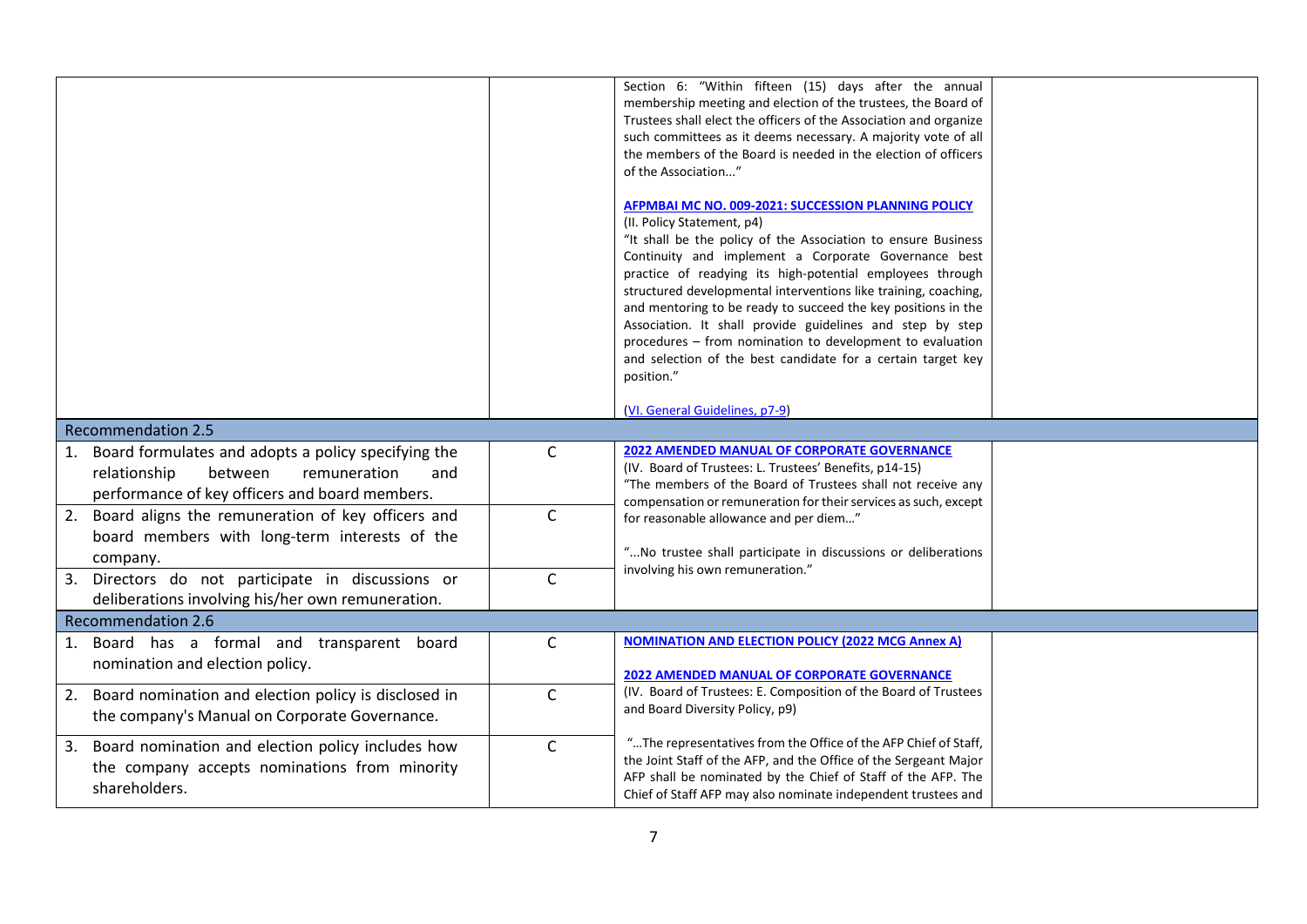| 4. Board nomination and election policy includes how<br>the board reviews nominated candidates.                                                                                                                                                             | $\mathsf{C}$ | a candidate from the general membership (at large). The<br>representatives from the Major Service Commands, the PNP<br>and other Uniformed Services shall be nominated by their<br>respective Commanding Generals/Chiefs of the PNP, BFP, BJMP<br>and PCG. Per Nomination and Election Policy (Annex A), all<br>nominees shall be screened by the Nomination<br>Committee/Nomination and Remuneration Committee, who<br>will ensure that all fields of expertise are present in the Board,<br>and approved by the Board of Trustees or elected during the<br>Annual General Membership Meeting"    |  |
|-------------------------------------------------------------------------------------------------------------------------------------------------------------------------------------------------------------------------------------------------------------|--------------|----------------------------------------------------------------------------------------------------------------------------------------------------------------------------------------------------------------------------------------------------------------------------------------------------------------------------------------------------------------------------------------------------------------------------------------------------------------------------------------------------------------------------------------------------------------------------------------------------|--|
| 5. Board nomination and election policy includes an<br>assessment of the effectiveness of the Board's<br>processes in the nomination, election or replacement<br>of a director.                                                                             | $\mathsf{C}$ |                                                                                                                                                                                                                                                                                                                                                                                                                                                                                                                                                                                                    |  |
| 6. Board has a process for identifying the quality of<br>directors that is aligned with the strategic direction<br>of the company.                                                                                                                          | $\mathsf{C}$ |                                                                                                                                                                                                                                                                                                                                                                                                                                                                                                                                                                                                    |  |
| <b>Recommendation 2.7</b>                                                                                                                                                                                                                                   |              |                                                                                                                                                                                                                                                                                                                                                                                                                                                                                                                                                                                                    |  |
| 1. Board has overall responsibility in ensuring that there<br>is a group-wide policy and system governing related<br>party transactions (RPTs) and other unusual or<br>infrequently occurring transactions.                                                 | C            | <b>REVISED RISK OVERSIGHT AND RELATED PARTY TRANSACTION</b><br><b>COMMITTEE (RORPTC) CHARTER (2022 MCG Annex J)</b><br>(VI. Responsibilities: B. Related Party Transactions, p2-3)<br>"1. Review material RPTs beyond the threshold as may be<br>reported by the Management, for endorsement to the BOT for                                                                                                                                                                                                                                                                                        |  |
| 2. RPT policy includes appropriate review and approval<br>of material RPTs, which guarantee fairness and<br>transparency of the transactions.                                                                                                               | $\mathsf{C}$ | approval"<br><b>2021 ANNUAL REPORT</b><br>Corporate Governance Report:<br>Risk Oversight and Related Party Transaction Committee;<br>Report on Material Related Party Transactions (RPT)                                                                                                                                                                                                                                                                                                                                                                                                           |  |
| 3. RPT policy encompasses all entities within the group,<br>taking into account their size, structure, risk profile<br>and complexity of operations.                                                                                                        | $\mathsf C$  |                                                                                                                                                                                                                                                                                                                                                                                                                                                                                                                                                                                                    |  |
| <b>Recommendation 2.8</b>                                                                                                                                                                                                                                   |              |                                                                                                                                                                                                                                                                                                                                                                                                                                                                                                                                                                                                    |  |
| 1. The Board is primarily responsible for approving the<br>selection of Management led by the Chief Executive<br>Officer (CEO) and the heads of the other control<br>functions (Chief Risk Officer, Chief Compliance<br>Officer and Chief Audit Executive). | $\mathsf{C}$ | <b>2022 AMENDED MANUAL OF CORPORATE GOVERNANCE</b><br>(VII. Corporate Officers, p19)<br>"The corporate officers of the Association shall be a Chairman,<br>a Vice Chairman, a President, a Corporate Secretary, and a<br>Treasurer: Provided, That the majority vote of all the voting<br>members of the Board is required for the election of the<br>officers. The Association may also have, at the discretion of the<br>Board of Trustees, such other officers as it shall deem necessary.<br>Officers, other than the Chairman, the Vice Chairman and the<br>President, need not be Trustees." |  |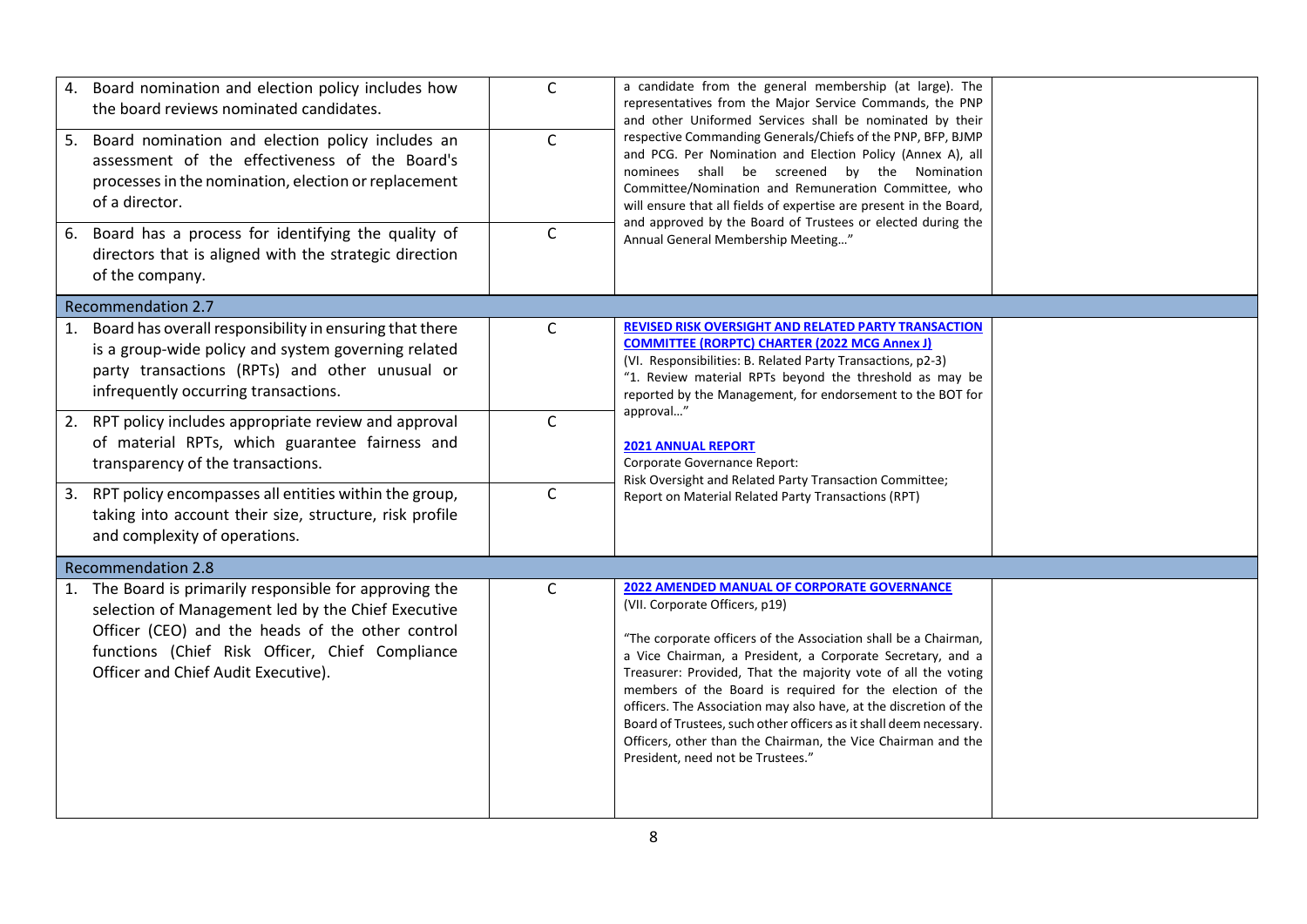|                                                         |              | (VIII. Control Function Heads, p. 24-26)                          |  |
|---------------------------------------------------------|--------------|-------------------------------------------------------------------|--|
|                                                         |              | "In order to ensure the sustainability of the Association through |  |
|                                                         |              | a sound internal control system, the Board has designated         |  |
|                                                         |              | Control Function Heads following the Three Lines Model. While     |  |
|                                                         |              | the frontline and support offices are directly involved in the    |  |
|                                                         |              | delivery of products and services to the clients, the control     |  |
|                                                         |              | functions of compliance and risk provide the assistance in        |  |
|                                                         |              | monitoring and managing risks, and the internal audit renders     |  |
|                                                         |              | independent assurance and advice on the adequacy and              |  |
|                                                         |              | effectiveness of the Association's risk management, governance    |  |
|                                                         |              | and internal control processes."                                  |  |
|                                                         |              |                                                                   |  |
|                                                         |              | "With these roles, "fit and proper standards" are applied on the  |  |
|                                                         |              | selection of key personnel observing the highest level of         |  |
|                                                         |              | integrity, standards of technical expertise, and vast experience  |  |
|                                                         |              | in the institution's business."                                   |  |
|                                                         |              |                                                                   |  |
|                                                         |              | Internal Auditor<br>А.                                            |  |
|                                                         |              | Compliance Officer<br>В.                                          |  |
|                                                         |              | a. Alternate Compliance Officer                                   |  |
|                                                         |              | Risk Officer<br>C.                                                |  |
|                                                         |              |                                                                   |  |
|                                                         |              | <b>2021 ANNUAL REPORT</b>                                         |  |
|                                                         |              | Corporate Governance Report:                                      |  |
|                                                         |              | Selection of CEO and Control Function Heads (CO, CRO AND CAE)     |  |
| 2. The Board is primarily responsible for assessing the | $\mathsf{C}$ | <b>2022 AMENDED MANUAL OF CORPORATE GOVERNANCE</b>                |  |
| performance of Management led by the Chief              |              | (IV. Board of Trustees: M. Performance Assessment of Trustees,    |  |
|                                                         |              | p15-17)                                                           |  |
| Executive Officer (CEO) and the heads of the other      |              | "The Board and its Board Committees, as well as all individual    |  |
| control functions (Chief Risk Officer, Chief            |              | trustees, and key corporate officers shall be subject to a        |  |
| Compliance Officer and Chief Audit Executive).          |              | Performance Evaluation and Rating System in compliance to the     |  |
|                                                         |              | requirements of regulatory agencies and to establish a            |  |
|                                                         |              | performance feedback system."                                     |  |
|                                                         |              |                                                                   |  |
|                                                         |              | "Performance Assessment shall be conducted at the end of each     |  |
|                                                         |              | fiscal year, or by the first quarter of the following year."      |  |
|                                                         |              |                                                                   |  |
|                                                         |              | REVISED AUDIT COMMITTEE (AUDCOM) CHARTER (2022 MCG                |  |
|                                                         |              | Annex I)                                                          |  |
|                                                         |              | (7. Internal Audit, p4-5)                                         |  |
|                                                         |              | "d. Provide input to Management related to evaluating the         |  |
|                                                         |              | performance of the Head, IAO."                                    |  |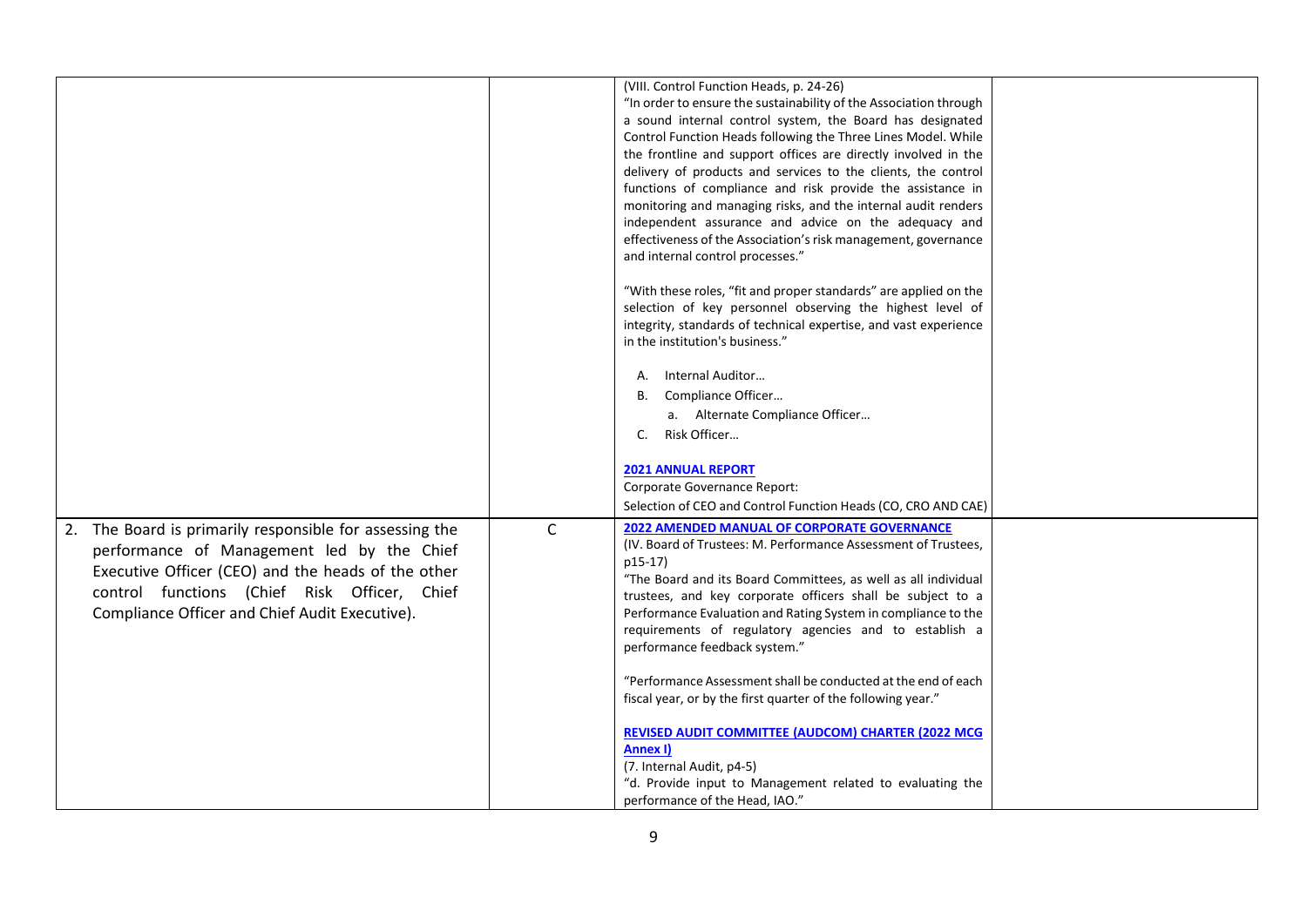|                                                                                                                                                                                                                                                                                                                                                                                                                                                     |                              | <b>2021 ANNUAL REPORT</b><br>Corporate Governance Report:<br>Performance Assessment Criteria of Trustees and Corporate<br>Officers:<br>Performance Assessment of The Board of Trustees;<br>Performance Assessment of Management<br>PERFORMANCE MANAGEMENT AND DEVELOPMENT SYSTEM<br>(PMDS) MANUAL<br>(III. Policy Guidelines, p5)                                                                                                       |  |
|-----------------------------------------------------------------------------------------------------------------------------------------------------------------------------------------------------------------------------------------------------------------------------------------------------------------------------------------------------------------------------------------------------------------------------------------------------|------------------------------|-----------------------------------------------------------------------------------------------------------------------------------------------------------------------------------------------------------------------------------------------------------------------------------------------------------------------------------------------------------------------------------------------------------------------------------------|--|
| <b>Recommendation 2.9</b>                                                                                                                                                                                                                                                                                                                                                                                                                           |                              |                                                                                                                                                                                                                                                                                                                                                                                                                                         |  |
| Board establishes an effective performance<br>$\mathbf{1}$ .<br>management framework that ensures that<br>Management, including the Chief Executive Officer<br>performance is at par with the standards set by the<br>Board and Senior Management.<br>2.<br>Board establishes an effective performance<br>management framework that ensures that<br>personnel's performance is at par with the standards<br>set by the Board and Senior Management. | $\mathsf{C}$<br>$\mathsf{C}$ | <b>2022 AMENDED MANUAL OF CORPORATE GOVERNANCE,</b><br>(IV. Board of Trustees: M. Performance Assessment of Trustees,<br>p15-17)<br><b>2021 ANNUAL REPORT</b><br>Corporate Governance Report:<br>Performance Assessment Criteria of Trustees and Corporate<br>Officers;<br>Performance Assessment of The Board of Trustees;<br>Rewards Policy;<br>Performance Assessment of Management<br>PERFORMANCE MANAGEMENT AND DEVELOPMENT SYSTEM |  |
|                                                                                                                                                                                                                                                                                                                                                                                                                                                     |                              | <b>(PMDS) MANUAL</b><br>(III. Policy Guidelines, p5)                                                                                                                                                                                                                                                                                                                                                                                    |  |
| <b>Recommendation 2.10</b>                                                                                                                                                                                                                                                                                                                                                                                                                          |                              |                                                                                                                                                                                                                                                                                                                                                                                                                                         |  |
| Board oversees that an appropriate internal control<br>1.<br>system is in place.                                                                                                                                                                                                                                                                                                                                                                    | $\mathsf{C}$                 | <b>REVISED AUDCOM CHARTER (2022 MCG Annex I)</b><br><b>2021 ANNUAL REPORT</b>                                                                                                                                                                                                                                                                                                                                                           |  |
| 2. The internal control system includes mechanism for<br>monitoring and managing potential conflict of<br>interest of the Management, members and<br>shareholders.                                                                                                                                                                                                                                                                                  | $\mathsf{C}$                 | Audit Committee, p21-22<br><b>INTERNAL AUDIT OFFICE CHARTER (2022 MCG Annex N)</b>                                                                                                                                                                                                                                                                                                                                                      |  |
| Board approves the Internal Audit Charter.<br>3.                                                                                                                                                                                                                                                                                                                                                                                                    | C                            |                                                                                                                                                                                                                                                                                                                                                                                                                                         |  |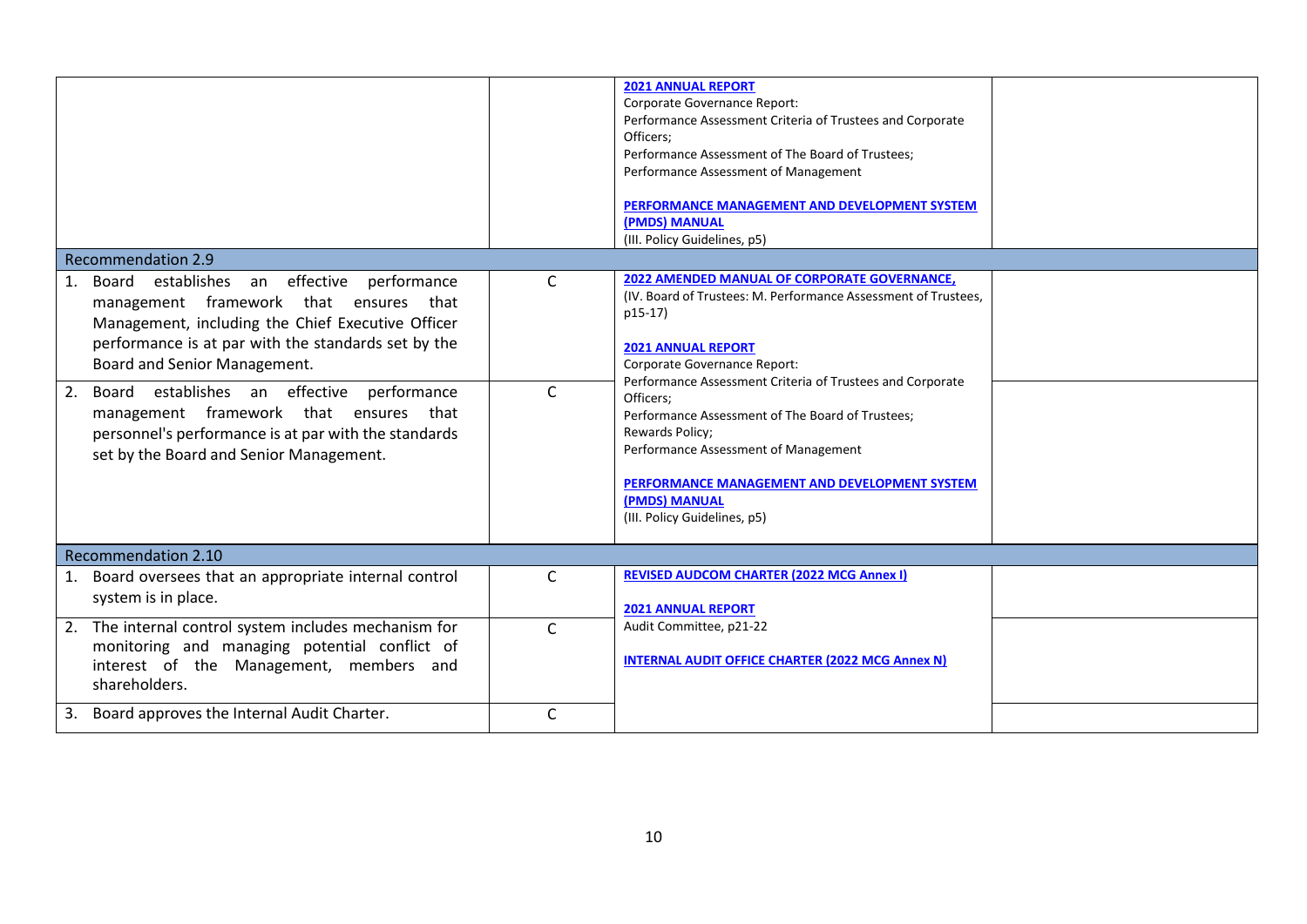| <b>Recommendation 2.11</b>                                                                                                                                                                                                                                                                                                                                                                |                   |                                                                                                                                                                                                                                                                                                                                                                                                                                                                                                                                                                                                                                                                                                                                                                                                                                                                                                                                                                                  |  |
|-------------------------------------------------------------------------------------------------------------------------------------------------------------------------------------------------------------------------------------------------------------------------------------------------------------------------------------------------------------------------------------------|-------------------|----------------------------------------------------------------------------------------------------------------------------------------------------------------------------------------------------------------------------------------------------------------------------------------------------------------------------------------------------------------------------------------------------------------------------------------------------------------------------------------------------------------------------------------------------------------------------------------------------------------------------------------------------------------------------------------------------------------------------------------------------------------------------------------------------------------------------------------------------------------------------------------------------------------------------------------------------------------------------------|--|
| Board oversees that the company has in place a<br>1.<br>sound enterprise risk management (ERM) framework<br>to effectively identify, monitor, assess and manage<br>key business risks.<br>2. The risk management framework guides the Board in<br>identifying units/business lines and enterprise-level<br>risk exposures, as well as the effectiveness of risk<br>management strategies. | C<br>$\mathsf{C}$ | <b>2022 AMENDED MANUAL OF CORPORATE GOVERNANCE</b><br>(VIII. Control Function Heads: C. Risk Officer, p25-26)<br>"The company shall likewise designate a Risk Officer, who is the<br>ultimate champion of Enterprise Risk Management (ERM) and<br>has adequate authority, stature, resources and support to fulfill<br>his/her responsibilities, subject to the company's size, risk<br>profile and complexity of operations"<br><b>REVISED RORPTC CHARTER (2022 MCG Annex J)</b><br><b>2021 ANNUAL REPORT</b><br>Corporate Governance Report:<br>Risk Oversight and Related Party Transaction Committee<br><b>CORPORATE RISK MANAGEMENT PLAN (CRMP)</b><br>(III. Risk Management Framework, p6-7)<br>"The Board and Management is committed to implement and<br>maintain a formal risk management system with the integration<br>of risk management throughout the organization. This is<br>fundamental to achieving the Association's strategic and<br>operational objectives" |  |
| <b>Recommendation 2.12</b>                                                                                                                                                                                                                                                                                                                                                                |                   |                                                                                                                                                                                                                                                                                                                                                                                                                                                                                                                                                                                                                                                                                                                                                                                                                                                                                                                                                                                  |  |
| Board has a Board Charter that formalizes and clearly<br>1.<br>states its roles, responsibilities and accountabilities<br>in carrying out its fiduciary duties.                                                                                                                                                                                                                           | $\mathsf{C}$      | <b>2022 AMENDED MANUAL OF CORPORATE GOVERNANCE</b><br><b>ANNEXES:</b><br><b>ANNEX H: REVISED GOVCOM CHARTER</b><br><b>ANNEX I: REVISED AUDCOM CHARTER</b>                                                                                                                                                                                                                                                                                                                                                                                                                                                                                                                                                                                                                                                                                                                                                                                                                        |  |
| Board Charter serves as a guide to the directors in the<br>2.<br>performance of their functions.                                                                                                                                                                                                                                                                                          | $\mathsf{C}$      | <b>ANNEX J: REVISED RORPTC CHARTER</b><br>ANNEX K: REVISED INVESTMENT COM CHARTER<br><b>ANNEX L: REVISED NRC CHARTER</b>                                                                                                                                                                                                                                                                                                                                                                                                                                                                                                                                                                                                                                                                                                                                                                                                                                                         |  |
| Board Charter is publicly available and posted on the<br>3.<br>company's website.                                                                                                                                                                                                                                                                                                         | $\mathsf{C}$      | <b>ANNEX M: REVISED SSPC CHARTER</b>                                                                                                                                                                                                                                                                                                                                                                                                                                                                                                                                                                                                                                                                                                                                                                                                                                                                                                                                             |  |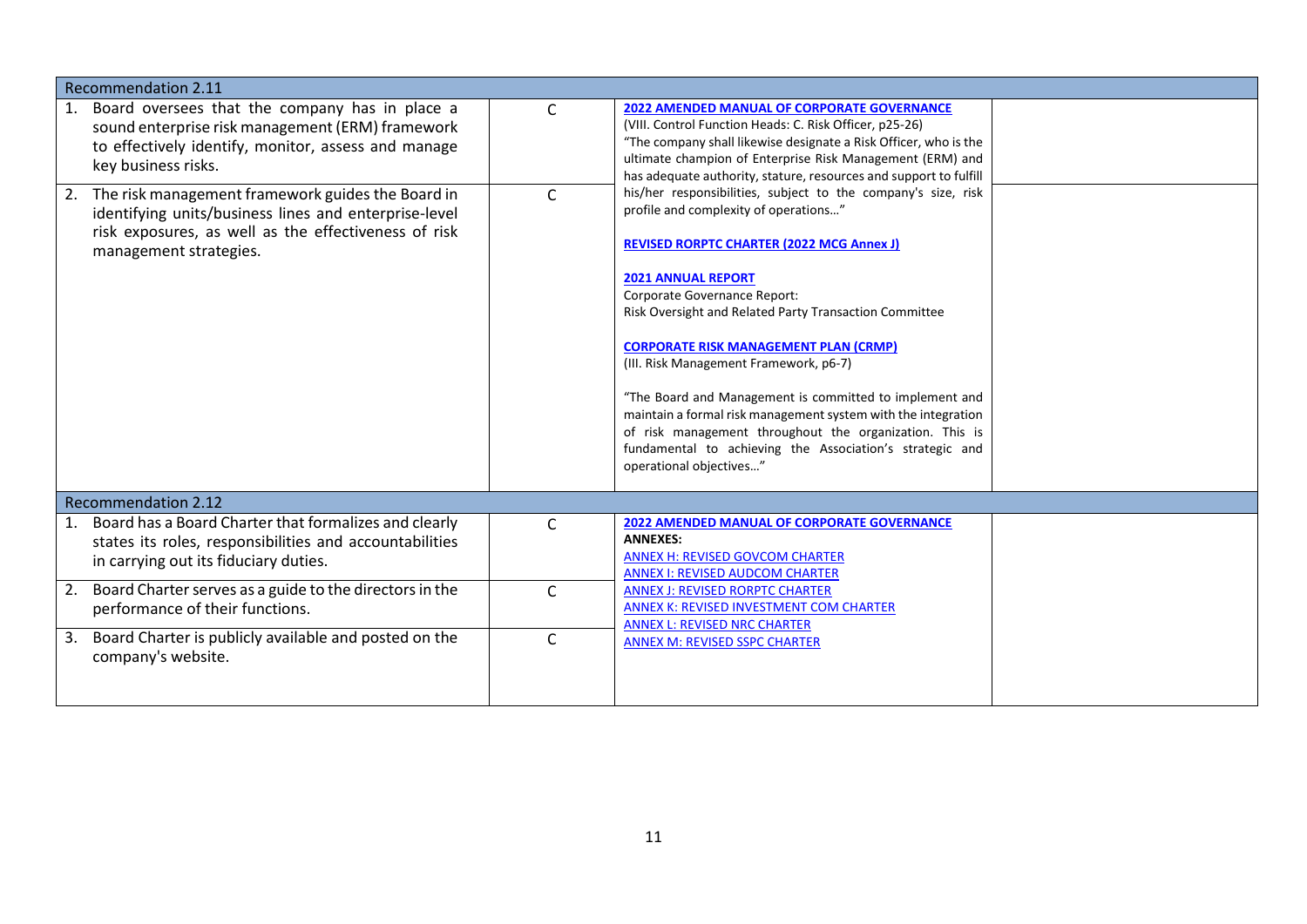Principle 3: Board committees should be set up to the extent possible to support the effective performance of the Board's functions, particularly with respect to audit, risk management, related party transactions, and other key corporate governance concerns, such as nomination and remuneration. The composition, functions and responsibilities of all committees established should be contained in a publicly available Committee Charter.

| Recommendation 3.1                                                                                                                                                                                                                                   |              |                                                                                                                                                                                                                                                                                                                                                                                                                                                                                                                                                  |  |
|------------------------------------------------------------------------------------------------------------------------------------------------------------------------------------------------------------------------------------------------------|--------------|--------------------------------------------------------------------------------------------------------------------------------------------------------------------------------------------------------------------------------------------------------------------------------------------------------------------------------------------------------------------------------------------------------------------------------------------------------------------------------------------------------------------------------------------------|--|
| 1. Board establishes board committees that focus on<br>specific board functions to aid in the optimal<br>performance of its roles and responsibilities.                                                                                              | C            | <b>2022 AMENDED MANUAL OF CORPORATE GOVERNANCE</b><br>(VI. Board Committees, p17-19)<br>A. Governance Committee<br><b>Audit Committee</b><br>В.<br>Risk Oversight and Related Party Transaction<br>C.<br>Committee<br><b>Investment Committee</b><br>D.<br>Nomination and Remuneration Committee<br>Social Services Program Committee                                                                                                                                                                                                            |  |
| <b>Recommendation 3.2</b>                                                                                                                                                                                                                            |              |                                                                                                                                                                                                                                                                                                                                                                                                                                                                                                                                                  |  |
| 1. Board establishes an Audit Committee to enhance its<br>oversight capability over the company's financial<br>reporting, internal control system, internal and<br>external audit processes, and compliance with<br>applicable laws and regulations. | $\mathsf{C}$ | <b>REVISED AUDCOM CHARTER (2022 MCG Annex I)</b><br>(V. Responsibilities, p2-7)                                                                                                                                                                                                                                                                                                                                                                                                                                                                  |  |
| 2. Audit Committee is composed of at least three<br>appropriately qualified non-executive directors, the<br>majority of whom, including the Chairman, is<br>independent.                                                                             | C            | <b>REVISED AUDCOM CHARTER (2022 MCG Annex I)</b><br>(VI. Membership, p7)<br>"The Committee shall consist of five (5) members, majority of<br>whom, including the Chairman, should preferably be                                                                                                                                                                                                                                                                                                                                                  |  |
| 3. All the members of the committee have relevant<br>background, knowledge, skills, and/or experience in<br>the areas of accounting, auditing and finance.                                                                                           | C            | independent. All of the members of the committee must have<br>relevant background, knowledge, skills, and/or experience in<br>the areas of auditing, accounting, finance, specific industry<br>knowledge, IT, law, governance, risk and control, because the<br>responsibilities of the Audit Committee evolve in response to<br>regulatory, economic, and reporting developments, it is<br>important to periodically re-evaluate members' competencies<br>and the overall balance of skills on the Committee in response<br>to emerging needs." |  |
| 4. The Chairman of the Audit Committee is not the<br>Chairman of the Board or of any other committee.                                                                                                                                                | $\mathsf{C}$ |                                                                                                                                                                                                                                                                                                                                                                                                                                                                                                                                                  |  |
|                                                                                                                                                                                                                                                      |              | <b>2021 ANNUAL REPORT</b><br>Corporate Governance Report: Audit Committee<br>Biographical Details of the Board of Trustees and Executives                                                                                                                                                                                                                                                                                                                                                                                                        |  |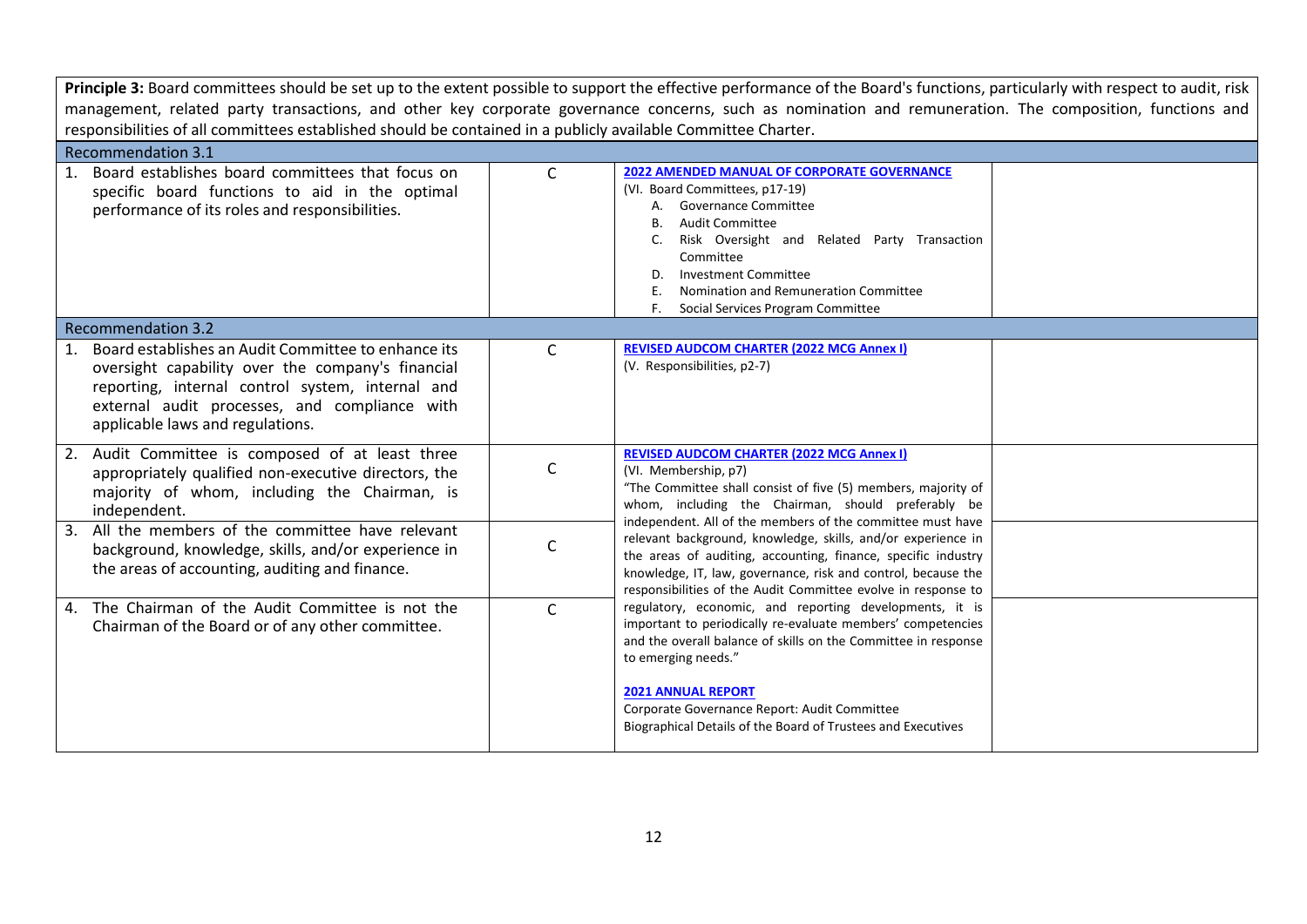| <b>Recommendation 3.3</b>                                                                                                                                                                                                                                              |              |                                                                                                                                                                                                                                                                                                                                                                                                                                                                                                                                                                                                                                                                                 |                                                                                                                                                                                                                                                                                                                                                |
|------------------------------------------------------------------------------------------------------------------------------------------------------------------------------------------------------------------------------------------------------------------------|--------------|---------------------------------------------------------------------------------------------------------------------------------------------------------------------------------------------------------------------------------------------------------------------------------------------------------------------------------------------------------------------------------------------------------------------------------------------------------------------------------------------------------------------------------------------------------------------------------------------------------------------------------------------------------------------------------|------------------------------------------------------------------------------------------------------------------------------------------------------------------------------------------------------------------------------------------------------------------------------------------------------------------------------------------------|
| establishes a Corporate Governance<br>1. Board<br>Committee tasked to assist the Board in the<br>performance of its corporate governance<br>responsibilities, including the functions that were<br>formerly assigned to a Nomination<br>and<br>Remuneration Committee. | $\mathsf{C}$ | <b>REVISED GOVERNANCE COMMITTEE (GOVCOM) CHARTER</b><br><b>(2022 MCG Annex H)</b><br><b>REVISED NOMINATION AND REMUNERATION COMMITTEE</b><br>(NRC) CHARTER (2022 MCG Annex L)                                                                                                                                                                                                                                                                                                                                                                                                                                                                                                   | The Association has established both<br>committees (Governance Committee and<br>Nomination<br>and<br>Remuneration<br>Committee), separate and distinct with<br>each other, in order to focus on their<br>specialized functions and specific areas of<br>concern.                                                                               |
| Corporate Governance Committee is composed of at<br>2.<br>least three members, majority of whom should be<br>independent directors.                                                                                                                                    | <b>NC</b>    | <b>2021 ANNUAL REPORT</b><br>Corporate Governance Report: Governance Committee                                                                                                                                                                                                                                                                                                                                                                                                                                                                                                                                                                                                  | The Association is compliant with the 20%<br>requirement on Independent Trustees.<br>However, the three (3) Independent<br>Trustees each chair different Committees.<br>This way, each independent trustee can give<br>its full attention and sufficient time for<br>deliberations in the respective Board<br>Committee that they each handle. |
| 3. Chairman of the Corporate Governance Committee is<br>an independent director.                                                                                                                                                                                       | $\mathsf{C}$ | <b>REVISED GOVCOM CHARTER (2022 MCG Annex H)</b><br>(VII. Membership, p4)<br>"The Committee shall be composed of members duly appointed<br>by the Board of Trustees. The Committee Chairman and Vice<br>Chairman shall be elected by its members and endorsed by the<br>Committee for approval of the Board of Trustees. As far as<br>practicable, the Chairman of the Committee should be an<br>independent trustee. Membership in the Committee shall be<br>co-terminus with membership in the Board. The Corporate<br>Secretary shall be a permanent resource person of the<br>Committee."<br><b>2021 ANNUAL REPORT</b><br>Corporate Governance Report: Governance Committee |                                                                                                                                                                                                                                                                                                                                                |
| <b>Recommendation 3.4</b>                                                                                                                                                                                                                                              |              |                                                                                                                                                                                                                                                                                                                                                                                                                                                                                                                                                                                                                                                                                 |                                                                                                                                                                                                                                                                                                                                                |
| 1. Board establishes a separate Board Risk Oversight<br>Committee (BROC) that should be responsible for the<br>oversight of a company's Enterprise<br>Risk<br>Management system to ensure its functionality and<br>effectiveness.                                      | $\mathsf{C}$ | <b>REVISED RORPTC CHARTER (2022 MCG Annex J)</b><br>(VI. Responsibilities, p2-4)                                                                                                                                                                                                                                                                                                                                                                                                                                                                                                                                                                                                |                                                                                                                                                                                                                                                                                                                                                |
| 2. BROC is composed of at least three members, the<br>majority of whom should be independent directors,<br>including the Chairman.                                                                                                                                     | $\mathsf{C}$ | <b>REVISED RORPTC CHARTER (2022 MCG Annex J)</b><br>(VII. Membership, p4)                                                                                                                                                                                                                                                                                                                                                                                                                                                                                                                                                                                                       |                                                                                                                                                                                                                                                                                                                                                |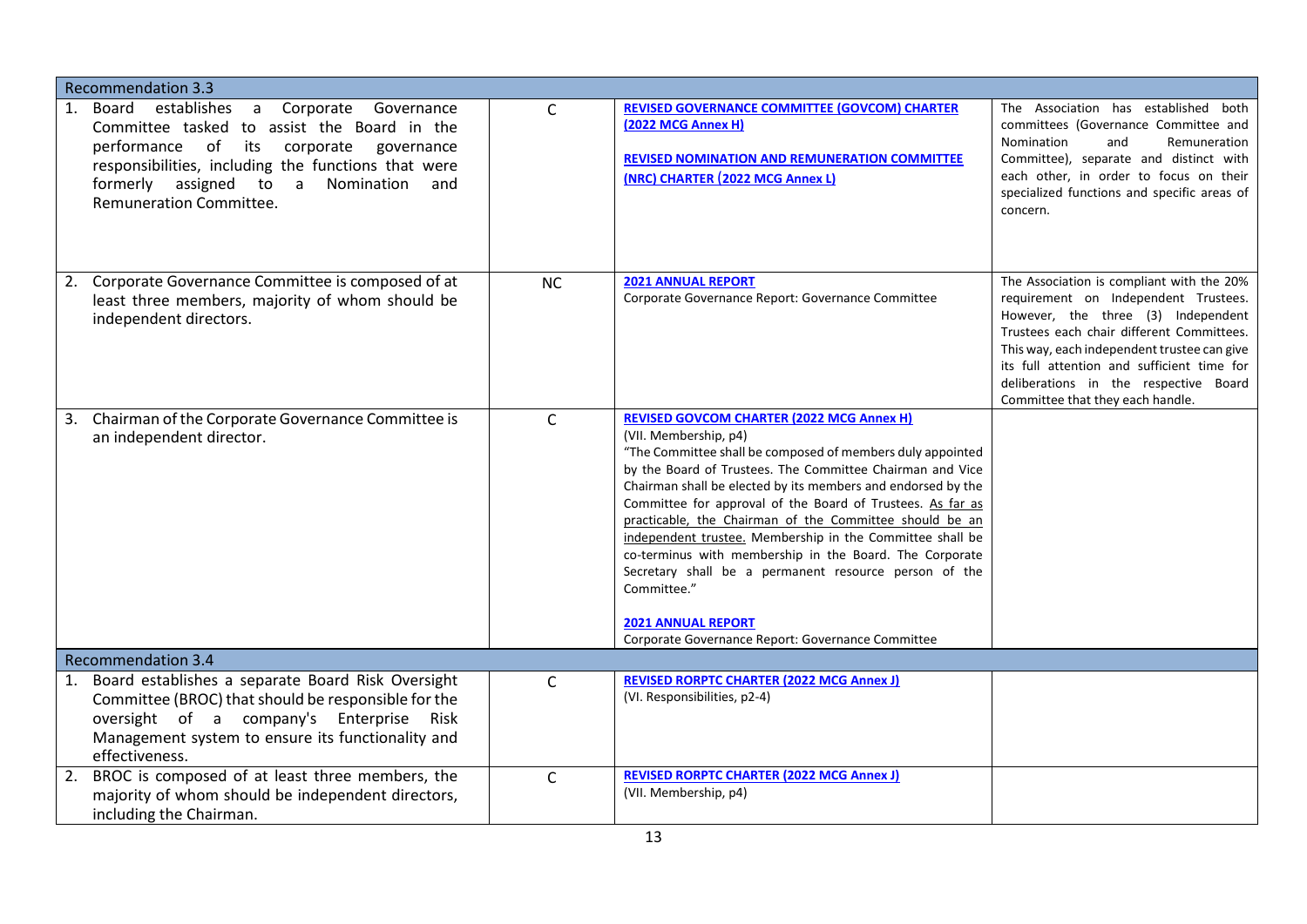| 3. The Chairman of the BROC is not the Chairman of the<br>Board or of any other committee.<br>4. At least one member of the BROC has relevant<br>thorough knowledge and experience on risk and risk<br>management.<br><b>Recommendation 3.5</b> | $\mathsf{C}$<br>$\mathsf{C}$ | "The Committee shall be composed of members duly appointed<br>by the Board of Trustees, majority of whom are independent<br>trustees, with no executive trustees. The Committee Chairman<br>and Vice Chairman shall be elected by its members and<br>endorsed for approval of the Board of Trustees through the<br>Governance Committee. The Chairman of the Committee<br>should be an independent trustee. Membership in the<br>Committee shall be co-terminus with the membership in the<br>Board."<br><b>2021 ANNUAL REPORT</b><br>Biographical Details of the Board of Trustees and Executives                                                                                                               |  |
|-------------------------------------------------------------------------------------------------------------------------------------------------------------------------------------------------------------------------------------------------|------------------------------|------------------------------------------------------------------------------------------------------------------------------------------------------------------------------------------------------------------------------------------------------------------------------------------------------------------------------------------------------------------------------------------------------------------------------------------------------------------------------------------------------------------------------------------------------------------------------------------------------------------------------------------------------------------------------------------------------------------|--|
|                                                                                                                                                                                                                                                 |                              | <b>REVISED RORPTC CHARTER (2022 MCG Annex J)</b>                                                                                                                                                                                                                                                                                                                                                                                                                                                                                                                                                                                                                                                                 |  |
| 1. The Board establishes a Related Party Transactions<br>(RPT) Committee, which is tasked with reviewing all<br>material related party transactions of the company.                                                                             | C                            | (VI. Responsibilities, p2-4)                                                                                                                                                                                                                                                                                                                                                                                                                                                                                                                                                                                                                                                                                     |  |
| 2. RPT Committee is composed of at least three non-<br>executive directors, majority of whom should be<br>independent, including the Chairman.                                                                                                  | $\mathsf{C}$                 | <b>REVISED RORPTC CHARTER (2022 MCG Annex J)</b><br>(VII. Membership, p4)<br>"The Committee shall be composed of members duly appointed<br>by the Board of Trustees, majority of whom are independent<br>trustees, with no executive trustees. The Committee Chairman<br>and Vice Chairman shall be elected by its members and<br>endorsed for approval of the Board of Trustees through the<br>Governance Committee. The Chairman of the Committee<br>should be an independent trustee. Membership in the<br>Committee shall be co-terminus with the membership in the<br>Board."<br><b>2021 ANNUAL REPORT</b><br>Corporate Governance Report: Risk Oversight and Related Party<br><b>Transaction Committee</b> |  |
| <b>Recommendation 3.6</b>                                                                                                                                                                                                                       |                              |                                                                                                                                                                                                                                                                                                                                                                                                                                                                                                                                                                                                                                                                                                                  |  |
| 1. All established committees have Committee Charters<br>stating in plain terms their respective purposes,<br>memberships, structures, operations, reporting<br>process, resources and other relevant information.                              | $\mathsf{C}$                 | <b>REVISED GOVCOM CHARTER (2022 MCG Annex H)</b><br><b>REVISED AUDCOM CHARTER (2022 MCG Annex I)</b><br><b>REVISED RORPTC CHARTER (2022 MCG Annex J)</b><br><b>REVISED INVESTMENT COM CHARTER (2022 MCG Annex K)</b><br><b>REVISED NRC CHARTER (2022 MCG Annex L)</b><br><b>REVISED SSPC CHARTER (2022 MCG Annex M)</b>                                                                                                                                                                                                                                                                                                                                                                                          |  |
| 2. Committee Charters provide standards for evaluating<br>the performance of the Committees.                                                                                                                                                    | $\mathsf{C}$                 |                                                                                                                                                                                                                                                                                                                                                                                                                                                                                                                                                                                                                                                                                                                  |  |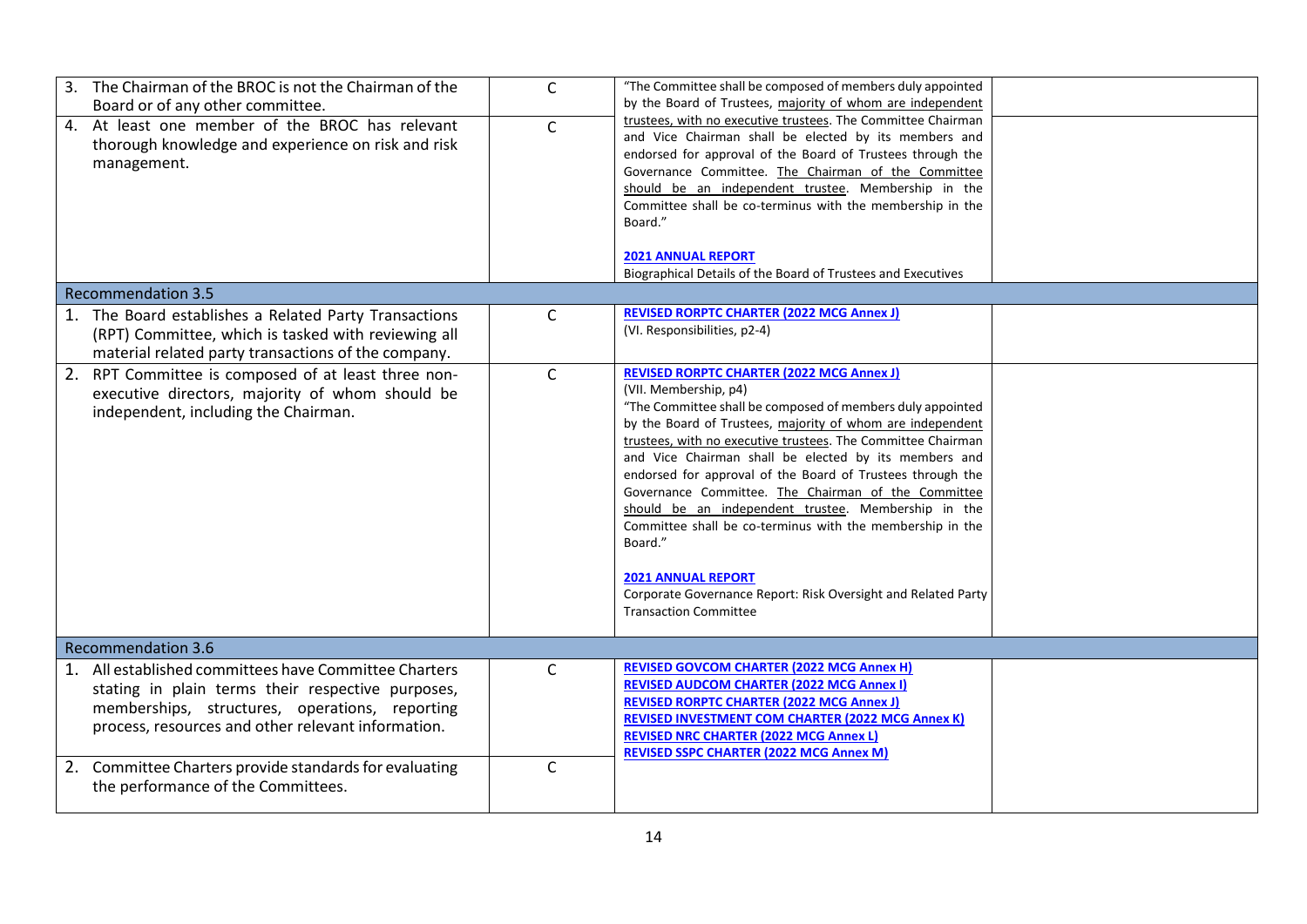|                                                   |              | <b>2022 AMENDED MANUAL OF CORPORATE GOVERNANCE,</b>             |  |
|---------------------------------------------------|--------------|-----------------------------------------------------------------|--|
|                                                   |              | (IV. Board of Trustees: M. Performance Assessment of            |  |
|                                                   |              | Trustees, p15-17)                                               |  |
|                                                   |              | "The Board and its Board Committees, as well as all individual  |  |
|                                                   |              | trustees and key corporate officers shall be subject to a       |  |
|                                                   |              | Performance Evaluation and Rating System in compliance to the   |  |
|                                                   |              | requirements of regulatory agencies and to establish a          |  |
|                                                   |              | performance feedback system. Below are the criteria for         |  |
|                                                   |              | assessment of the Board, the Board Committees, the Trustees,    |  |
|                                                   |              | the President and CEO, and the Corporate Secretary.             |  |
|                                                   |              | Performance Assessment shall be conducted at the end of each    |  |
|                                                   |              | fiscal year, or by the first quarter of the following year. The |  |
|                                                   |              | members of the Association are also given an opportunity to     |  |
|                                                   |              | rate the performance of the Board of Trustees during the        |  |
|                                                   |              | Annual General Membership Meeting."                             |  |
|                                                   |              | <b>Board of Trustees and Board Committees</b>                   |  |
|                                                   |              | Part 1                                                          |  |
|                                                   |              | Assessment of the Board's accomplishment of its role and        |  |
|                                                   |              | responsibilities by the Board Committees (25%) - Assessment     |  |
|                                                   |              | Form (Annex B)                                                  |  |
|                                                   |              | This is an average of the performance of Board Committees,      |  |
|                                                   |              | based on their oversight functions and the action plans they    |  |
|                                                   |              | have prioritized for the subject period.                        |  |
|                                                   |              |                                                                 |  |
|                                                   |              | Part 2:                                                         |  |
|                                                   |              | Assessment of the Board's accomplishment of its role and        |  |
|                                                   |              | responsibilities by the BOT Chairman (25%) - Assessment Form    |  |
|                                                   |              | (Annex C)                                                       |  |
|                                                   |              | This is an assessment of the Board's performance by the BOT     |  |
|                                                   |              | Chairman, based on the average rating of the performance        |  |
|                                                   |              | assessment of the Board Committees, among other factors.        |  |
|                                                   |              | Part 3:                                                         |  |
|                                                   |              | Assessment of Board dynamics (30%), and of quality and          |  |
|                                                   |              | timeliness of information provided to the Board (20%) $-$       |  |
|                                                   |              | Assessment Form (Annex D).                                      |  |
|                                                   |              | This is an anonymous survey to be answered by all Board         |  |
|                                                   |              | members.                                                        |  |
| 3. Committee Charters were fully disclosed on the | $\mathsf{C}$ | Posted on the company website                                   |  |
| company's website.                                |              | https://afpmbai.com.ph/about/governance/                        |  |
|                                                   |              |                                                                 |  |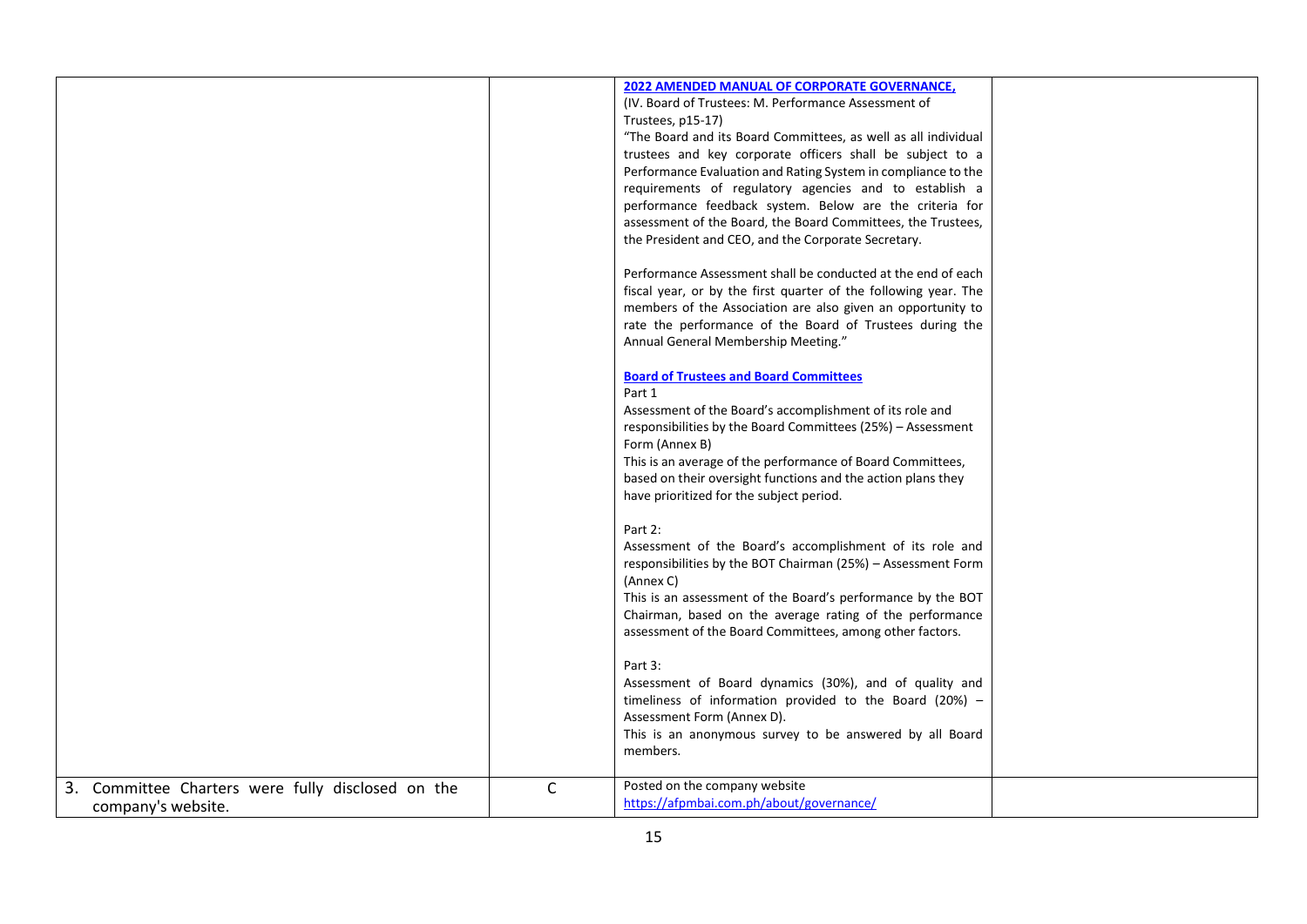| Principle 4: To show full commitment to the company, the directors should devote the time and attention necessary to properly and effectively perform their duties and                                                                           |              |                                                                                                                                                                                                                                                                                                                                                                                                                                                                                                                                                                                                                                                                                                                                                                                                                                                                                                                                                                                                                                                                                                                                                                                                                                                                                                                                                                                                                                                                     |  |  |  |
|--------------------------------------------------------------------------------------------------------------------------------------------------------------------------------------------------------------------------------------------------|--------------|---------------------------------------------------------------------------------------------------------------------------------------------------------------------------------------------------------------------------------------------------------------------------------------------------------------------------------------------------------------------------------------------------------------------------------------------------------------------------------------------------------------------------------------------------------------------------------------------------------------------------------------------------------------------------------------------------------------------------------------------------------------------------------------------------------------------------------------------------------------------------------------------------------------------------------------------------------------------------------------------------------------------------------------------------------------------------------------------------------------------------------------------------------------------------------------------------------------------------------------------------------------------------------------------------------------------------------------------------------------------------------------------------------------------------------------------------------------------|--|--|--|
| responsibilities, including sufficient time to be familiar with the corporation's business.                                                                                                                                                      |              |                                                                                                                                                                                                                                                                                                                                                                                                                                                                                                                                                                                                                                                                                                                                                                                                                                                                                                                                                                                                                                                                                                                                                                                                                                                                                                                                                                                                                                                                     |  |  |  |
| <b>Recommendation 4.1</b>                                                                                                                                                                                                                        |              |                                                                                                                                                                                                                                                                                                                                                                                                                                                                                                                                                                                                                                                                                                                                                                                                                                                                                                                                                                                                                                                                                                                                                                                                                                                                                                                                                                                                                                                                     |  |  |  |
| 1. The Directors attend and actively participate in all<br>meetings of the Board, Committees<br>and<br>shareholders in person or through tele/video<br>conferencing conducted in accordance with the rules<br>and regulations of the Commission. | $\mathsf{C}$ | AMENDED PROTOCOL FOR BOARD MEETINGS (2022 MCG<br>Annex F)<br>(Quorum and Attendance, p1)<br>AMENDED PROTOCOL FOR BOARD COMMITTEE MEETINGS<br>(2022 MCG Annex G)<br>(Quorum and Attendance, p1)<br><b>2021 ANNUAL REPORT</b><br>Corporate Governance Report: Board and Board Committee<br>Meeting Attendance and Accomplishment                                                                                                                                                                                                                                                                                                                                                                                                                                                                                                                                                                                                                                                                                                                                                                                                                                                                                                                                                                                                                                                                                                                                      |  |  |  |
| 2. The directors review meeting materials for all Board<br>and Committee meetings.                                                                                                                                                               | $\mathsf{C}$ | AMENDED PROTOCOL FOR BOARD MEETINGS (2022 MCG<br><b>Annex F)</b><br>(Distribution of Board Meeting Materials, p3)<br>"The Corporate Secretary and Management shall ensure that<br>all information relevant to the Board's understanding of<br>matters to be discussed at an upcoming Board meeting shall<br>be distributed either in writing or electronically, to all<br>members of the Board at least five (5) working days in advance<br>of the meeting. This implies that the Board Committees and/or<br>Management must submit the materials required for the<br>Order of Business to the Board Relations Office at least six (6)<br>working days prior to the meeting. Non-submission of<br>materials within the prescribed period may result in the<br>matter not being taken up during the Board meeting"<br>AMENDED PROTOCOL FOR BOARD COMMITTEE MEETINGS<br><b>(2022 MCG Annex G)</b><br>(Distribution of Committee Meeting Materials, p2)<br>"As such, the materials pertaining to the order of business of<br>the Committee meeting should be completed by the Technical<br>Working Group of the Committee and distributed, either in<br>writing or electronically, to all members of the Committee at<br>least three (3) working days in advance of the meeting. This<br>implies that Management must submit the materials required<br>for the Order of Business to the Board Committees' TWGs at<br>least four (4) working days prior to the meeting" |  |  |  |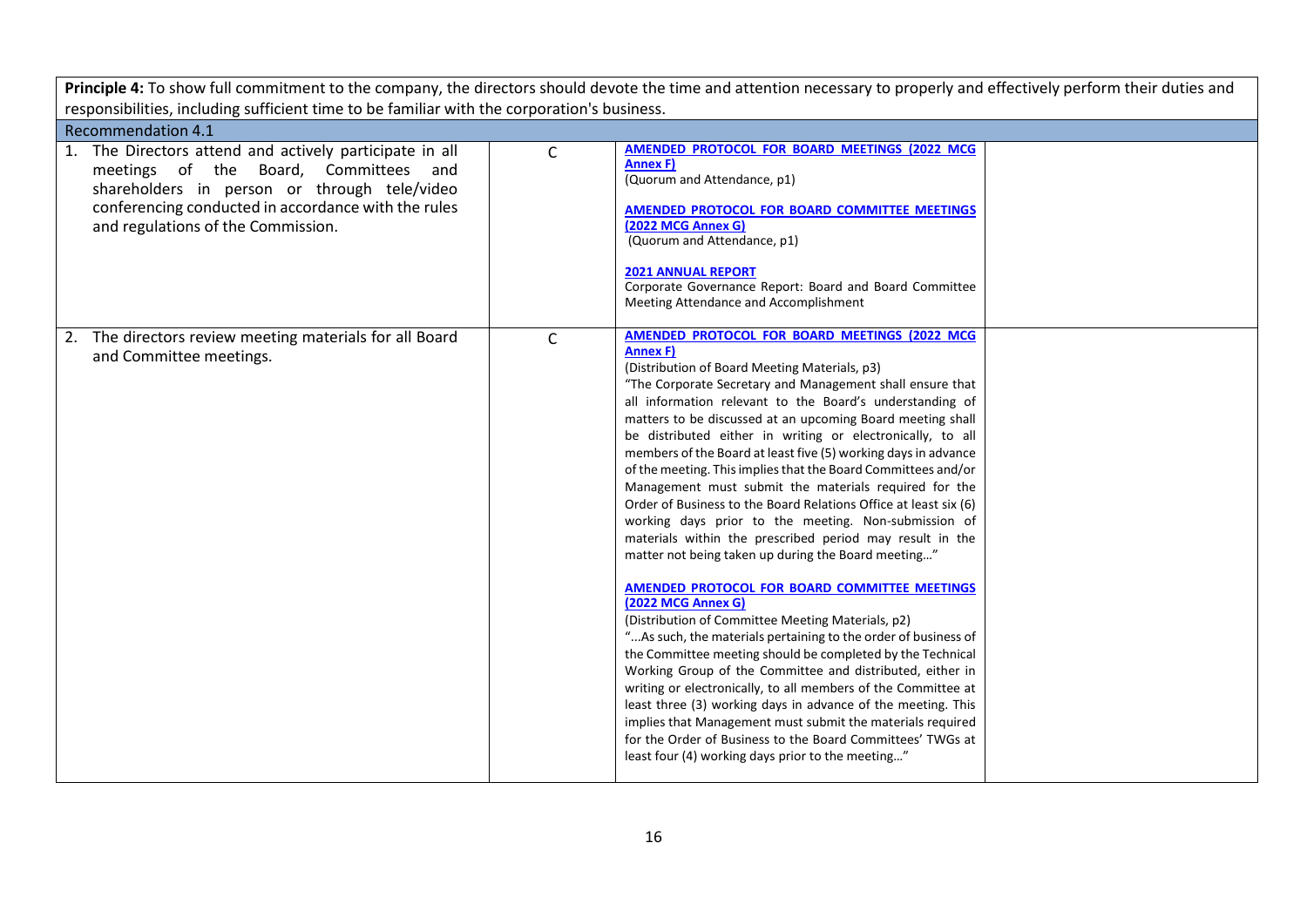| 3. The directors ask the necessary questions or seek<br>clarifications and explanations during the Board and<br>Committee meetings.                                                                                                                                                                                                                 | $\mathsf{C}$ | TWO (2) MINUTES OF BOT/BOARD COMMITTEE MEETINGS<br><b>Organizational Meeting (Dated 15 May 2021)</b><br><b>RMRPTC Meeting (Dated 20 May 2021)</b>                                                                                                                                                                                                                                                                                                                                                            |  |  |  |  |
|-----------------------------------------------------------------------------------------------------------------------------------------------------------------------------------------------------------------------------------------------------------------------------------------------------------------------------------------------------|--------------|--------------------------------------------------------------------------------------------------------------------------------------------------------------------------------------------------------------------------------------------------------------------------------------------------------------------------------------------------------------------------------------------------------------------------------------------------------------------------------------------------------------|--|--|--|--|
| <b>Recommendation 4.2</b>                                                                                                                                                                                                                                                                                                                           |              |                                                                                                                                                                                                                                                                                                                                                                                                                                                                                                              |  |  |  |  |
| 1. Non-executive directors concurrently serve as<br>directors to a maximum of five Insurance<br>Commission Regulated Entities (ICREs) and publicly-<br>listed companies to ensure that they have sufficient<br>time to fully prepare for meetings, challenge<br>Management's proposals/views, and oversee the<br>long-term strategy of the company. | C            | 2022 AMENDED MANUAL OF CORPORATE GOVERNANCE<br>(IV. Board of Trustees: N. Multiple Board Seats, p17)<br>"The Trustees shall not hold the position of a trustee, director<br>or officer in not more than four (4) other corporations and/or<br>in any corporation having the same business interests as<br>AFPMBAI."<br>As required by SEC, it is mandatory to disclose directorship in<br>other corporations thru the Beneficial Ownership<br>Transparency Declaration (BOTD) and Consent Agreement<br>Form. |  |  |  |  |
| <b>Recommendation 4.3</b>                                                                                                                                                                                                                                                                                                                           |              |                                                                                                                                                                                                                                                                                                                                                                                                                                                                                                              |  |  |  |  |
| 1. The directors notify the company's board where<br>he/she is an incumbent director before accepting a<br>directorship in another company.                                                                                                                                                                                                         | $\mathsf{C}$ | <b>2022 AMENDED MANUAL OF CORPORATE GOVERNANCE</b><br>(IV. Board of Trustees: F. Qualifications of a Trustee, p11)<br>Qualifications<br>1.<br>Disqualifications of a Trustee<br>2.<br>a. Permanently Disqualified<br>b. Temporarily Disqualified<br>" A trustee should notify the Chairman of AFPMBAI<br>before accepting a directorship/trusteeship in<br>another company;"                                                                                                                                 |  |  |  |  |
| Principle 5: The board should endeavor to exercise an objective and independent judgment on all corporate affairs.                                                                                                                                                                                                                                  |              |                                                                                                                                                                                                                                                                                                                                                                                                                                                                                                              |  |  |  |  |
| <b>Recommendation 5.1</b>                                                                                                                                                                                                                                                                                                                           |              |                                                                                                                                                                                                                                                                                                                                                                                                                                                                                                              |  |  |  |  |
| 1. The Board is composed of at least twenty percent<br>(20%) independent directors.                                                                                                                                                                                                                                                                 | $\mathsf{C}$ | <b>2021 ANNUAL REPORT</b><br>Corporate Governance Report: Membership Participation                                                                                                                                                                                                                                                                                                                                                                                                                           |  |  |  |  |
| <b>Recommendation 5.2</b>                                                                                                                                                                                                                                                                                                                           |              |                                                                                                                                                                                                                                                                                                                                                                                                                                                                                                              |  |  |  |  |
| 1. The independent directors possess all the necessary<br>qualifications and none of the disqualifications to<br>hold the position.                                                                                                                                                                                                                 | $\mathsf{C}$ | <b>2022 AMENDED MANUAL OF CORPORATE GOVERNANCE</b><br>(IV. Board of Trustees: G. Independent Trustees, p12)                                                                                                                                                                                                                                                                                                                                                                                                  |  |  |  |  |
| <b>Recommendation 5.3</b>                                                                                                                                                                                                                                                                                                                           |              |                                                                                                                                                                                                                                                                                                                                                                                                                                                                                                              |  |  |  |  |
| 1. The independent directors serve for a maximum<br>cumulative term of nine years.                                                                                                                                                                                                                                                                  | $\mathsf{C}$ | <b>2022 AMENDED MANUAL OF CORPORATE GOVERNANCE</b><br>(IV. Board of Trustees: I. Term of Office, p13)                                                                                                                                                                                                                                                                                                                                                                                                        |  |  |  |  |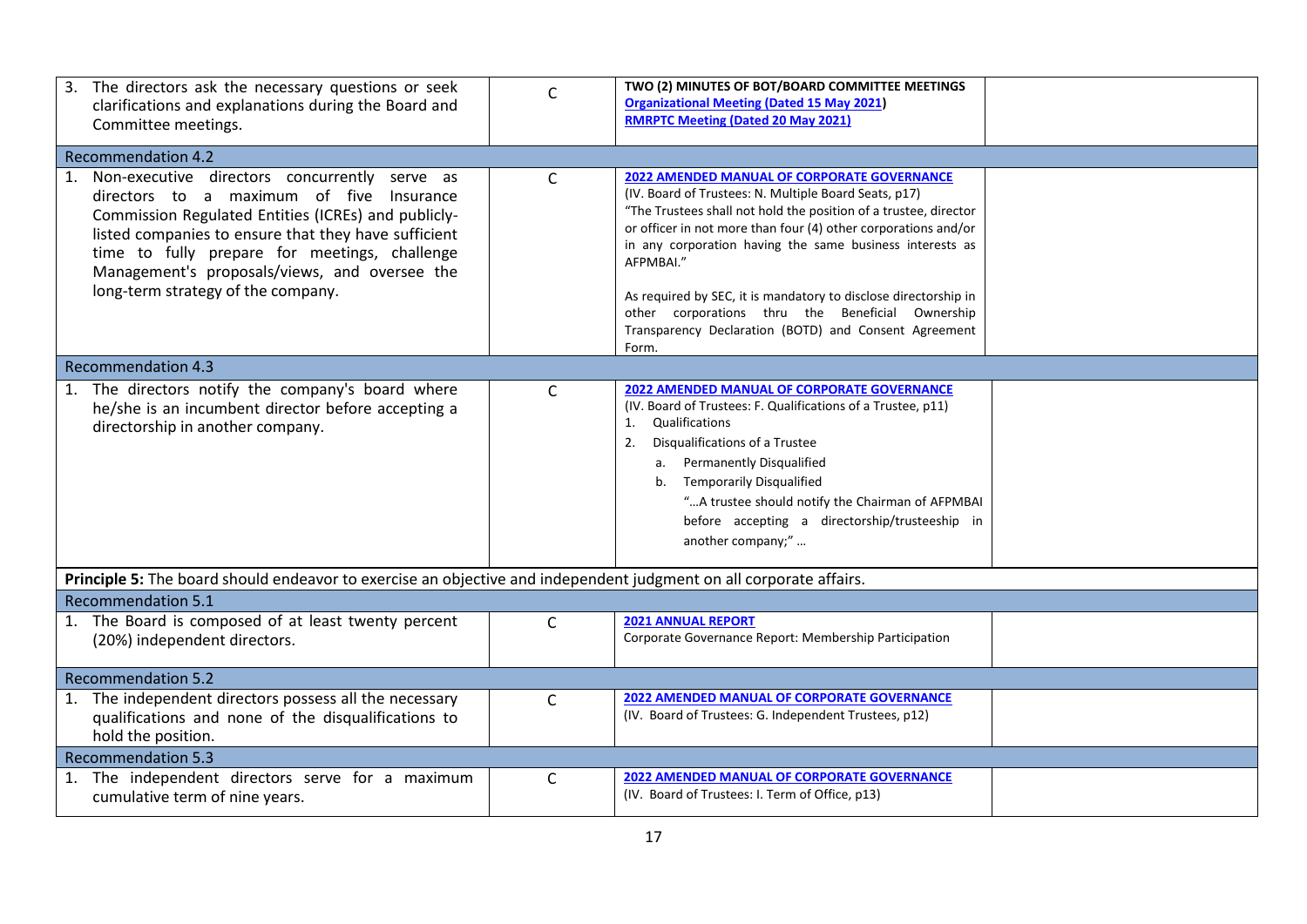| As far as Insurance Companies are concerned, the<br>foregoing term limit shall be reckoned from 02<br>January 2015 while the reckoning date for the Pre-<br>and Health Maintenance<br>Need Companies<br>Organizations shall be from 21 September 2016.                                |              | "The members of the Board shall serve for a term of one (1) year<br>or until their successors are elected and qualified: provided that<br>no trustee shall serve for more than three (3) consecutive terms,<br>provided further that no trustee shall serve for more than five<br>(5) cumulative terms."                                                                                                                                                                                    |  |
|---------------------------------------------------------------------------------------------------------------------------------------------------------------------------------------------------------------------------------------------------------------------------------------|--------------|---------------------------------------------------------------------------------------------------------------------------------------------------------------------------------------------------------------------------------------------------------------------------------------------------------------------------------------------------------------------------------------------------------------------------------------------------------------------------------------------|--|
| For other covered entities, all previous terms served by<br>existing Independent Directors prior to the effectivity of<br>this Circular shall not be included in the application of the<br>term limit prescribed in this item.                                                        |              | <b>2021 ANNUAL REPORT</b><br>Corporate Governance Report: Board and Board Committee<br>Meeting Attendance and Accomplishment: Board of Trustees                                                                                                                                                                                                                                                                                                                                             |  |
| 2. The company bars an independent director from<br>serving in such capacity after the term limit of nine<br>years.                                                                                                                                                                   | $\mathsf{C}$ | <b>2022 AMENDED MANUAL OF CORPORATE GOVERNANCE</b><br>(IV. Board of Trustees: I. Term of Office, p13)<br>"The members of the Board shall serve for a term of one (1) year<br>or until their successors are elected and qualified: provided that<br>no trustee shall serve for more than three (3) consecutive terms,<br>provided further that no trustee shall serve for more than five<br>(5) cumulative terms."                                                                           |  |
| 3. In the instance that the company retains an<br>independent director in the same capacity after nine<br>years, the board submits to the Insurance<br>Commission a formal written justification and seek<br>shareholders'<br>approval<br>during the annual<br>shareholders' meeting. | $\mathsf{C}$ | <b>NEW BY-LAWS</b><br>There is no instance that we accept an Independent Director<br>serving for nine (9) years or more. Under Section 4 of the 2019<br>New By-laws, it states that "The members of the Board shall<br>serve for a term of one (1) year or until their successors are<br>elected and qualified: Provided that no trustee shall serve for<br>more than three (3) consecutive terms, provided further that no<br>trustee shall serve for more than five (5) cumulative terms" |  |
| <b>Recommendation 5.4</b>                                                                                                                                                                                                                                                             |              |                                                                                                                                                                                                                                                                                                                                                                                                                                                                                             |  |
| 1. The positions of Chairman of the Board and Chief<br>Executive Officer are held by separate individuals.                                                                                                                                                                            | $\mathsf{C}$ | <b>2022 AMENDED MANUAL OF CORPORATE GOVERNANCE</b><br>(VII. Corporate Officer: A. Chairman of the Board, p19-20)<br>"The positions of Chairman of the Board and Chief Executive<br>Officer (CEO) shall be held by separate individuals with clearly<br>defined responsibilities"<br><b>2021 ANNUAL REPORT</b><br>The Board of Trustees                                                                                                                                                      |  |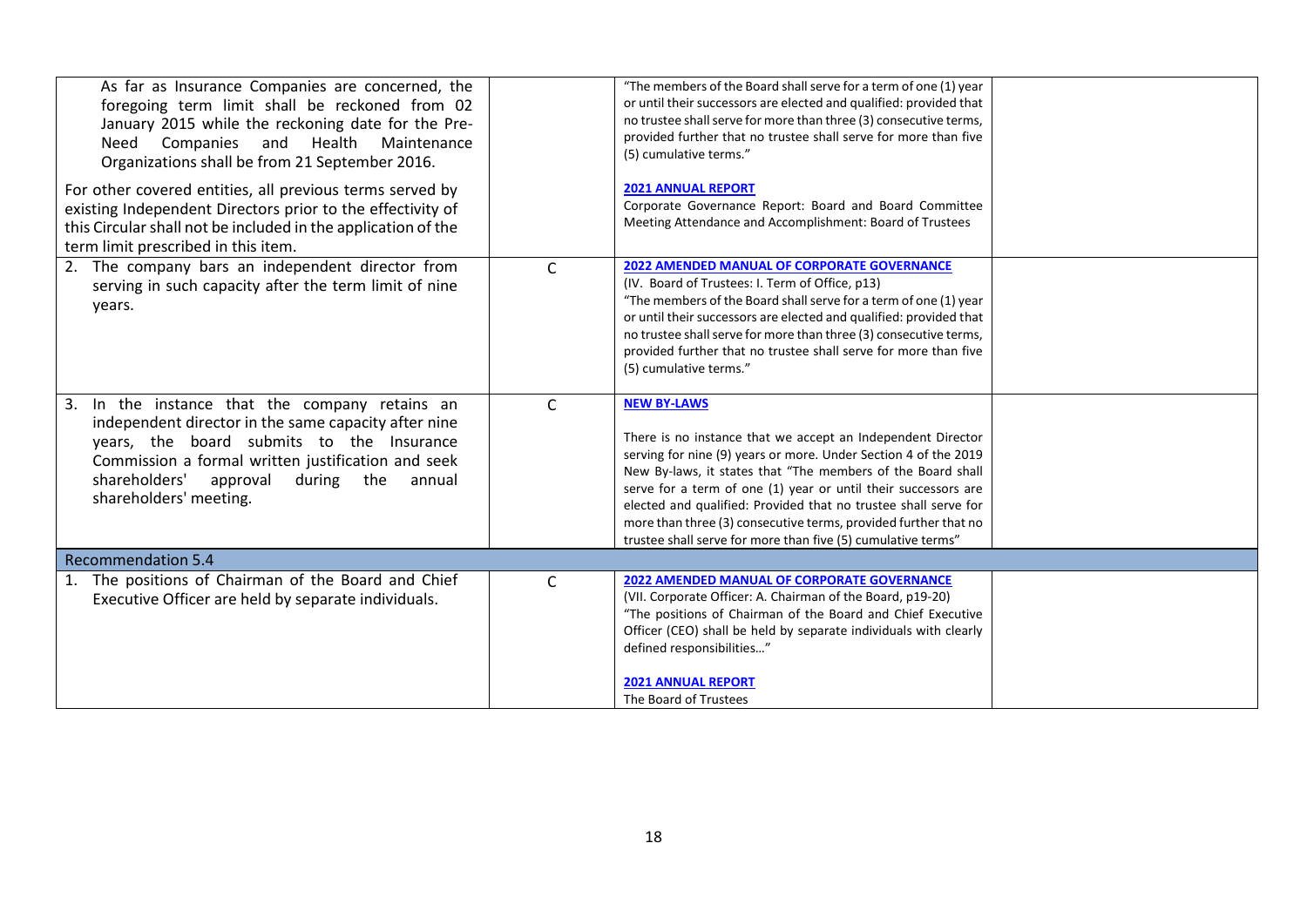| The Chairman of the Board and Chief Executive<br>2.<br>Officer have clearly defined responsibilities.                                                                                                                          | $\mathsf{C}$ | <b>2022 AMENDED MANUAL OF CORPORATE GOVERNANCE</b><br>(VII. Corporate Officer: A. Chairman of the Board, p19-20;<br>B. President and CEO, p20-21)<br>A. Chairman of the Board<br>"The positions of Chairman of the Board and Chief Executive<br>Officer (CEO) shall be held by separate individuals with clearly<br>defined responsibilities.<br>The Chairman shall preside over the meetings of the Association<br>and the Board of Trustees. In his absence, the Vice Chairman<br>shall preside over such meetings. In the absence of both the<br>Chairman and Vice Chairman, the Trustees present shall elect<br>from among themselves an Acting Chairman for that particular<br>meeting"<br>B. Vice Chairman<br>C. President and Chief Executive Officer<br>"All Board authority delegated to Management is delegated<br>through the President and CEO, a corporate officer, so that all<br>authority and accountability of Management $-$ as far as the<br>Board is concerned $-$ is considered to be the authority and<br>accountability of the President<br>The President and CEO shall have general supervision,<br>direction and control of the business and affairs of the<br>Association. He shall have the general powers and duties of<br>Management usually vested in the office of the President of the<br>Association" |  |
|--------------------------------------------------------------------------------------------------------------------------------------------------------------------------------------------------------------------------------|--------------|----------------------------------------------------------------------------------------------------------------------------------------------------------------------------------------------------------------------------------------------------------------------------------------------------------------------------------------------------------------------------------------------------------------------------------------------------------------------------------------------------------------------------------------------------------------------------------------------------------------------------------------------------------------------------------------------------------------------------------------------------------------------------------------------------------------------------------------------------------------------------------------------------------------------------------------------------------------------------------------------------------------------------------------------------------------------------------------------------------------------------------------------------------------------------------------------------------------------------------------------------------------------------------------------------------------------------------------|--|
| <b>Recommendation 5.5</b>                                                                                                                                                                                                      |              |                                                                                                                                                                                                                                                                                                                                                                                                                                                                                                                                                                                                                                                                                                                                                                                                                                                                                                                                                                                                                                                                                                                                                                                                                                                                                                                                        |  |
| If the Chairman of the Board is not an independent<br>1.<br>director or where the roles of Chairman and CEO are<br>being held by one person, the Board should<br>designate a lead director among the independent<br>directors. | $\mathsf{C}$ | 2022 AMENDED MANUAL OF CORPORATE GOVERNANCE<br>(VII. Corporate Officer: A. Chairman of the Board, p19-20)<br>"The positions of Chairman of the Board and Chief Executive<br>Officer (CEO) shall be held by separate individuals with clearly<br>defined responsibilities"<br><b>2021 ANNUAL REPORT</b><br>Corporate Governance Report: Board and Board Committee<br>Meeting Attendance and Accomplishment: Board of Trustees                                                                                                                                                                                                                                                                                                                                                                                                                                                                                                                                                                                                                                                                                                                                                                                                                                                                                                           |  |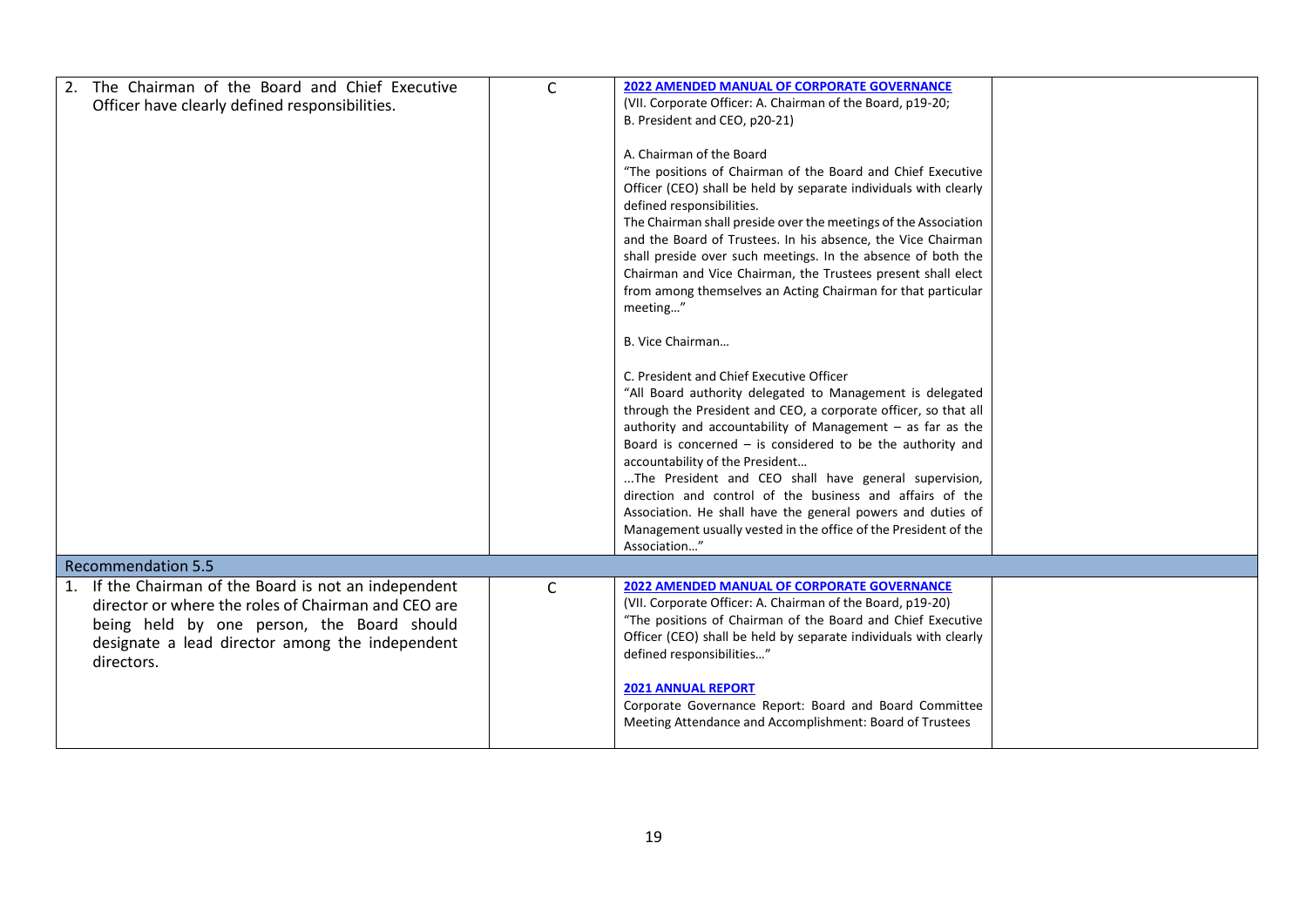| <b>Recommendation 5.6</b>                                                                                                                                                                                                                                                                             |              |                                                                                                                                                                                                                                                                                                                                                                                                                                                                                                                                                                                                                                                                                                                                                                                                 |  |
|-------------------------------------------------------------------------------------------------------------------------------------------------------------------------------------------------------------------------------------------------------------------------------------------------------|--------------|-------------------------------------------------------------------------------------------------------------------------------------------------------------------------------------------------------------------------------------------------------------------------------------------------------------------------------------------------------------------------------------------------------------------------------------------------------------------------------------------------------------------------------------------------------------------------------------------------------------------------------------------------------------------------------------------------------------------------------------------------------------------------------------------------|--|
| 1. Directors with material interest in a transaction<br>affecting the corporation should abstain from taking<br>part in the deliberations for the same.                                                                                                                                               | $\mathsf{C}$ | <b>2022 AMENDED MANUAL OF CORPORATE GOVERNANCE</b><br>(IV. Board of Trustees: D. Responsibilities of the Board, p8)<br>"3. To adopt a system of internal checks and balances and to<br>ensure that its actions comply with all laws, rules and<br>regulations, its Articles of Incorporation and By-Laws, and the<br>business practices."<br>(VI. Board Committees, p17)<br>"The Board Committees shall pre-screen all matters for<br>approval and information of the Board of Trustees to guarantee<br>an independent and objective compliance with corporate<br>governance policies, except matters requiring immediate<br>attention that needs ratification of the Board"<br><b>REVISED RORPTC CHARTER (2022 MCG Annex J)</b><br>(VI. Responsibilities: B. Related Party Transactions, p3-4) |  |
| <b>Recommendation 5.7</b>                                                                                                                                                                                                                                                                             |              |                                                                                                                                                                                                                                                                                                                                                                                                                                                                                                                                                                                                                                                                                                                                                                                                 |  |
| 1. The non-executive directors (NEDs) have separate<br>periodic meetings with the external auditor and<br>heads of the internal audit, compliance and risk<br>functions, without any executive directors present to<br>ensure that proper checks and balances are in place<br>within the corporation. | C            | <b>2021 ANNUAL REPORT</b><br>Corporate Governance Report: Audit Committee<br>AMENDED PROTOCOL FOR BOARD MEETINGS (2022 MCG<br><b>Annex F)</b><br>(1. Meetings. p1)<br>" Annually, and as needed, the non-executive trustees (NETs)<br>shall have separate periodic meetings with the external auditor                                                                                                                                                                                                                                                                                                                                                                                                                                                                                           |  |
| 2. The meetings are chaired by the lead independent<br>director.                                                                                                                                                                                                                                      | C            | and heads of the internal audit, compliance and risk functions,<br>without the executive trustee present."                                                                                                                                                                                                                                                                                                                                                                                                                                                                                                                                                                                                                                                                                      |  |
| Principle 6: The best measure of the Board's effectiveness is through an assessment process. The Board should regularly carry out evaluations to appraise its performance<br>as a body, and assess whether it possesses the right mix of backgrounds and competencies.                                |              |                                                                                                                                                                                                                                                                                                                                                                                                                                                                                                                                                                                                                                                                                                                                                                                                 |  |
| <b>Recommendation 6.1</b>                                                                                                                                                                                                                                                                             |              |                                                                                                                                                                                                                                                                                                                                                                                                                                                                                                                                                                                                                                                                                                                                                                                                 |  |
| 1. The Board conducts an annual assessment of its<br>performance as a whole.                                                                                                                                                                                                                          | $\mathsf{C}$ | 2022 AMENDED MANUAL OF CORPORATE GOVERNANCE<br>(IV. Board of Trustees: M. Performance Assessment of Trustees,<br>p15-17)                                                                                                                                                                                                                                                                                                                                                                                                                                                                                                                                                                                                                                                                        |  |
| 2. The performance of the Chairman is assessed<br>annually by the Board.                                                                                                                                                                                                                              | $\mathsf{C}$ | "The Board and its Board Committees, as well as all individual                                                                                                                                                                                                                                                                                                                                                                                                                                                                                                                                                                                                                                                                                                                                  |  |
| 3. The performance of the individual member of the<br>Board is assessed annually by the Board.                                                                                                                                                                                                        | $\mathsf{C}$ | trustees and key corporate officers shall be subject to a<br>Performance Evaluation and Rating System in compliance to the<br>requirements of regulatory agencies and to establish a                                                                                                                                                                                                                                                                                                                                                                                                                                                                                                                                                                                                            |  |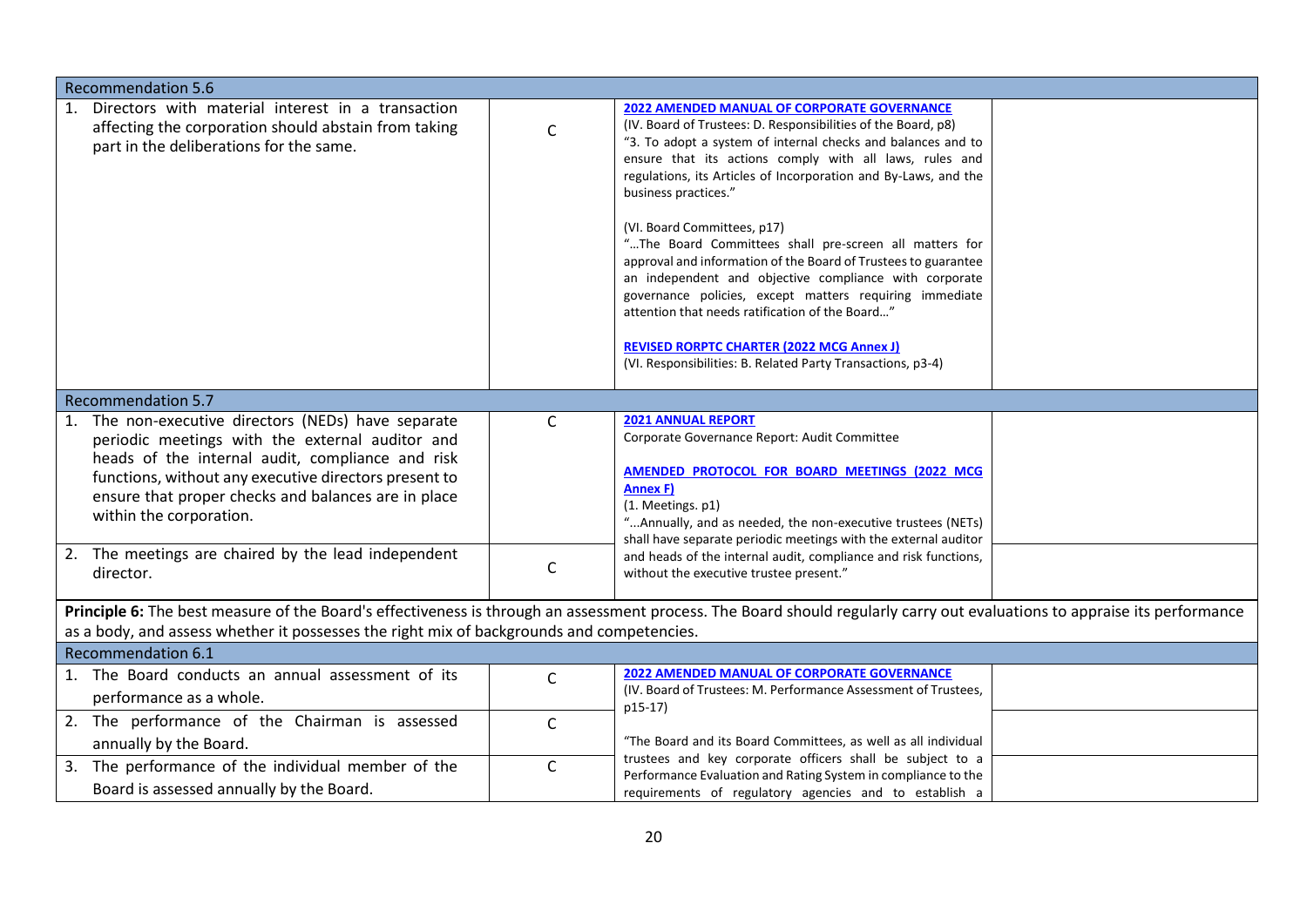| 4. The performance of each committee is assessed       | $\mathsf{C}$ | performance feedback system. Below are the criteria for                   |                                                                                   |
|--------------------------------------------------------|--------------|---------------------------------------------------------------------------|-----------------------------------------------------------------------------------|
| annually by the Board.                                 |              | assessment of the Board, the Board Committees, the Trustees,              |                                                                                   |
|                                                        |              | the President and CEO, and the Corporate Secretary.                       |                                                                                   |
|                                                        |              | Performance Assessment shall be conducted at the end of each              |                                                                                   |
|                                                        |              | fiscal year, or by the first quarter of the following year. The           |                                                                                   |
|                                                        |              | members of the Association are also given an opportunity to               |                                                                                   |
|                                                        |              | rate the performance of the Board of Trustees during the                  |                                                                                   |
|                                                        |              | Annual General Membership Meeting"                                        |                                                                                   |
|                                                        |              | The Performance of the Chairman is assessed by the GovCom                 |                                                                                   |
|                                                        |              | Chairman.                                                                 |                                                                                   |
|                                                        |              | The performance of individual Trustees is assessed by the                 |                                                                                   |
|                                                        |              | GovCom Chairman and the Board Chairman                                    |                                                                                   |
|                                                        |              | <b>2021 ANNUAL REPORT</b>                                                 |                                                                                   |
|                                                        |              | Corporate Governance Report: Performance Assessment                       |                                                                                   |
|                                                        |              | Criteria of Trustees and Corporate Officers;                              |                                                                                   |
|                                                        |              | Performance Assessment of The Board of Trustees                           | Since the usual term of office of a trustee is                                    |
| 5. Every three years, the assessments are supported by | <b>NC</b>    |                                                                           | limited to one year or less, there are likely                                     |
| an external facilitator.                               |              |                                                                           | changes every Annual General Meeting                                              |
|                                                        |              |                                                                           | (AGM), thus assessment by an external                                             |
|                                                        |              |                                                                           | facilitator every three years might not be                                        |
|                                                        |              |                                                                           | reasonable and not serve the best interest                                        |
|                                                        |              |                                                                           | of the Association and its members. The                                           |
|                                                        |              |                                                                           | same trustee will no longer be around for<br>the next external assessment season. |
|                                                        |              |                                                                           | Moreover, assessment by an external                                               |
|                                                        |              |                                                                           | facilitator will be an additional cost for the                                    |
|                                                        |              |                                                                           | company considering that during this                                              |
|                                                        |              |                                                                           | pandemic, resources are being utilized to                                         |
|                                                        |              |                                                                           | serve the most basic health needs of the                                          |
|                                                        |              |                                                                           | members.                                                                          |
| <b>Recommendation 6.2</b>                              |              |                                                                           |                                                                                   |
| 1. Board has in place a system that provides, at the   | $\mathsf{C}$ | <b>2022 AMENDED MANUAL OF CORPORATE GOVERNANCE</b>                        |                                                                                   |
| minimum, criteria and process to determine the         |              | (IV. Board of Trustees: M. Performance Assessment of Trustees,<br>p15-17) |                                                                                   |
| performance of the Board, individual directors and     |              |                                                                           |                                                                                   |
| committees.                                            |              |                                                                           |                                                                                   |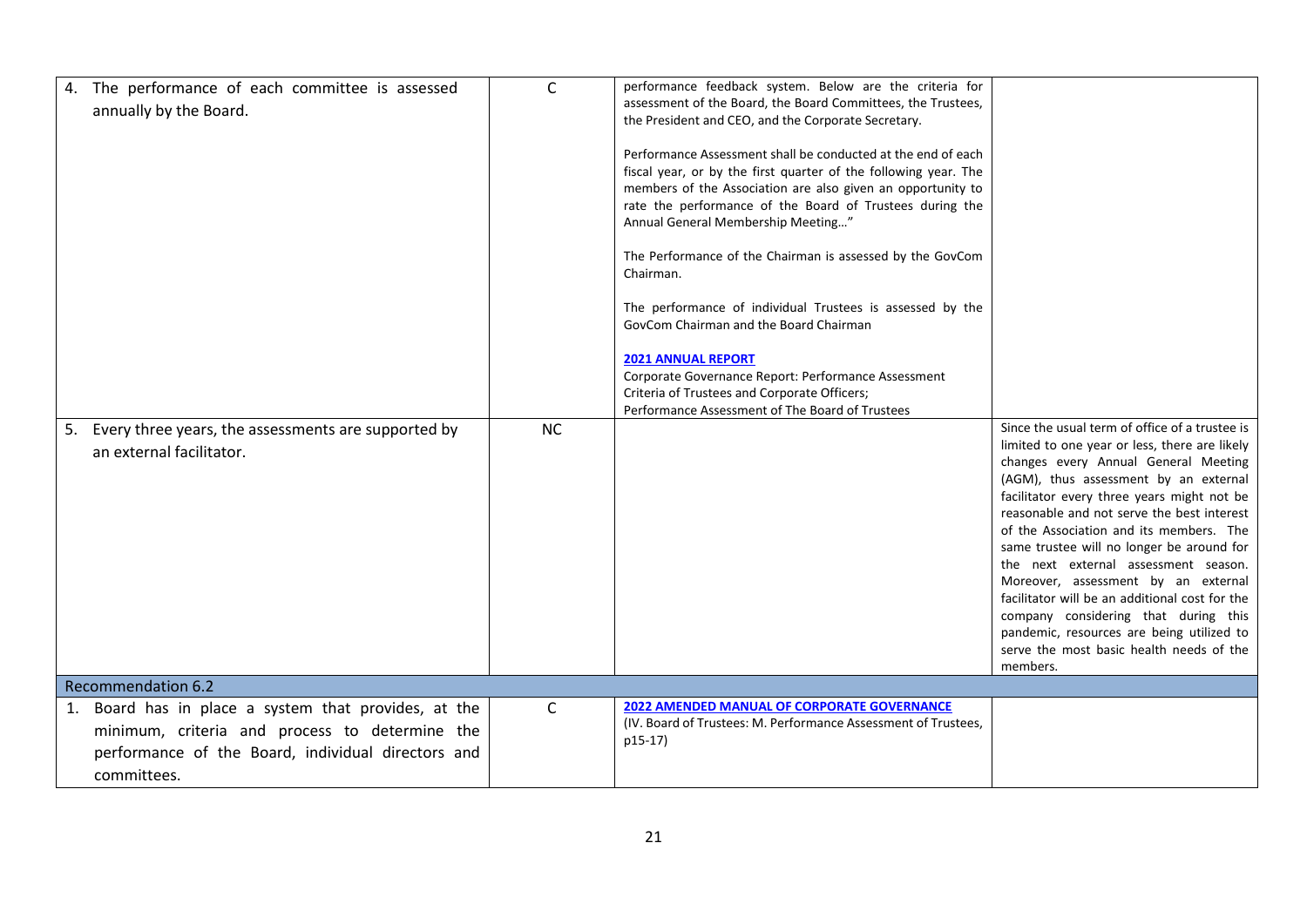| The system allows for a feedback mechanism from the<br>shareholders.                                                                                                                                                                                           | $\mathsf{C}$ | "The Board and its Board Committees, as well as all individual<br>trustees and key corporate officers shall be subject to a<br>Performance Evaluation and Rating System in compliance to the<br>requirements of regulatory agencies and to establish a<br>performance feedback system. Below are the criteria for<br>assessment of the Board, the Board Committees, the Trustees,<br>the President and CEO, and the Corporate Secretary.<br>Performance Assessment shall be conducted at the end of each<br>fiscal year, or by the first quarter of the following year. The<br>members of the Association are also given an opportunity to<br>rate the performance of the Board of Trustees during the<br>Annual General Membership Meeting" |  |
|----------------------------------------------------------------------------------------------------------------------------------------------------------------------------------------------------------------------------------------------------------------|--------------|----------------------------------------------------------------------------------------------------------------------------------------------------------------------------------------------------------------------------------------------------------------------------------------------------------------------------------------------------------------------------------------------------------------------------------------------------------------------------------------------------------------------------------------------------------------------------------------------------------------------------------------------------------------------------------------------------------------------------------------------|--|
| Principle 7: Members of the Board are duty-bound to apply high ethical standards, taking into account the interests of all stakeholders.                                                                                                                       |              |                                                                                                                                                                                                                                                                                                                                                                                                                                                                                                                                                                                                                                                                                                                                              |  |
| <b>Recommendation 7.1</b>                                                                                                                                                                                                                                      |              |                                                                                                                                                                                                                                                                                                                                                                                                                                                                                                                                                                                                                                                                                                                                              |  |
| Board adopts a Code of Business Conduct and Ethics,<br>1.<br>which provide standards for professional and ethical<br>behavior, as well as articulate acceptable and<br>unacceptable conduct and practices in internal and<br>external dealings of the company. | $\mathsf{C}$ | <b>CODE OF CONDUCT AND CODE OF ETHICS</b>                                                                                                                                                                                                                                                                                                                                                                                                                                                                                                                                                                                                                                                                                                    |  |
| 2. The Code is properly disseminated to the Board,<br>senior management and employees.                                                                                                                                                                         | $\mathsf{C}$ | <b>2022 AMENDED MANUAL OF CORPORATE GOVERNANCE</b><br>(IV. Board of Trustees: H. Trustees' Training, p12)<br>"Within the month after election, or at the earliest possible<br>time, the trustee must undergo an orientation program that<br>covers the following topics:<br>1. Introduction to AFPMBAI<br>- Articles of Incorporation and By-Laws, Code of Ethics<br>- Roles and Responsibilities of Trustees<br>- Business Model, Operations, Products and Services<br>- Rules on Parliamentary Procedure<br>2. SEC and IC-mandated topics on corporate governance, such<br>as, but not limited to:                                                                                                                                         |  |
| 3. The Code is disclosed and made available to the public<br>through the company website.                                                                                                                                                                      | $\mathsf{C}$ | <b>CODE OF CONDUCT AND CODE OF ETHICS</b>                                                                                                                                                                                                                                                                                                                                                                                                                                                                                                                                                                                                                                                                                                    |  |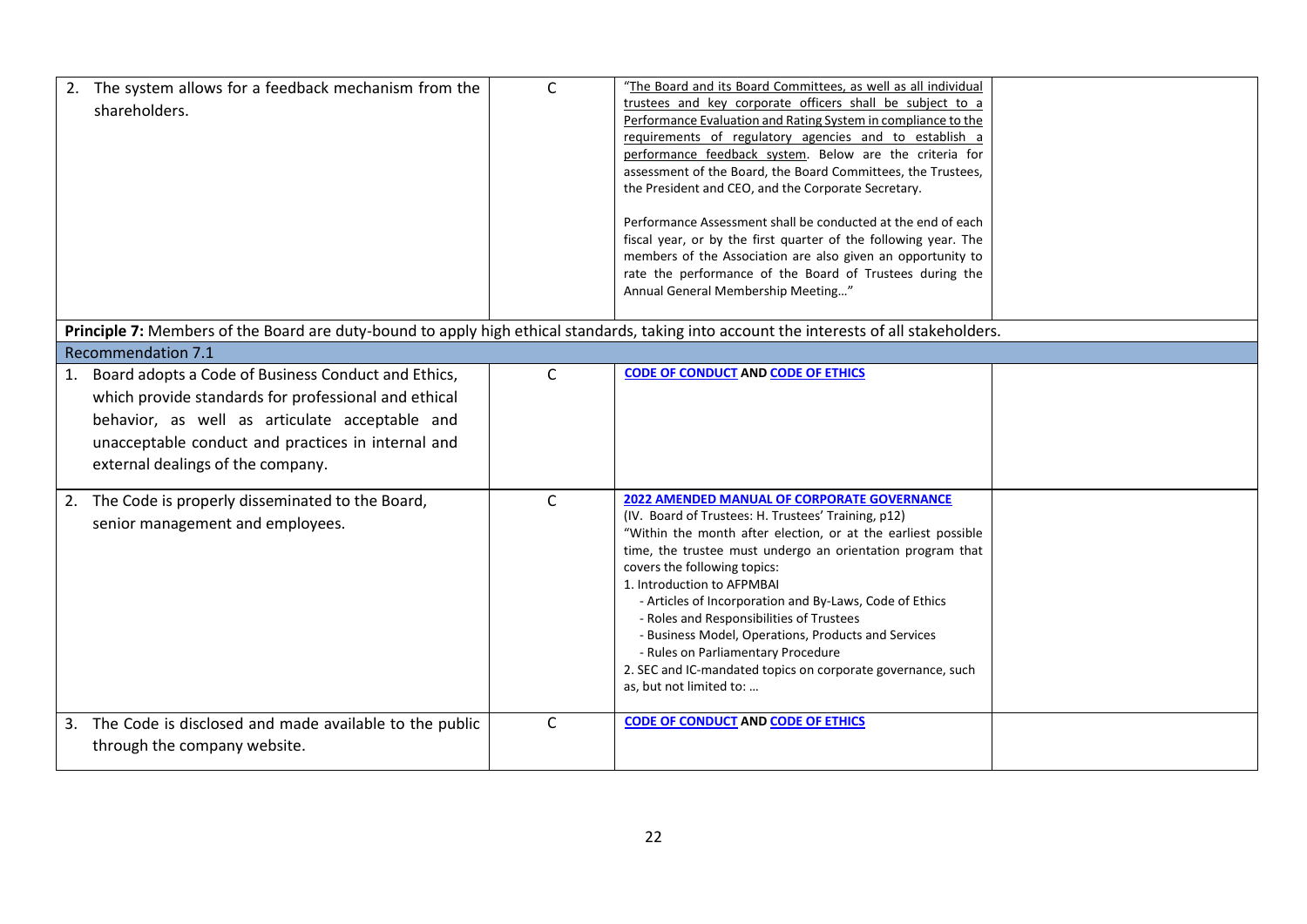| <b>Recommendation 7.2</b>                                                                                                                                      |              |                                                                                                                                 |  |
|----------------------------------------------------------------------------------------------------------------------------------------------------------------|--------------|---------------------------------------------------------------------------------------------------------------------------------|--|
|                                                                                                                                                                |              | <b>REVISED AUDCOM CHARTER (2022 MCG Annex I)</b>                                                                                |  |
| efficient<br>1. Board<br>ensures<br>the<br>proper<br>and                                                                                                       | $\mathsf{C}$ | (V. Responsibilities, p2-4)                                                                                                     |  |
| implementation and monitoring of compliance with                                                                                                               |              | (VIII. Conflict(s) of Interest, p8)                                                                                             |  |
| the Code of Business Conduct and Ethics.                                                                                                                       |              | <b>CODE OF CONDUCT</b>                                                                                                          |  |
| efficient<br>2. Board ensures the proper<br>and                                                                                                                | $\mathsf{C}$ | (Basic Principles, 19)                                                                                                          |  |
| implementation and monitoring of compliance with                                                                                                               |              | XXX                                                                                                                             |  |
| company internal policies.                                                                                                                                     |              | "I. The Head, HRD is mandated to submit a quarterly status<br>report on all administrative cases at hand, including all pending |  |
|                                                                                                                                                                |              | and resolved cases and newly filed complaint, irregularity                                                                      |  |
|                                                                                                                                                                |              | report, incident report and other analogous document within                                                                     |  |
|                                                                                                                                                                |              | said period to the President, copy furnished the Head, CSG for                                                                  |  |
|                                                                                                                                                                |              | appropriate evaluation on the matter."                                                                                          |  |
|                                                                                                                                                                |              | <b>CODE OF ETHICS</b>                                                                                                           |  |
|                                                                                                                                                                |              | <b>Disclosure and Transparency</b>                                                                                              |  |
| Principle 8: The company should establish corporate disclosure policies and procedures that are practical and in accordance with best practices and regulatory |              |                                                                                                                                 |  |
| expectations.                                                                                                                                                  |              |                                                                                                                                 |  |
| <b>Recommendation 8.1</b>                                                                                                                                      |              |                                                                                                                                 |  |
| 1. Board establishes corporate disclosure policies and                                                                                                         |              | <b>2022 AMENDED MANUAL OF CORPORATE GOVERNANCE</b>                                                                              |  |
| procedures to ensure a comprehensive, accurate,                                                                                                                |              | (IX. Financial Reporting)                                                                                                       |  |
|                                                                                                                                                                |              |                                                                                                                                 |  |
| reliable and timely report to shareholders and other                                                                                                           | $\mathsf{C}$ | (X. Cultivating Synergistic Relationship with the Stakeholders:                                                                 |  |
| stakeholders that gives a fair and complete picture of                                                                                                         |              | A. Access of Information, p26-27)                                                                                               |  |
| a company's financial condition, results and business                                                                                                          |              | <b>2021 ANNUAL REPORT</b>                                                                                                       |  |
| operations.                                                                                                                                                    |              |                                                                                                                                 |  |
| <b>Recommendation 8.3</b>                                                                                                                                      |              |                                                                                                                                 |  |
| 1. Board fully discloses all relevant and material                                                                                                             | $\mathsf{C}$ | <b>2021 ANNUAL REPORT</b>                                                                                                       |  |
| information on individual board members to                                                                                                                     |              | Biographical Details of the Board of Trustees and Executives                                                                    |  |
| evaluate their experience and qualifications, and                                                                                                              |              |                                                                                                                                 |  |
| assess any potential conflicts of interest that might                                                                                                          |              |                                                                                                                                 |  |
|                                                                                                                                                                |              |                                                                                                                                 |  |
| affect their judgment.                                                                                                                                         |              |                                                                                                                                 |  |
| Board fully discloses all relevant and material<br>2.                                                                                                          | $\mathsf{C}$ | <b>2021 ANNUAL REPORT</b><br>Biographical Details of the Board of Trustees and Executives                                       |  |
| information on key executives to evaluate their                                                                                                                |              |                                                                                                                                 |  |
| experience and qualifications, and assess any                                                                                                                  |              |                                                                                                                                 |  |
| potential conflicts of interest that might affect their                                                                                                        |              |                                                                                                                                 |  |
| judgment.                                                                                                                                                      |              |                                                                                                                                 |  |
|                                                                                                                                                                |              |                                                                                                                                 |  |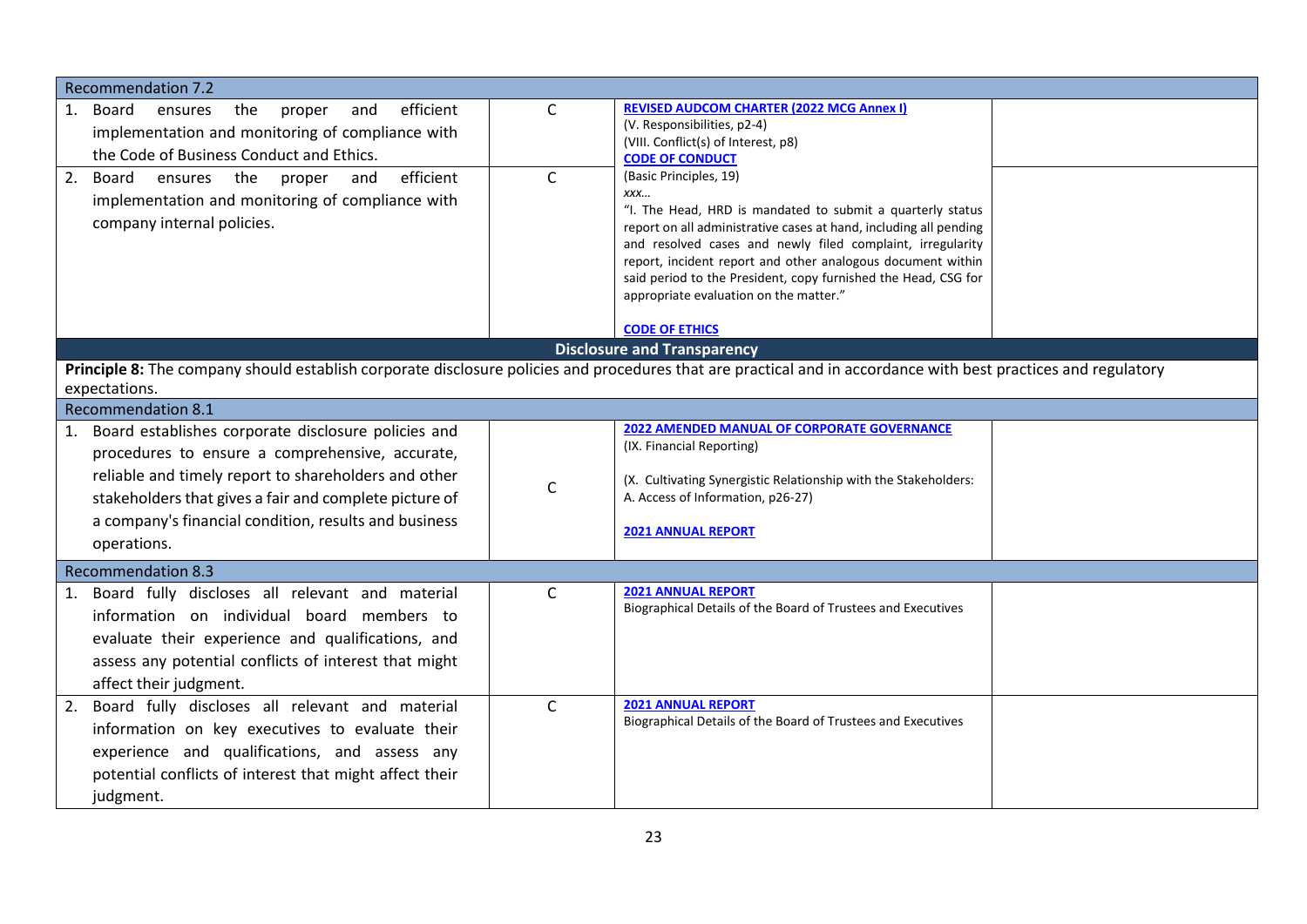| <b>Recommendation 8.4</b>                                                                                                                                                                                                                                                                               |              |                                                                                                                                                                                                                                                                                                                                                                                                                                                                                                                                                                                                                                                                                                                                                                                                                                                                                                                                                                                              |                                                                                                                                                                                                                                                                                                                                                                                                                                                                                                       |  |  |
|---------------------------------------------------------------------------------------------------------------------------------------------------------------------------------------------------------------------------------------------------------------------------------------------------------|--------------|----------------------------------------------------------------------------------------------------------------------------------------------------------------------------------------------------------------------------------------------------------------------------------------------------------------------------------------------------------------------------------------------------------------------------------------------------------------------------------------------------------------------------------------------------------------------------------------------------------------------------------------------------------------------------------------------------------------------------------------------------------------------------------------------------------------------------------------------------------------------------------------------------------------------------------------------------------------------------------------------|-------------------------------------------------------------------------------------------------------------------------------------------------------------------------------------------------------------------------------------------------------------------------------------------------------------------------------------------------------------------------------------------------------------------------------------------------------------------------------------------------------|--|--|
| 1. Company provides a clear disclosure of its policies<br>and procedure for setting Board remuneration,<br>including the level and mix of the same in the Annual<br>Corporate Governance Report consistent with<br>ASEAN Corporate Governance Scorecard (ACGS) and<br>the Revised Corporation Code.     | $\mathsf{C}$ | <b>NEW BY-LAWS</b><br>(Article VI. Board of Trustees, Section 12. Remuneration)<br>"The members of the Board of Trustees shall not receive any<br>compensation or remuneration for their services as such, except<br>for reasonable allowance and per diem."<br><b>AMENDED ARTICLES OF INCORPORATION</b><br>"TENTH: That the trustees of AFPMBAI do not receive any<br>compensation or remuneration, except for reasonable<br>allowance and per diems. (As amended on 9 June 2018)"                                                                                                                                                                                                                                                                                                                                                                                                                                                                                                          |                                                                                                                                                                                                                                                                                                                                                                                                                                                                                                       |  |  |
| 2. Company provides a clear disclosure of its policies<br>and procedure for setting Executive remuneration,<br>including the level and mix of the same in the Annual<br>Corporate Governance Report consistent with<br>ASEAN Corporate Governance Scorecard (ACGS) and<br>the Revised Corporation Code. | $\mathsf{C}$ | AFPMBAI MEMORANDUM CIRCULAR NO. 011-95: WAGE AND<br><b>SALARY ADMINISTRATION</b><br>(V. Guidelines)<br>"A. All jobs in the Association have been classified into various<br>pay classes wherein a minimum and maximum salary for each<br>class have been fixed and accordance with the Job<br>Classification."                                                                                                                                                                                                                                                                                                                                                                                                                                                                                                                                                                                                                                                                               | Remuneration of employees, including<br>executive remuneration, is based on the<br>Board-approved Salary Structure and<br>Compensation package, duly researched<br>and deliberated upon by the Nomination<br>and Remuneration Committee, approved by<br>the Board, and ultimately ratified by the<br>members during the Annual General<br>Membership (AGM) meeting. Ratification of<br>Management and Board actions during the<br>AGM already answers the disclosure and<br>transparency requirement. |  |  |
| 3. Company<br>discloses the remuneration on an<br>individual<br>basis,<br>including<br>termination<br>and<br>retirement provisions.                                                                                                                                                                     | <b>NC</b>    | <b>NEW BY-LAWS</b><br>Article VI. Board of Trustees:<br>Section 3: "The Board of Trustees shall consist of fifteen (15)<br>members, all of whom shall be elected during the Annual<br>Membership Meeting from among the regular members of the<br>Association"<br>Section 4: "The members of the Board shall serve for a term of<br>one (1) year or until their successors are elected and qualified:<br>provided that no trustee shall serve for more than three (3)<br>consecutive terms, provided further that no trustee shall serve<br>for more than five (5) cumulative terms.<br>Section 5: "Any vacancy in the Board of Trustees other than by<br>removal or expiration of term may be filled by the vote of at<br>least a majority of the remaining trustees, if still constituting a<br>quorum, in a regular or special meeting called for the purpose."<br>Section 6: "Within fifteen (15) days after the annual<br>membership meeting and election of the trustees, the Board of | Although remuneration of an executive<br>trustee is not disclosed due to data privacy<br>considerations, his termination/retirement<br>is always aligned and consistent with the<br>provisions of the New By-Laws and the<br>Manual of Corporate Governance on Term<br>of Office, being an elected officer of the<br>Association.                                                                                                                                                                     |  |  |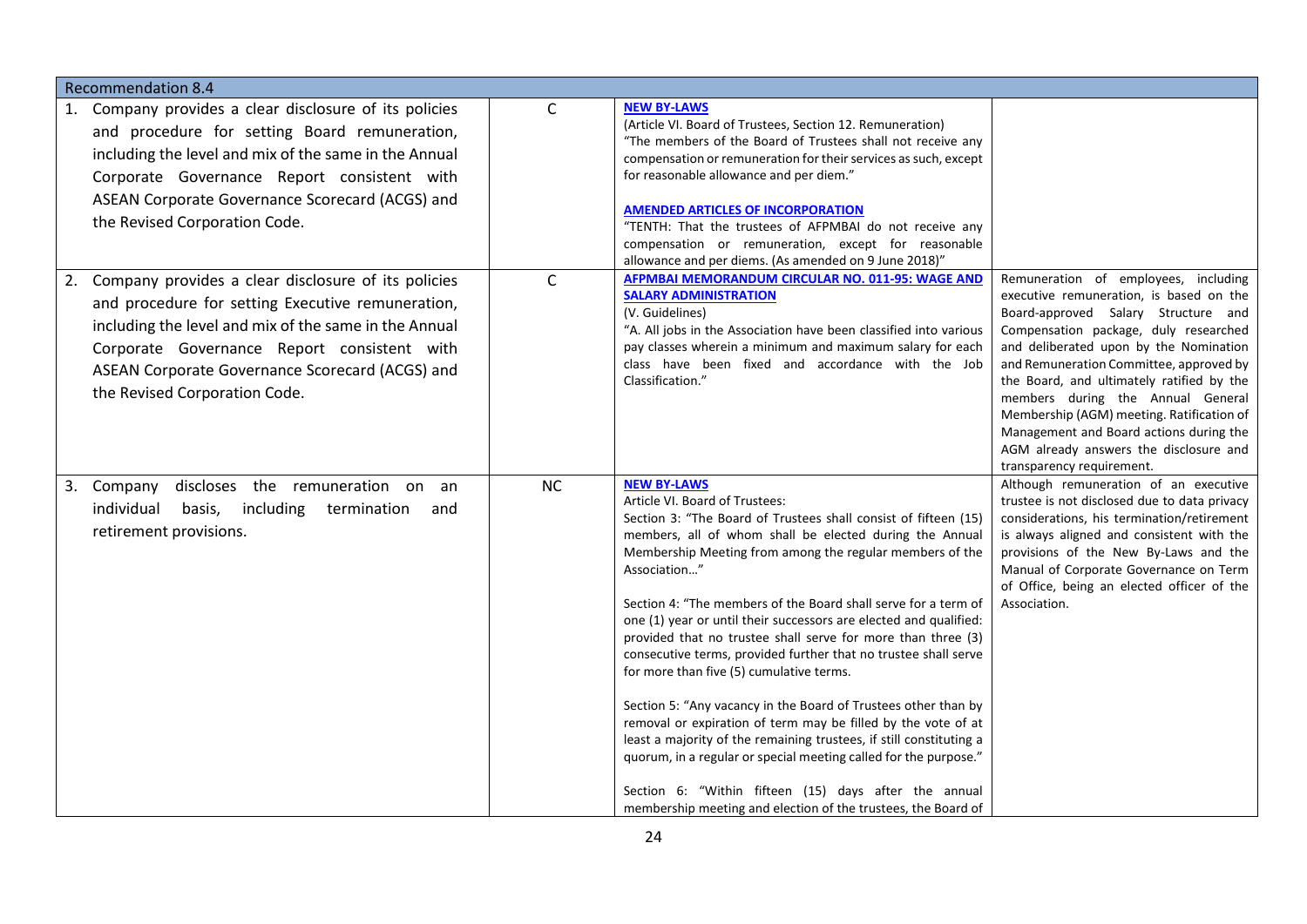|                                                                                                                                                                                                                                                                                                   |              | Trustees shall elect the officers of the Association and organize<br>such committees as it deems necessary. A majority vote of all<br>the members of the Board is needed in the election of officers<br>of the Association"                    |  |
|---------------------------------------------------------------------------------------------------------------------------------------------------------------------------------------------------------------------------------------------------------------------------------------------------|--------------|------------------------------------------------------------------------------------------------------------------------------------------------------------------------------------------------------------------------------------------------|--|
| <b>Recommendation 8.5</b>                                                                                                                                                                                                                                                                         |              |                                                                                                                                                                                                                                                |  |
| 1. Company discloses its policies governing Related<br>Party Transactions (RPTs) and other unusual or<br>infrequently occurring transactions.                                                                                                                                                     | $\mathsf{C}$ | <b>2021 ANNUAL REPORT</b><br>Corporate Governance Report: Risk Oversight and Related Party<br><b>Transaction Committee;</b><br>Report on Material Related Party Transactions (RPT), p32-33<br><b>REVISED RORPTC CHARTER (2022 MCG Annex J)</b> |  |
| 2. Company discloses material or significant RPTs in its<br>Annual Company Report or Annual Corporate<br>Governance Report, reviewed and approved by the<br>Board, and submitted for confirmation by majority<br>vote of the stockholders in the annual stockholders'<br>meeting during the year. | $\mathsf{C}$ | <b>2021 ANNUAL REPORT</b><br>Corporate Governance Report: Report on Material Related<br>Party Transactions (RPT)                                                                                                                               |  |
| <b>Recommendation 8.7</b>                                                                                                                                                                                                                                                                         |              |                                                                                                                                                                                                                                                |  |
| 1. Company's corporate governance policies, programs<br>and procedures are contained in its Manual on<br>Corporate Governance (MCG).                                                                                                                                                              | $\mathsf{C}$ | <b>2022 AMENDED MANUAL OF CORPORATE GOVERNANCE</b><br>MCG is one of the references uploaded on the website                                                                                                                                     |  |
| 2. Company's MCG is posted on its company website.                                                                                                                                                                                                                                                | $\mathsf{C}$ |                                                                                                                                                                                                                                                |  |
| Principle 9: The company should establish standards for the appropriate selection of an external auditor, and exercise effective oversight of the same to strengthen the<br>external auditor's independence and enhance audit quality.                                                            |              |                                                                                                                                                                                                                                                |  |
| <b>Recommendation 9.1</b>                                                                                                                                                                                                                                                                         |              |                                                                                                                                                                                                                                                |  |
| 1. Audit Committee has a robust process for approving<br>the<br>and<br>recommending<br>appointment,<br>reappointment, removal, and fees of the external<br>auditors.                                                                                                                              | $\mathsf{C}$ | <b>REVISED AUDIT COMMITTEE CHARTER (2022 MCG Annex I)</b><br>(V. Responsibilities: 8. External Auditors, p5-6)<br><b>AFPMBAI MEMORANDUM CIRCULAR NO. 003-2022</b><br>(7.0 Procedure, p7-10)                                                    |  |
|                                                                                                                                                                                                                                                                                                   |              | <b>2021 ANNUAL REPORT</b><br>Corporate Governance Report: Membership Participation                                                                                                                                                             |  |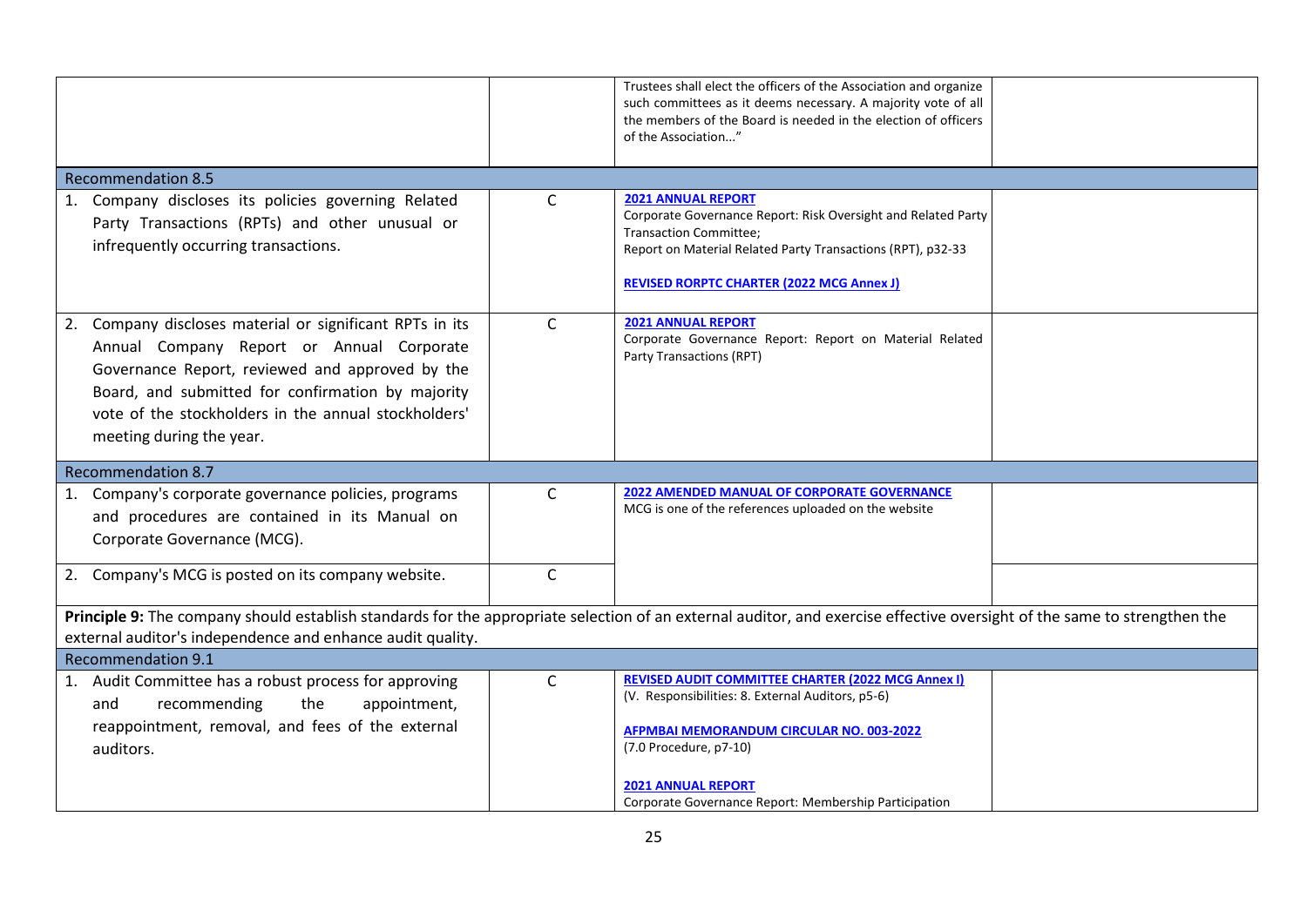| 2. The appointment, reappointment, removal, and<br>fees of the external auditor is recommended by the<br>Audit Committee, approved by the Board and<br>ratified by the shareholders.                                                                                                                                                                                                                                                                                                         | $\mathsf{C}$ | <b>REVISED AUDIT COMMITTEE CHARTER (2022 MCG Annex I)</b><br>(V. Responsibilities: 8. External Auditors, p5-6)<br>"c. Recommend to the Board of Trustees the appointment,<br>reappointment, removal in case of breach of any of the<br>provisions in the engagement contract, and fees of the External<br>Auditor, duly accredited by the Insurance Commission, who<br>undertakes an independent audit of the corporation, and<br>provides an objective assurance on the manner by which the<br>financial statements should be prepared and presented to the<br>members. This is for endorsement and approval by the General<br>Membership during the Annual General Membership Meeting."<br><b>2021 ANNUAL REPORT</b><br>Corporate Governance Report: Membership Participation |  |
|----------------------------------------------------------------------------------------------------------------------------------------------------------------------------------------------------------------------------------------------------------------------------------------------------------------------------------------------------------------------------------------------------------------------------------------------------------------------------------------------|--------------|---------------------------------------------------------------------------------------------------------------------------------------------------------------------------------------------------------------------------------------------------------------------------------------------------------------------------------------------------------------------------------------------------------------------------------------------------------------------------------------------------------------------------------------------------------------------------------------------------------------------------------------------------------------------------------------------------------------------------------------------------------------------------------|--|
| For removal of the external auditor, the reasons for<br>3.<br>removal or change are disclosed to the regulators<br>and the public through the company website and<br>required disclosures.                                                                                                                                                                                                                                                                                                   | $\mathsf{C}$ | <b>REVISED AUDIT COMMITTEE CHARTER (2022 MCG Annex I)</b><br>(V. Responsibilities: 8. External Auditors, p5-6)<br>"c. Recommend to the Board of Trustees the appointment,<br>reappointment, removal in case of breach of any of the<br>provisions in the engagement contract, and fees of the External<br>Auditor, duly accredited by the Insurance Commission, who<br>undertakes an independent audit of the corporation, and<br>provides an objective assurance on the manner by which the<br>financial statements should be prepared and presented to the<br>members. This is for endorsement and approval by the General<br>Membership during the Annual General Membership Meeting."<br><b>AFPMBAI MEMORANDUM CIRCULAR NO. 003-2022</b><br>(7.0 Procedure, p7-10)          |  |
| <b>Recommendation 9.2</b>                                                                                                                                                                                                                                                                                                                                                                                                                                                                    |              |                                                                                                                                                                                                                                                                                                                                                                                                                                                                                                                                                                                                                                                                                                                                                                                 |  |
| Audit Committee Charter includes the Audit<br>1.<br>Committee's responsibility on:<br>i. Assessing the integrity and independence of<br>external auditors;<br>ii. exercising effective oversight to review and<br>monitor the external auditor's independence and<br>objectivity; and.<br>iii. Exercising effective oversight to review and<br>monitor the effectiveness of the audit process,<br>taking into consideration relevant Philippine<br>professional and regulatory requirements. | $\mathsf{C}$ | <b>REVISED AUDIT COMMITTEE CHARTER (2022 MCG Annex I)</b>                                                                                                                                                                                                                                                                                                                                                                                                                                                                                                                                                                                                                                                                                                                       |  |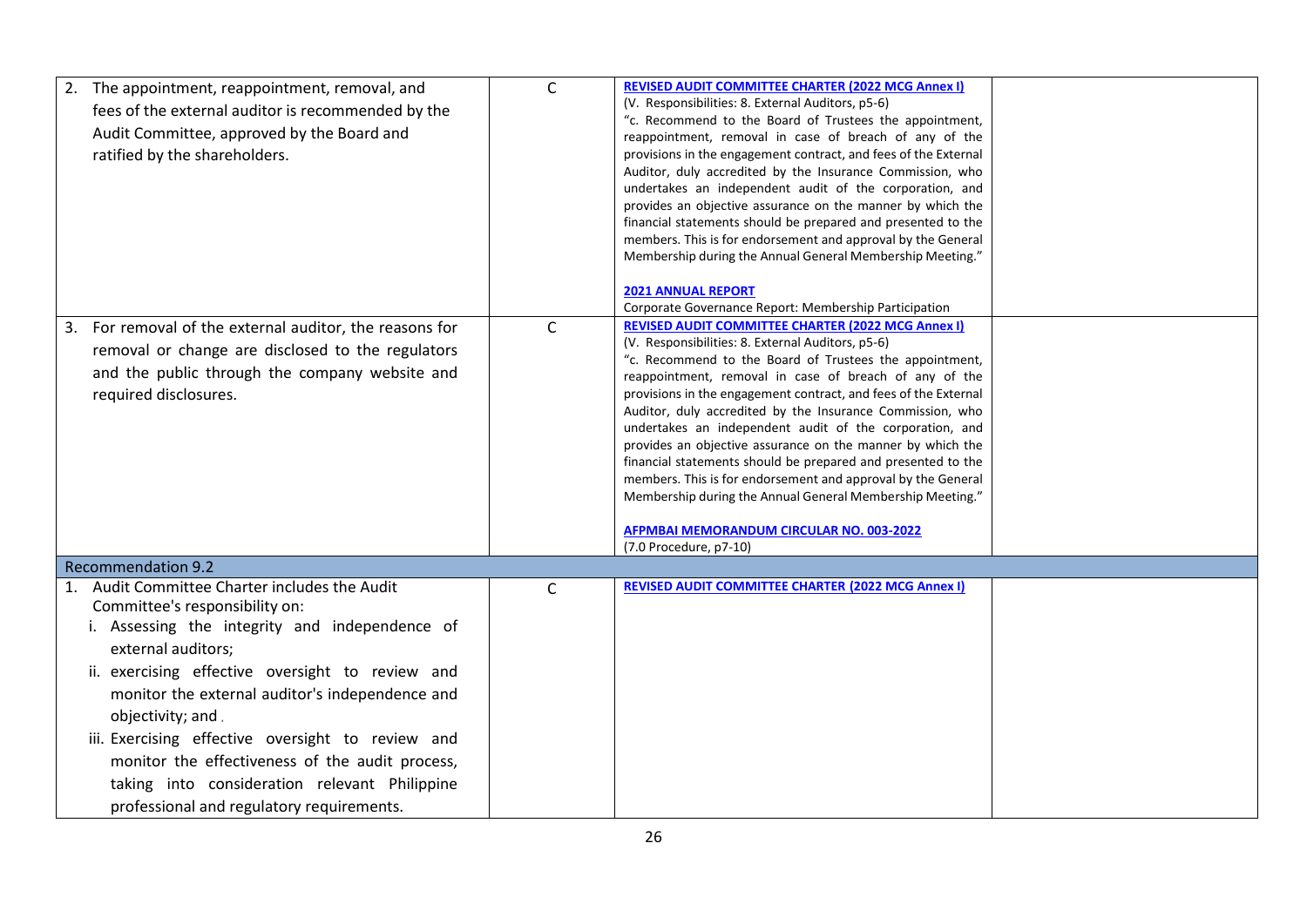|    | 2. Audit Committee Charter contains the Committee's<br>responsibility on reviewing and monitoring the<br>external auditor's suitability and effectiveness on an<br>annual basis.                                                                    | C            | <b>REVISED AUDIT COMMITTEE CHARTER (2022 MCG Annex I)</b>                                                                                                                                                                                                                                                                                                                                                                                                                                                                                                                                                                                                                                                                                                                                          |  |
|----|-----------------------------------------------------------------------------------------------------------------------------------------------------------------------------------------------------------------------------------------------------|--------------|----------------------------------------------------------------------------------------------------------------------------------------------------------------------------------------------------------------------------------------------------------------------------------------------------------------------------------------------------------------------------------------------------------------------------------------------------------------------------------------------------------------------------------------------------------------------------------------------------------------------------------------------------------------------------------------------------------------------------------------------------------------------------------------------------|--|
|    | <b>Recommendation 9.3</b>                                                                                                                                                                                                                           |              |                                                                                                                                                                                                                                                                                                                                                                                                                                                                                                                                                                                                                                                                                                                                                                                                    |  |
|    | 1. Company discloses the nature of non-audit services<br>performed by its external auditor in the Annual<br>Report to deal with the potential conflict of interest.                                                                                 | $\mathsf{C}$ | <b>REVISED AUDCOM CHARTER (2022 MCG Annex I)</b><br>(V. Responsibilities: 8. External Auditors, p5-6)<br>The Audit Committee will:<br>"f. Evaluate and determine the non-audit work, if any, of the<br>External Auditor, and periodically review the non-audit fees in<br>relation to the total fees paid to him and to the corporation's<br>overall consultancy expenses. The Committee should disallow<br>any non-audit work that will conflict with his duties as an<br>External Auditor or may pose a threat to his independence. The<br>non-audit work, if allowed, should be disclosed in the<br>corporation's Annual Report and Annual Corporate Governance<br>Report."<br>There was no non-audit service performed by the same external<br>auditor handling the statutory audit in CY2021. |  |
| 2. | Audit Committee stays alert for any potential conflict<br>of interest situations, given the guidelines or policies<br>on non-audit services, which could be viewed as<br>impairing the external auditor's objectivity.                              | $\mathsf{C}$ | <b>REVISED AUDIT COMMITTEE CHARTER (2022 MCG Annex I)</b><br>There was no non-audit service performed by the same external<br>auditor handling the statutory audit in CY2021.                                                                                                                                                                                                                                                                                                                                                                                                                                                                                                                                                                                                                      |  |
|    | Principle 10: The company should ensure that the material and reportable non-financial and sustainability issues are disclosed.                                                                                                                     |              |                                                                                                                                                                                                                                                                                                                                                                                                                                                                                                                                                                                                                                                                                                                                                                                                    |  |
|    | <b>Recommendation 10.1</b>                                                                                                                                                                                                                          |              |                                                                                                                                                                                                                                                                                                                                                                                                                                                                                                                                                                                                                                                                                                                                                                                                    |  |
|    | 1. Board has a clear and focused policy on the<br>disclosure of non-financial information, with<br>emphasis on the management of economic,<br>environmental, social and governance (EESG) issues<br>of its business, which underpin sustainability. | $\mathsf{C}$ | <b>2022 AMENDED MANUAL OF CORPORATE GOVERNANCE</b><br>(III. Commitment to Good Governance and Sustainability, p6)<br>"The AFPMBAI, through the Board of Trustees, Management,<br>and employees recognizes the value of sustainability and<br>responsible business practices as a standing commitment for<br>the benefit of its stakeholders. To this end, the Association<br>follows the established globally recognized standards of<br>reporting under the principles of economic, environmental,<br>social and governance sustainability. This is also regularly<br>reported to the stakeholders through its governance and<br>sustainability reports as published in the AFPMBAI Website."                                                                                                     |  |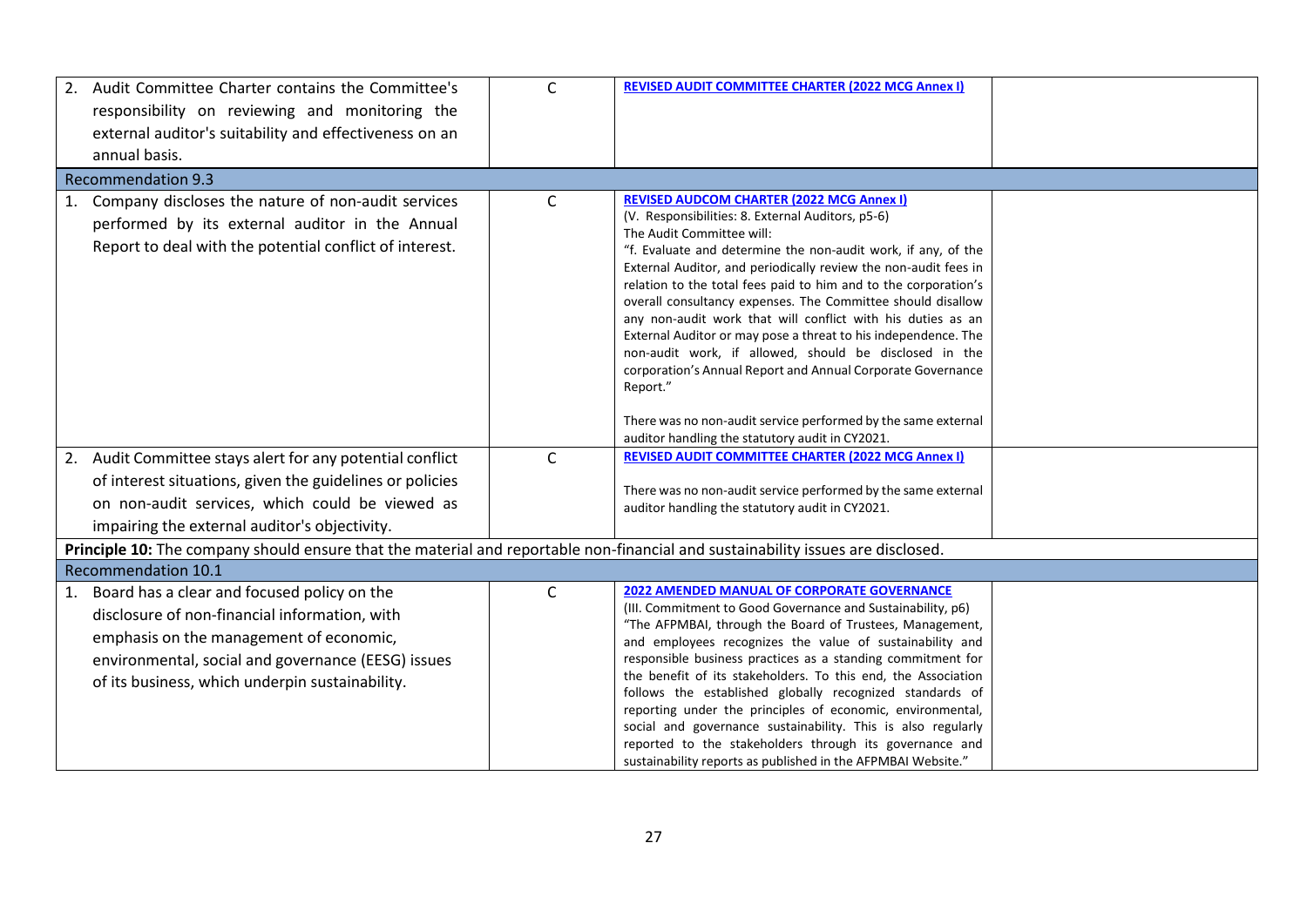| 2. Company<br>adopts<br>globally<br>recognized<br>a<br>standard/framework in reporting sustainability and<br>non-financial issues.                                                                                           | $\mathsf C$  | 2022 AMENDED MANUAL OF CORPORATE GOVERNANCE<br>(III. Commitment to Good Governance and Sustainability, p.6)<br>"The AFPMBAI, through the Board of Trustees, Management,<br>and employees recognizes the value of sustainability and<br>responsible business practices as a standing commitment for<br>the benefit of its stakeholders. To this end, the Association<br>follows the established globally recognized standards of<br>reporting under the principles of economic, environmental,<br>social and governance sustainability. This is also regularly<br>reported to the stakeholders through its governance and<br>sustainability reports as published in the AFPMBAI Website." |  |  |
|------------------------------------------------------------------------------------------------------------------------------------------------------------------------------------------------------------------------------|--------------|------------------------------------------------------------------------------------------------------------------------------------------------------------------------------------------------------------------------------------------------------------------------------------------------------------------------------------------------------------------------------------------------------------------------------------------------------------------------------------------------------------------------------------------------------------------------------------------------------------------------------------------------------------------------------------------|--|--|
|                                                                                                                                                                                                                              |              |                                                                                                                                                                                                                                                                                                                                                                                                                                                                                                                                                                                                                                                                                          |  |  |
| informed decision-making by investors, stakeholders and other interested users.                                                                                                                                              |              | Principle 11: The company should maintain a comprehensive and cost-efficient communication channel for disseminating relevant information. This channel is crucial for                                                                                                                                                                                                                                                                                                                                                                                                                                                                                                                   |  |  |
| Recommendation 11.1                                                                                                                                                                                                          |              |                                                                                                                                                                                                                                                                                                                                                                                                                                                                                                                                                                                                                                                                                          |  |  |
| 1. The company should have a website to ensure a<br>comprehensive, cost efficient, transparent, and<br>timely manner of disseminating relevant information<br>to the public.                                                 | $\mathsf{C}$ | Communication channels used by the company:<br>Company website: https://www.afpmbai.com.ph/<br>Facebook page: https://www.facebook.com/AFPMBAIOfficial/<br>https://www.youtube.com/c/AFPMBAIOfficial<br>Youtube:<br>https://www.instagram.com/afpmbai<br>Instagram:<br>https://twitter.com/afpmbaiofficial<br>Twitter:<br>https://www.linkedin.com/company/afpmbai/<br>Linkedin:<br><b>Official Email:</b><br>mail@afpmbai.ph<br>+632 8822-MBAI (6224)<br>Phone:                                                                                                                                                                                                                         |  |  |
|                                                                                                                                                                                                                              |              | <b>Internal Control System and Risk Management Framework</b>                                                                                                                                                                                                                                                                                                                                                                                                                                                                                                                                                                                                                             |  |  |
| Principle 12: To ensure the integrity, transparency and proper governance in the conduct of its affairs, the company should have a strong and effective internal control<br>system and enterprise risk management framework. |              |                                                                                                                                                                                                                                                                                                                                                                                                                                                                                                                                                                                                                                                                                          |  |  |
| <b>Recommendation 12.1</b>                                                                                                                                                                                                   |              | <b>REVISED AUDCOM CHARTER (2022 MCG Annex I)</b>                                                                                                                                                                                                                                                                                                                                                                                                                                                                                                                                                                                                                                         |  |  |
| 1. Company has an adequate and effective internal<br>control system in the conduct of its business.                                                                                                                          | C            | <b>2021 ANNUAL REPORT</b><br>Corporate Governance Report: Audit Committee                                                                                                                                                                                                                                                                                                                                                                                                                                                                                                                                                                                                                |  |  |
| 2. Company has an adequate and effective enterprise<br>risk management framework in the conduct of its<br>business.                                                                                                          | $\mathsf{C}$ | <b>REVISED RORPTC CHARTER (2022 MCG Annex J)</b><br><b>2021 ANNUAL REPORT</b><br>Corporate Governance Report: Risk Management<br>(Risk Management Culture and Risk Appetite, Risk<br>Management Structure, Key Risks)                                                                                                                                                                                                                                                                                                                                                                                                                                                                    |  |  |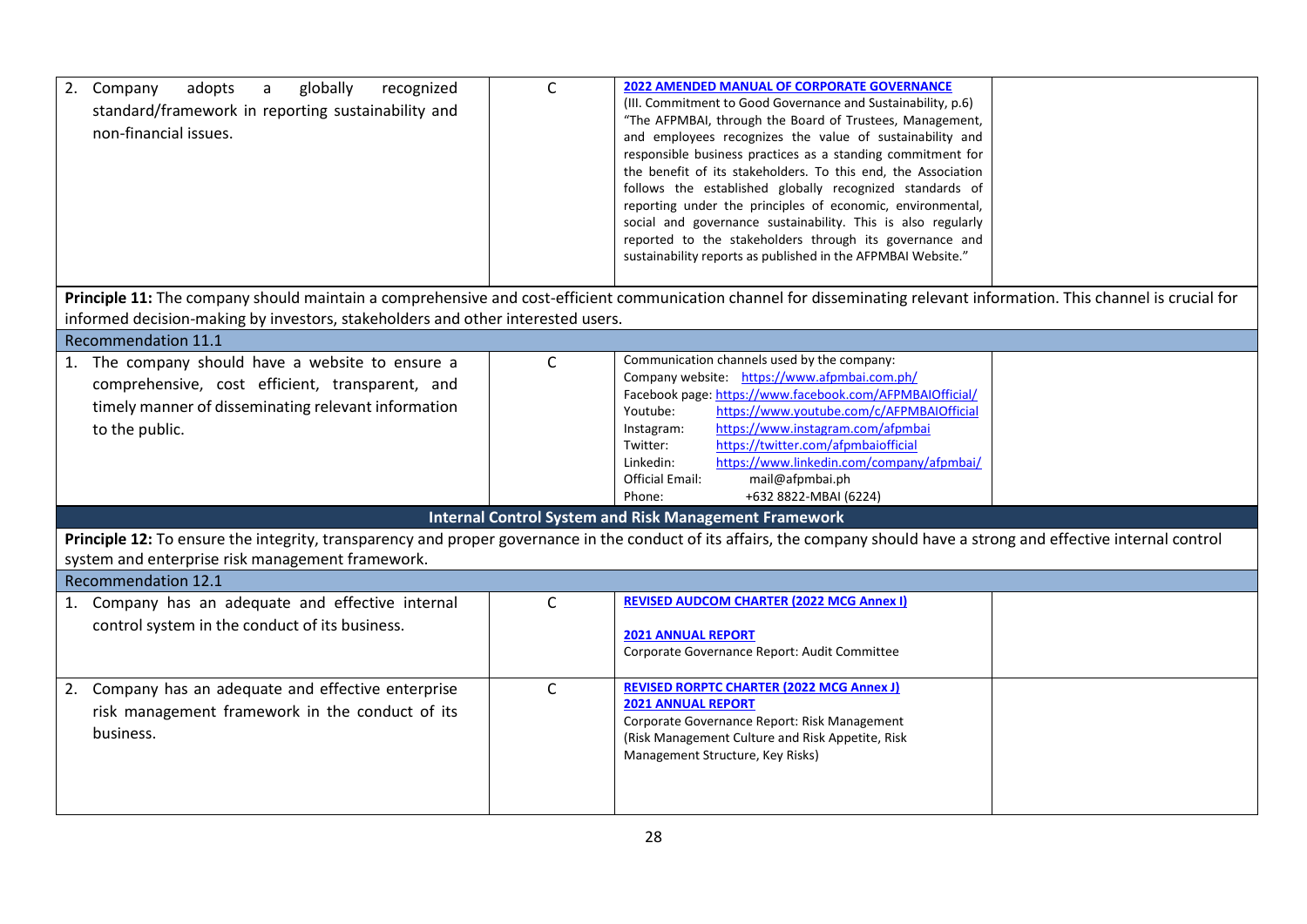|                                                                                                                                                                                                                                           |              | <b>CORPORATE RISK MANAGEMENT PLAN (CRMP)</b><br>(III. Risk Management Framework, p6-7)<br>"The Board and Management is committed to implement and<br>maintain a formal risk management system with the integration<br>of risk management throughout the organization. This is<br>fundamental to achieving the Association's strategic and<br>operational objectives"                                         |  |
|-------------------------------------------------------------------------------------------------------------------------------------------------------------------------------------------------------------------------------------------|--------------|--------------------------------------------------------------------------------------------------------------------------------------------------------------------------------------------------------------------------------------------------------------------------------------------------------------------------------------------------------------------------------------------------------------|--|
| <b>Recommendation 12.2</b>                                                                                                                                                                                                                |              |                                                                                                                                                                                                                                                                                                                                                                                                              |  |
| 1. Company has in place an independent internal audit<br>function that provides an independent and objective<br>assurance, and consulting services designed to add<br>value and improve the company's operations.                         | $\mathsf{C}$ | <b>INTERNAL AUDIT OFFICE CHARTER (2022 MCG Annex N)</b><br>(VI. Scope of Internal Audit Activities, p3-4)                                                                                                                                                                                                                                                                                                    |  |
| <b>Recommendation 12.3</b>                                                                                                                                                                                                                |              |                                                                                                                                                                                                                                                                                                                                                                                                              |  |
| 1. The company has a qualified Chief Audit Executive<br>(CAE) appointed by the Board.                                                                                                                                                     | $\mathsf{C}$ | <b>REVISED AUDCOM CHARTER (2022 MCG Annex I)</b><br><b>INTERNAL AUDIT OFFICE CHARTER (2022 MCG Annex N)</b><br>The Audit Committee, as the arm of the Board, advises the                                                                                                                                                                                                                                     |  |
| 2. CAE oversees and is responsible for the internal audit<br>activity of the organization, including that portion<br>that is outsourced to a third party service provider.                                                                | $\mathsf{C}$ | Board of Trustees on the qualifications, recruitment,<br>appointment and removal, as well as evaluations and<br>performance of the Head, Internal Audit Office (IAO). The<br>Board, thru Resolution No. 32 Series of 2014, has devolved to<br>the President and CEO the power to approve the functions<br>corresponding to the corporate ranks of Vice-President and<br>below.                               |  |
| 3. In case of a fully outsourced internal audit activity, a<br>qualified<br>independent<br>executive or<br>senior<br>management personnel is assigned the responsibility<br>for managing the fully outsourced internal audit<br>activity. | $\mathsf{C}$ | ORGANIZATIONAL STRUCTURE SHOWING IAO<br><b>INTERNAL AUDIT OFFICE CHARTER (2022 MCG Annex N)</b><br>The internal audit activity is performed fully within the<br>Association. It is not being outsourced.                                                                                                                                                                                                     |  |
| <b>Recommendation 12.4</b>                                                                                                                                                                                                                |              |                                                                                                                                                                                                                                                                                                                                                                                                              |  |
| 1. The company has a separate risk management<br>function to identify, assess and monitor key risk<br>exposures.                                                                                                                          | C            | <b>REVISED RORPTC CHARTER (2022 MCG Annex J)</b><br><b>CORPORATE RISK MANAGEMENT PLAN (CRMP)</b><br>(III. Risk Management Framework: B. Roles and Responsibilities,<br>p7-8)<br>The Risk Management Committee<br>The Risk Management Committee (RMC) shall ensure that the<br>Risk Management Plan is properly executed consistent with the<br>corporate risk management. It is in-charge of supervising the |  |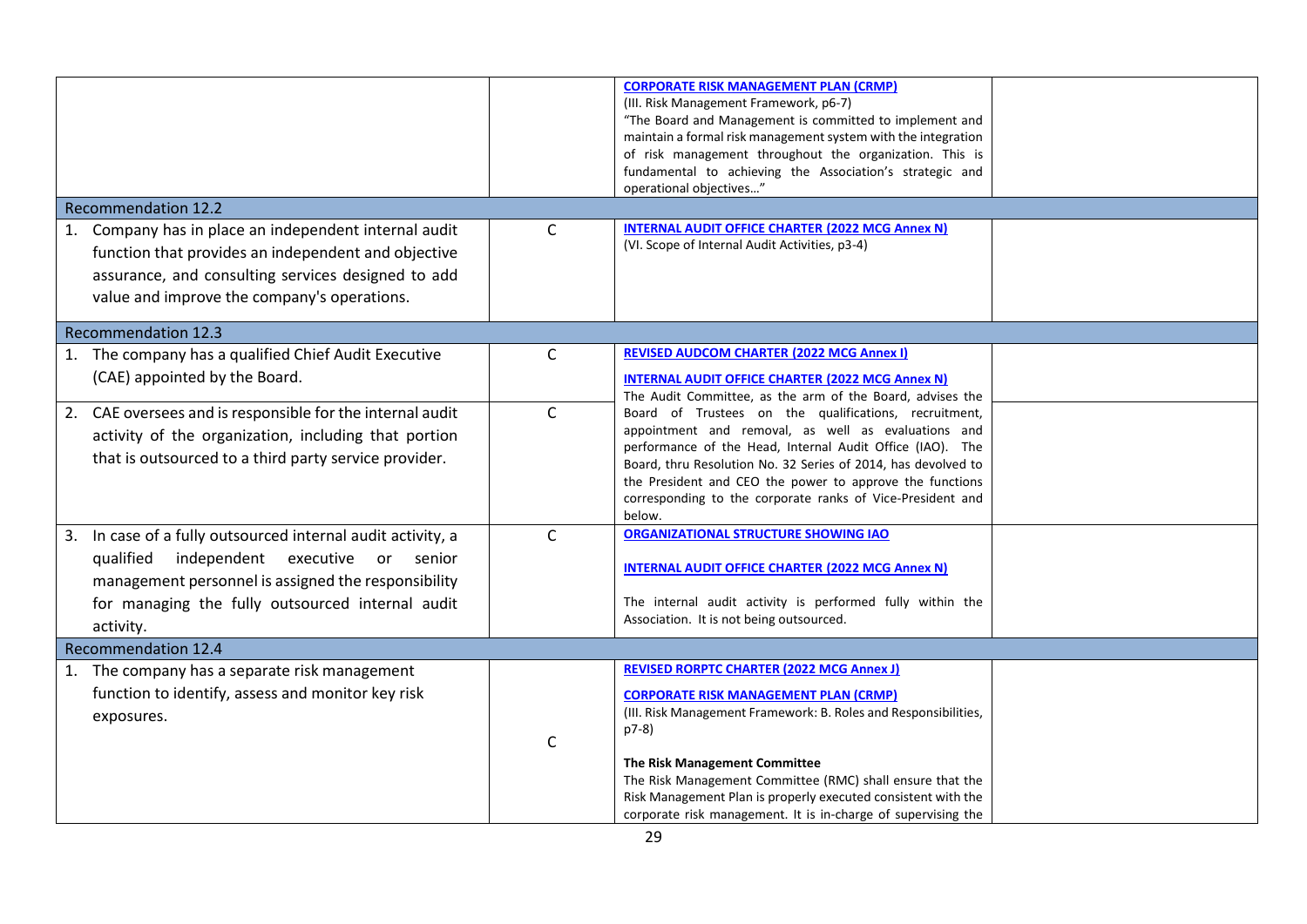|                                                                                                                                                        |              | day-to-day risk management of the Association. It is responsible |  |  |
|--------------------------------------------------------------------------------------------------------------------------------------------------------|--------------|------------------------------------------------------------------|--|--|
|                                                                                                                                                        |              | for the direction, coordination, and application of risk         |  |  |
|                                                                                                                                                        |              | management and internal control down the line to the Risk        |  |  |
|                                                                                                                                                        |              | Management Teams. It shall provide consultative support to the   |  |  |
|                                                                                                                                                        |              | RMRPTC in matters involving risk management.                     |  |  |
|                                                                                                                                                        |              | <b>Risk Management Team</b>                                      |  |  |
|                                                                                                                                                        |              | The Risk Management Team participates in the risk                |  |  |
|                                                                                                                                                        |              | management process by providing candidate risk input and         |  |  |
|                                                                                                                                                        |              | supporting risk mitigation planning and execution activities.    |  |  |
| <b>Recommendation 12.5</b>                                                                                                                             |              |                                                                  |  |  |
| 1. In managing the company's Risk Management                                                                                                           | C            | <b>2022 AMENDED MANUAL OF CORPORATE GOVERNANCE</b>               |  |  |
|                                                                                                                                                        |              | (VIII. Control Function Heads: c. Risk Officer, p25-26)          |  |  |
| System, the company has a Chief Risk Officer (CRO),                                                                                                    |              |                                                                  |  |  |
| who is the ultimate champion of Enterprise Risk                                                                                                        |              | <b>2021 ANNUAL REPORT</b>                                        |  |  |
| Management (ERM).                                                                                                                                      |              | Biographical Details of the Board of Trustees and Executives;    |  |  |
|                                                                                                                                                        |              | AFPMBAI Management                                               |  |  |
| 2. CRO has adequate authority, stature, resources and                                                                                                  | $\mathsf{C}$ |                                                                  |  |  |
| support to fulfill his/her responsibilities                                                                                                            |              |                                                                  |  |  |
|                                                                                                                                                        |              | <b>Cultivating a Synergic Relationship with Shareholders</b>     |  |  |
| Principle 13: The company should treat all shareholders fairly and equitably, and also recognize, protect and facilitate the exercise of their rights. |              |                                                                  |  |  |
| <b>Recommendation 13.1</b>                                                                                                                             |              |                                                                  |  |  |
|                                                                                                                                                        |              | <b>NOMINATION AND ELECTION POLICY (2022 MCG Annex)</b>           |  |  |
| 1. Board ensures that basic shareholder rights are                                                                                                     | $\mathsf{C}$ |                                                                  |  |  |
| disclosed in the Manual on Corporate Governance.                                                                                                       |              |                                                                  |  |  |
| 2. Board ensures that basic shareholder rights are                                                                                                     | $\mathsf{C}$ | Since members/shareholders are also insurance policyholders,     |  |  |
| disclosed on the company's website.                                                                                                                    |              | the Bill of Rights of Policyholders are disclosed in the company |  |  |
|                                                                                                                                                        |              | website.                                                         |  |  |
|                                                                                                                                                        |              |                                                                  |  |  |
| <b>Recommendation 13.2</b>                                                                                                                             |              |                                                                  |  |  |
| 1. Board encourages active shareholder participation                                                                                                   | $\mathsf C$  | <b>2021 ANNUAL REPORT</b><br>Corporate Governance Report:        |  |  |
| by sending the Notice of Annual and Special                                                                                                            |              | 2021 Annual General Membership Meeting                           |  |  |
| Shareholders' Meeting with sufficient and relevant                                                                                                     |              | (Widest Dissemination)                                           |  |  |
| information at least 21 days before the meeting.                                                                                                       |              |                                                                  |  |  |
|                                                                                                                                                        |              | <b>NOTICE OF THE 2021 ANNUAL MEETING</b>                         |  |  |
|                                                                                                                                                        |              | (posted last 15 April 2021)                                      |  |  |
|                                                                                                                                                        |              |                                                                  |  |  |
|                                                                                                                                                        |              | <b>NOTICE OF THE 2022 ANNUAL MEETING</b>                         |  |  |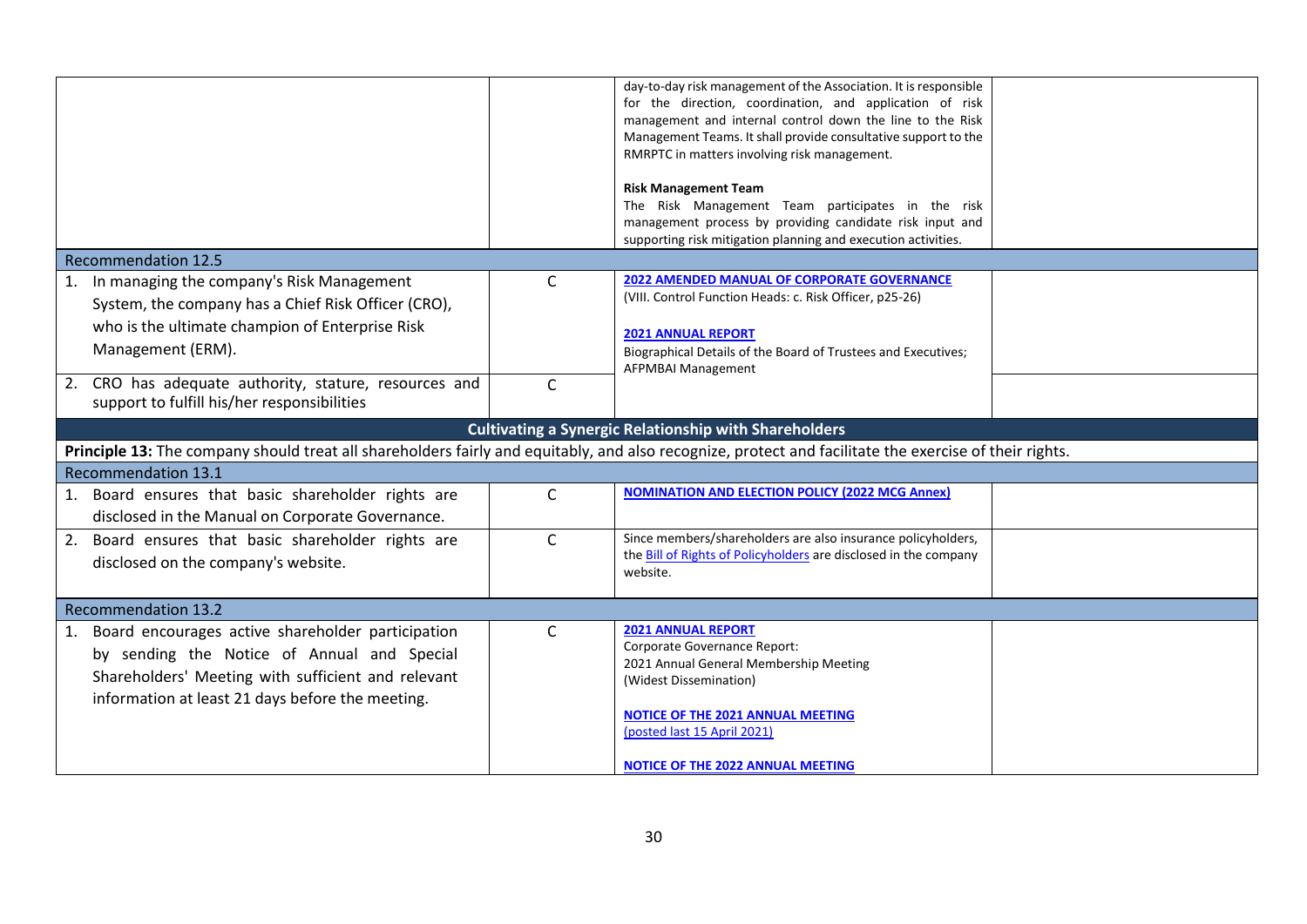| <b>Recommendation 13.3</b>                                                                                                                                                                                       |              |                                                                                                                                                                                                                                                                                                                                                                                                                                                                                                                               |  |
|------------------------------------------------------------------------------------------------------------------------------------------------------------------------------------------------------------------|--------------|-------------------------------------------------------------------------------------------------------------------------------------------------------------------------------------------------------------------------------------------------------------------------------------------------------------------------------------------------------------------------------------------------------------------------------------------------------------------------------------------------------------------------------|--|
| Board encourages active shareholder participation<br>1.<br>by making the result of the votes taken during the<br>most recent Annual or Special Shareholders' Meeting<br>publicly available the next working day. | C            | <b>2021 ANNUAL REPORT</b><br>Corporate Governance Report:<br>2021 Annual General Membership Meeting<br>(Widest Dissemination)<br><b>SUMMARY OF MINUTES OF 2021 AGM</b><br>(posted last 17 May 2021; includes the Voting Result)                                                                                                                                                                                                                                                                                               |  |
| 2. Minutes of the Annual and Special Shareholders'<br>Meetings are available on the company website<br>within five business days from the end of the<br>meeting.                                                 | C            | <b>2021 ANNUAL REPORT</b><br>Corporate Governance Report:<br>2021 Annual General Membership Meeting<br>(Widest Dissemination)<br><b>SUMMARY OF MINUTES OF 2021 AGM</b><br>(posted last 17 May 2021)                                                                                                                                                                                                                                                                                                                           |  |
| <b>Recommendation 13.4</b>                                                                                                                                                                                       |              |                                                                                                                                                                                                                                                                                                                                                                                                                                                                                                                               |  |
| Board has an alternative dispute mechanism to<br>1.<br>resolve intra-corporate disputes in an amicable and<br>effective manner                                                                                   | $\mathsf{C}$ | <b>2022 AMENDED MANUAL OF CORPORATE GOVERNANCE</b><br>(X. Cultivating Synergistic Relationship with the Stakeholders;<br>B. Alternative Dispute Policy, p27)<br>"The AFPMBAI, in its efforts to uphold the rights of its<br>stakeholders and members, adopts the rules and procedures set<br>forth under Republic Act No. 9285, otherwise known as the<br>Alternative Dispute Resolution Act of 2004 or other applicable<br>laws, to settle disputes in an amicable and effective manner to<br>prevent excessive litigation." |  |
| 2. The alternative dispute mechanism is included in<br>the company's Manual on Corporate Governance.                                                                                                             | $\mathsf{C}$ | <b>2022 AMENDED MANUAL OF CORPORATE GOVERNANCE</b><br>(X. Cultivating Synergistic Relationship with the Stakeholders;<br>B. Alternative Dispute Policy, p27)<br>"The AFPMBAI, in its efforts to uphold the rights of its<br>stakeholders and members, adopts the rules and procedures set<br>forth under Republic Act No. 9285, otherwise known as the<br>Alternative Dispute Resolution Act of 2004 or other applicable<br>laws, to settle disputes in an amicable and effective manner to<br>prevent excessive litigation." |  |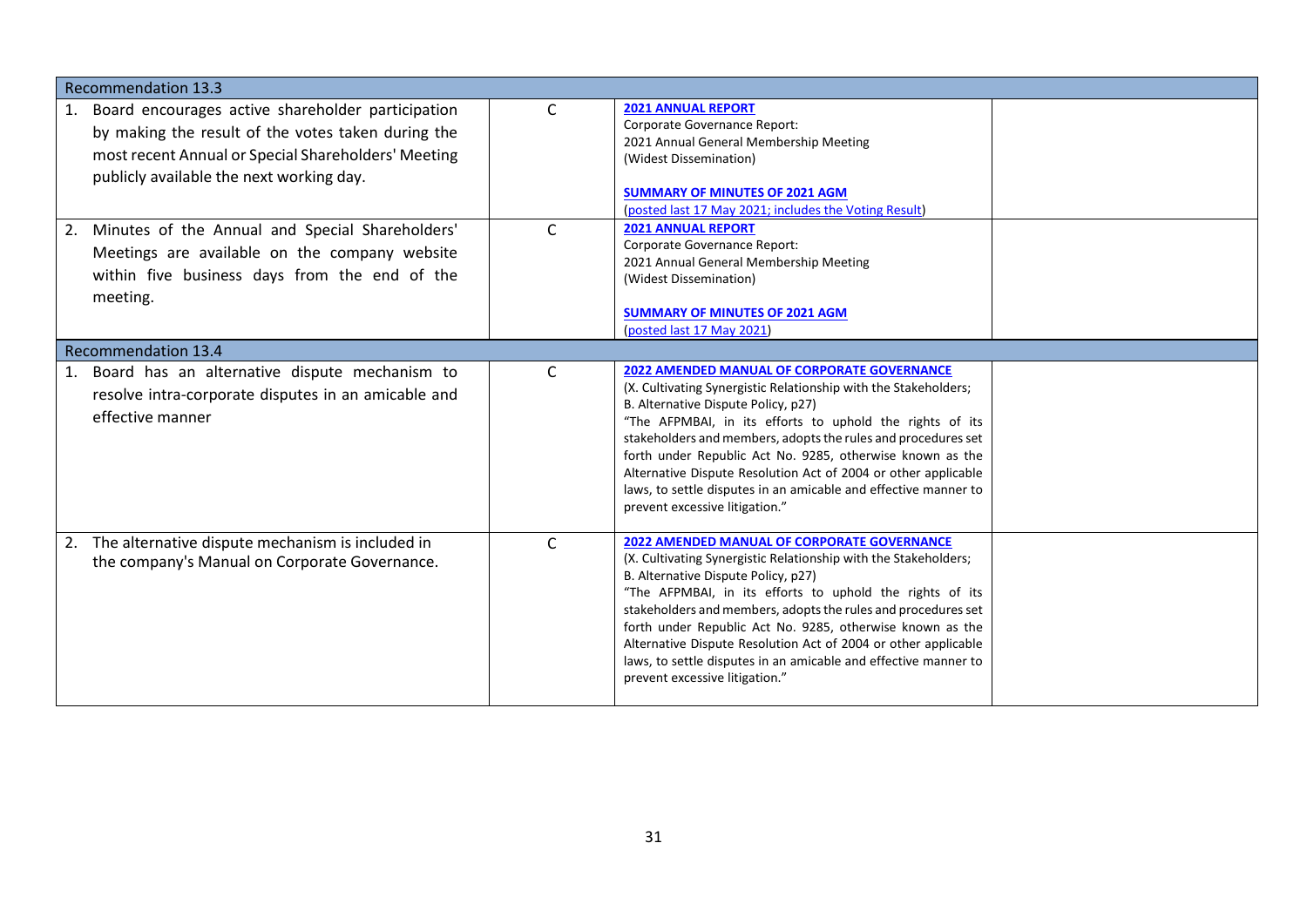|                                                                                                                                                                                                 | <b>Duties to Stakeholders</b> |                                                                                                                                                                                                                                                                                                                                                                                                                                                                                                                                                                                                                                                                                                   |  |  |  |
|-------------------------------------------------------------------------------------------------------------------------------------------------------------------------------------------------|-------------------------------|---------------------------------------------------------------------------------------------------------------------------------------------------------------------------------------------------------------------------------------------------------------------------------------------------------------------------------------------------------------------------------------------------------------------------------------------------------------------------------------------------------------------------------------------------------------------------------------------------------------------------------------------------------------------------------------------------|--|--|--|
| Principle 14: The rights of stakeholders established by law, by contractual relations and through voluntary commitments must be respected. Where stakeholders' rights                           |                               |                                                                                                                                                                                                                                                                                                                                                                                                                                                                                                                                                                                                                                                                                                   |  |  |  |
| and/or interests are at stake, stakeholders should have the opportunity to obtain prompt effective redress for the violation of their rights.                                                   |                               |                                                                                                                                                                                                                                                                                                                                                                                                                                                                                                                                                                                                                                                                                                   |  |  |  |
| <b>Recommendation 14.1</b>                                                                                                                                                                      |                               |                                                                                                                                                                                                                                                                                                                                                                                                                                                                                                                                                                                                                                                                                                   |  |  |  |
| 1. Board identifies the company's various stakeholders<br>and promotes cooperation between them and the<br>company in creating wealth, growth and sustainability.<br><b>Recommendation 14.2</b> | $\mathsf{C}$                  | <b>2021 ANNUAL REPORT</b><br>Corporate Social Responsibility Report                                                                                                                                                                                                                                                                                                                                                                                                                                                                                                                                                                                                                               |  |  |  |
| 1. Board establishes clear policies and programs to                                                                                                                                             | C                             | <b>CODE OF ETHICS</b>                                                                                                                                                                                                                                                                                                                                                                                                                                                                                                                                                                                                                                                                             |  |  |  |
| provide a mechanism on the fair treatment and<br>protection of stakeholders.                                                                                                                    |                               |                                                                                                                                                                                                                                                                                                                                                                                                                                                                                                                                                                                                                                                                                                   |  |  |  |
| <b>Recommendation 14.3</b>                                                                                                                                                                      |                               |                                                                                                                                                                                                                                                                                                                                                                                                                                                                                                                                                                                                                                                                                                   |  |  |  |
| 1. Board adopts a transparent framework and process<br>that allow stakeholders to communicate with the<br>company and to obtain redress for the violation of<br>their rights.                   | C                             | <b>2021 ANNUAL REPORT</b><br>Corporate Governance Report: Whistle-blowing Policy<br><b>CODE OF ETHICS, p7</b><br><b>Whistleblower Policy</b><br>Employees, stakeholders and members are encouraged to<br>report in writing unethical practices to the concerned<br>immediate superior or Head, HRD or AFPMBAI's Chief Corporate<br>Services Officer, respectively, as most problems in this area can<br>be resolved swiftly. The said offices, through an open-door<br>policy, will accommodate problems on ethics. All of us are<br>responsible for preventing violations of law and for acting as<br>whistleblowers if we see possible breaches of internal policies,<br>rules and regulations. |  |  |  |
|                                                                                                                                                                                                 |                               | The Association has a website, and various social media<br>accounts (Facebook, Instagram, Twitter, Youtube, Linkedin)<br>where members can reach/contact in case of<br>concerns/queries/complaints.                                                                                                                                                                                                                                                                                                                                                                                                                                                                                               |  |  |  |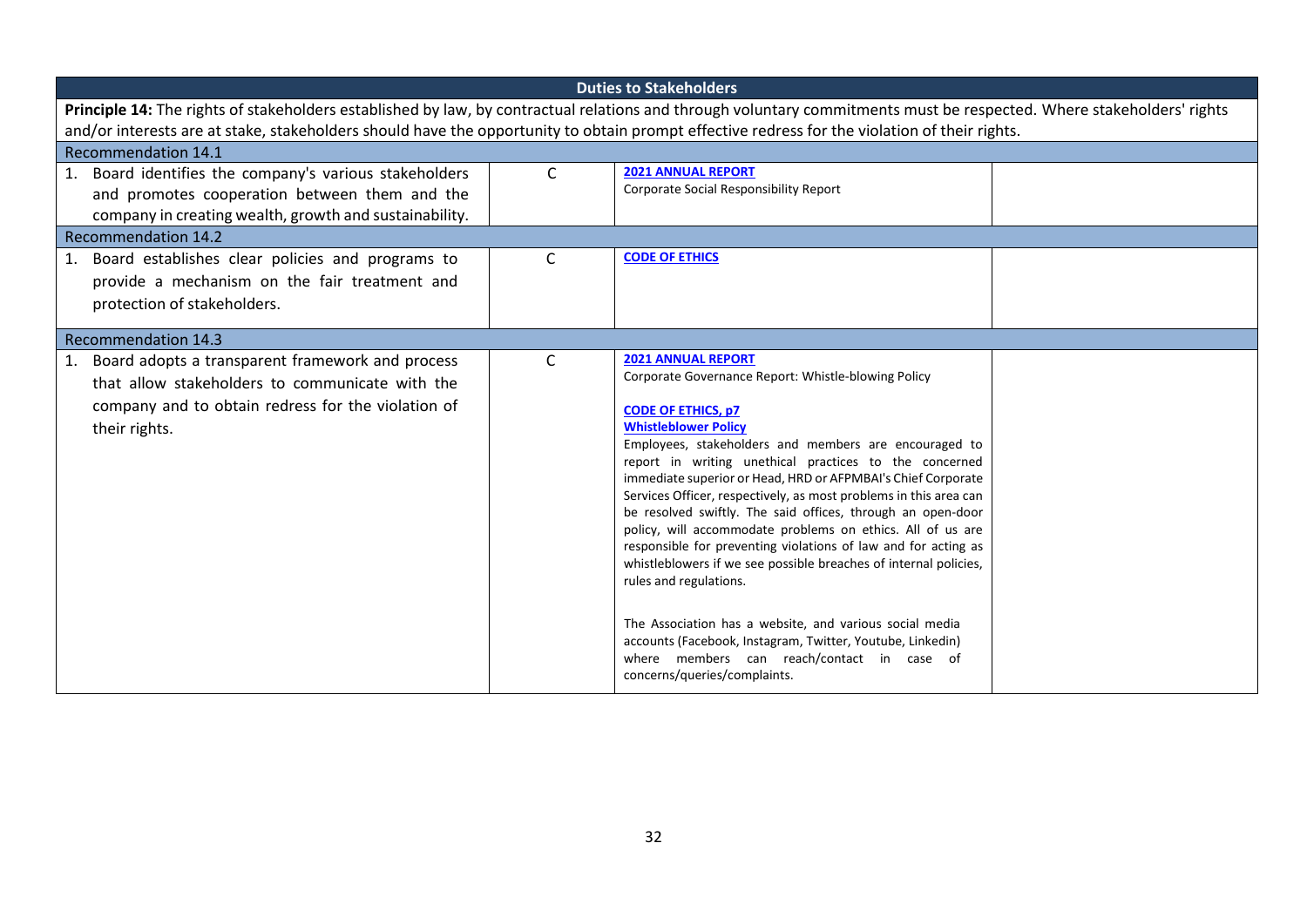| Principle 15: A mechanism for employee participation should be developed to create a symbiotic environment, realize the company's goals and participate in its corporate                               |              |                                                                                                                                                                                                                                                                                                                                                                                                                                                                                                                                                                                                                                                                                        |  |  |  |
|--------------------------------------------------------------------------------------------------------------------------------------------------------------------------------------------------------|--------------|----------------------------------------------------------------------------------------------------------------------------------------------------------------------------------------------------------------------------------------------------------------------------------------------------------------------------------------------------------------------------------------------------------------------------------------------------------------------------------------------------------------------------------------------------------------------------------------------------------------------------------------------------------------------------------------|--|--|--|
| governance processes.                                                                                                                                                                                  |              |                                                                                                                                                                                                                                                                                                                                                                                                                                                                                                                                                                                                                                                                                        |  |  |  |
| <b>Recommendation 15.1</b>                                                                                                                                                                             |              |                                                                                                                                                                                                                                                                                                                                                                                                                                                                                                                                                                                                                                                                                        |  |  |  |
| Board establishes policies, programs and procedures<br>1.<br>that encourage employees to actively participate in<br>the realization of the company's goals and in its<br>governance.                   | $\mathsf{C}$ | <b>2021 ANNUAL REPORT</b><br>Corporate Governance Report:<br>Health, Safety and Welfare;<br>Learning and Development                                                                                                                                                                                                                                                                                                                                                                                                                                                                                                                                                                   |  |  |  |
| <b>Recommendation 15.2</b>                                                                                                                                                                             |              |                                                                                                                                                                                                                                                                                                                                                                                                                                                                                                                                                                                                                                                                                        |  |  |  |
| Board sets the tone and makes a stand against<br>1.<br>corrupt practices by adopting an anti-corruption<br>policy and program in its Code of Conduct.                                                  | $\mathsf{C}$ | <b>2021 ANNUAL REPORT</b><br>Corporate Governance Report: Anti-Corruption Program<br><b>CODE OF CONDUCT</b><br>(Anti-Corruption Program & Procedures, p7-17)<br><b>CODE OF ETHICS, p7 Anti-Bribery &amp; Anti-Corruption Policy</b><br>"We are committed to maintaining the highest ethical standards<br>and vigorously enforcing the integrity of our business practices<br>nationwide. AFPMBAI will not engage in bribery or corruption."                                                                                                                                                                                                                                            |  |  |  |
| Board disseminates the policy and program to<br>2.<br>employees across the organization through trainings<br>to embed them in the company's culture.                                                   | $\mathsf{C}$ | <b>2021 ANNUAL REPORT</b><br>Corporate Governance Report: Learning and Development                                                                                                                                                                                                                                                                                                                                                                                                                                                                                                                                                                                                     |  |  |  |
| <b>Recommendation 15.3</b>                                                                                                                                                                             |              |                                                                                                                                                                                                                                                                                                                                                                                                                                                                                                                                                                                                                                                                                        |  |  |  |
| Board establishes a suitable framework for<br>1.<br>whistleblowing that allows employees to freely<br>communicate their concerns about illegal or unethical<br>practices, without fear of retaliation. | $\mathsf{C}$ | <b>CODE OF ETHICS, p7</b><br><b>Whistleblower Policy</b><br>Employees, stakeholders and members are encouraged to<br>report in writing unethical practices to the concerned<br>immediate superior or Head, HRD or AFPMBAI's Chief Corporate<br>Services Officer, respectively, as most problems in this area can<br>be resolved swiftly. The said offices, through an open-door<br>policy, will accommodate problems on ethics. All of us are<br>responsible for preventing violations of law and for acting as<br>whistleblowers if we see possible breaches of internal policies,<br>rules and regulations.<br><b>CODE OF CONDUCT</b><br>(Investigation Rules and Procedure, p22-27) |  |  |  |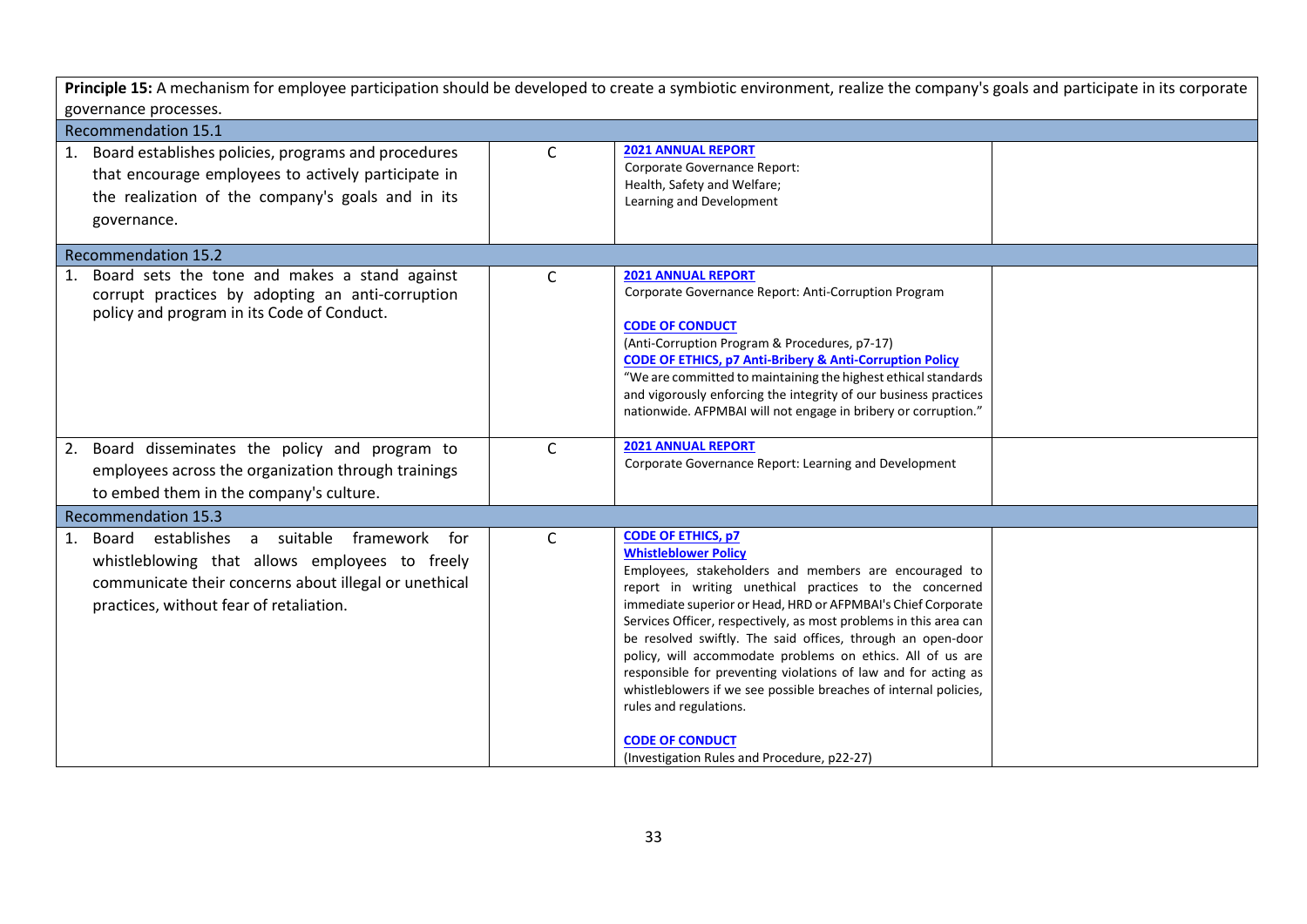| establishes a suitable framework for<br>2.<br>Board<br>whistleblowing that allows employees to have direct<br>access to an independent member of the Board or a<br>unit created to handle whistleblowing concerns.                                                                                                 | $\mathsf{C}$ | <b>CODE OF ETHICS, p7</b><br><b>Whistleblower Policy</b><br>Employees, stakeholders and members are encouraged to<br>report in writing unethical practices to the concerned<br>immediate superior or Head, HRD or AFPMBAI's Chief Corporate<br>Services Officer, respectively, as most problems in this area can<br>be resolved swiftly. The said offices, through an open-door<br>policy, will accommodate problems on ethics. All of us are<br>responsible for preventing violations of law and for acting as<br>whistleblowers if we see possible breaches of internal policies,<br>rules and regulations.                                                                                                                                                                                              |  |
|--------------------------------------------------------------------------------------------------------------------------------------------------------------------------------------------------------------------------------------------------------------------------------------------------------------------|--------------|------------------------------------------------------------------------------------------------------------------------------------------------------------------------------------------------------------------------------------------------------------------------------------------------------------------------------------------------------------------------------------------------------------------------------------------------------------------------------------------------------------------------------------------------------------------------------------------------------------------------------------------------------------------------------------------------------------------------------------------------------------------------------------------------------------|--|
| Board supervises and ensures the enforcement of the<br>3.<br>whistleblowing framework.                                                                                                                                                                                                                             | $\mathsf{C}$ | <b>CODE OF CONDUCT</b><br>The Association follows the provisions of the Code of Conduct<br>in handling reports on any infractions on internal policies.<br>Depending on the nature of the allegation, the Association may<br>need to create an Investigation Board to be appointed by the<br>President.<br>In the absence of an actual implementing guidelines on<br>whistleblowing, our Management will handle such, as any<br>report of possible violations in the Code of Conduct. If the need<br>arises, elevating the matter to Board thru concerned<br>Committees shall be observed.<br>AudCom - matters involving results of Audits<br>GovCom - matters involving governance, organization<br>and policy implementation<br>NRC - matters involving appointments, people<br>management, remuneration |  |
| Principle 16: The company should be socially responsible in all its dealings with the communities where it operates. It should ensure that its interactions serve its<br>environment and stakeholders in a positive and progressive manner that is fully supportive of its comprehensive and balanced development. |              |                                                                                                                                                                                                                                                                                                                                                                                                                                                                                                                                                                                                                                                                                                                                                                                                            |  |
| <b>Recommendation 16.1</b>                                                                                                                                                                                                                                                                                         |              |                                                                                                                                                                                                                                                                                                                                                                                                                                                                                                                                                                                                                                                                                                                                                                                                            |  |
| 1. Company recognizes and places importance on the<br>interdependence between business and society, and<br>promotes a mutually beneficial relationship that<br>allows the company to grow its business, while<br>contributing to the advancement of the society<br>where it operates.                              | $\mathsf{C}$ | <b>2021 ANNUAL REPORT</b><br>Corporate Social Responsibility Report                                                                                                                                                                                                                                                                                                                                                                                                                                                                                                                                                                                                                                                                                                                                        |  |